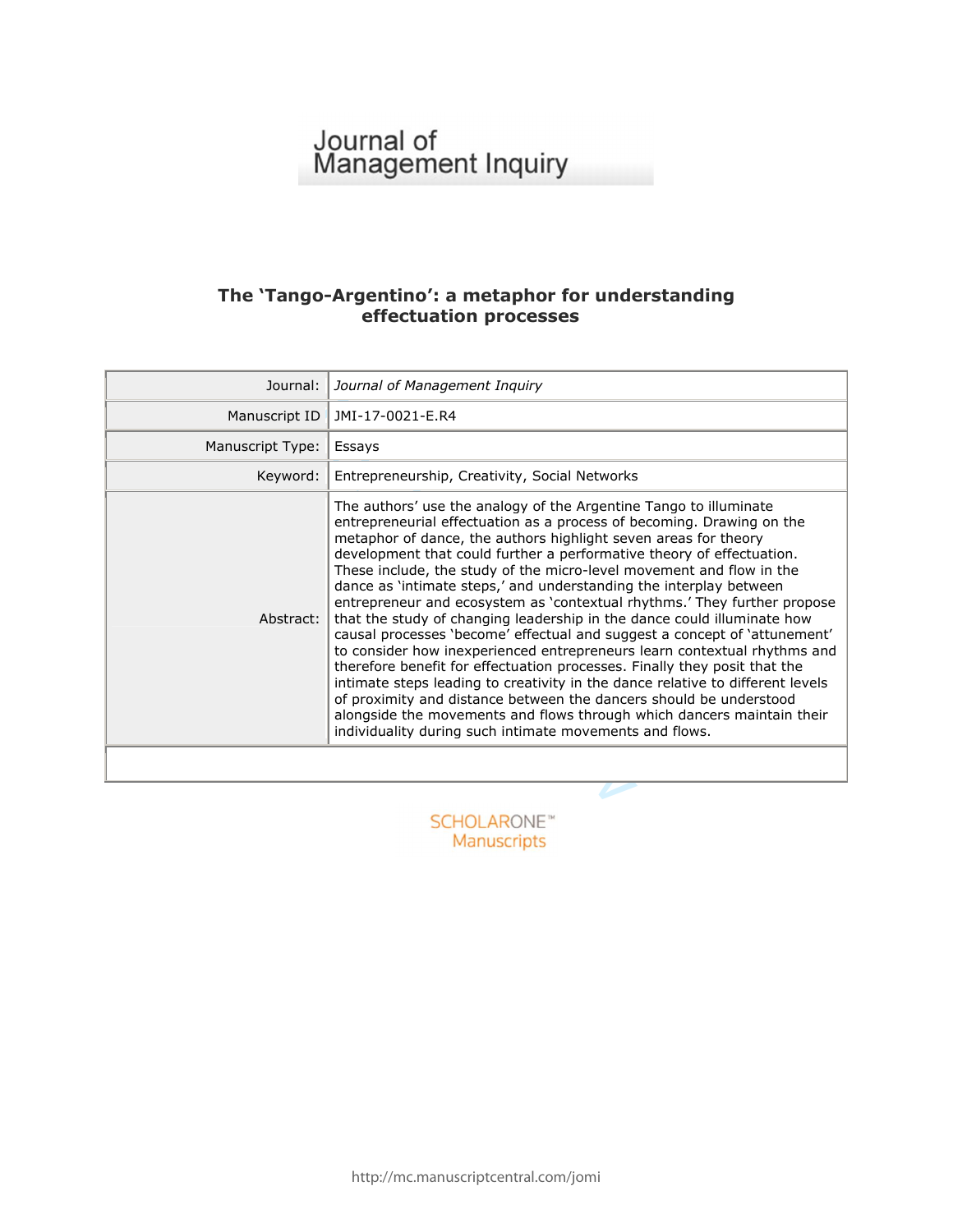## **Opening stance**

This paper is concerned with illuminating effectuation processes with the use of metaphor and we seek to outline a route by which a performative theory of effectuation could be developed. We first note the reflections by Shane (2012, p. 14) in an earlier publication of which he was co-author (Shane & Venkataraman, 2000):

"We have little more understanding of the process by which people exploit opportunities within existing organizations than we had a decade ago. We also have advanced very little in our knowledge of how entrepreneurs identify opportunities, formulate business ideas, and evaluate them."

thin existing organizations than we had a dec<br>very little in our knowledge of how entre<br>rmulate business ideas, and evaluate them."<br>the entrepreneurial act is "the process of<br>ng it to create something of value" (Glassman e A key function in the entrepreneurial act is "the process of creating or seizing an opportunity and pursuing it to create something of value" (Glassman et al. 2003, p. 354). It is considered to be the means by which entrepreneurs create new wealth-producing resources or bestow existing resources with wealth creating potential (Drucker, 2002). Discussion seems to have coalesced into two processual theories of entrepreneurship, effectuation and causation (Perry, Chandler, & Markova, 2012). In recent years, a processual view of entrepreneurship has also become the subject of discussion (See, Dodd & Anderson, 2007; Jack, Dodd, & Anderson, 2008; Moroz & Hindle, 2012; Steyaert, 2007; Steyaert, 2012) and it is to this developing stream of literature that we append our contribution. We take the position that effectuation processes are emergent and in a continuous state of becoming (Garud, Gehman & Tharchen, 2017; Steyaert, 2012; Tsoukas & Chia, 2002), created through collective endeavour. In opposition to appeals for somewhat individualistic and static cause and effect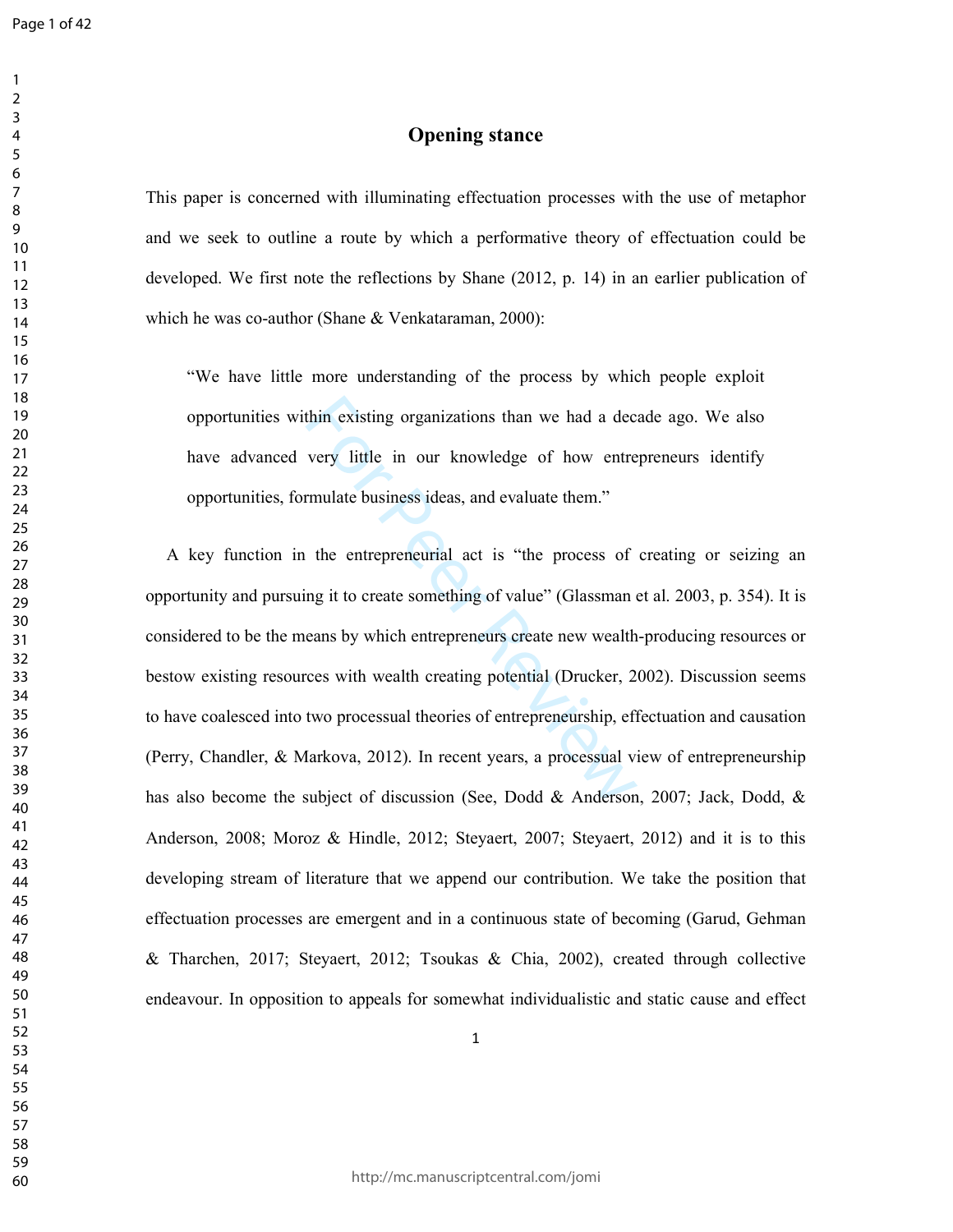modelling of effectuation, Garud and Gehman, (2016), and most recently Garud et al. (2017) point to the need to better consider the performativity of effectuation. These authors discuss performativity as an onto-epistemological challenge to the underlying assumptions in a body of work, in this case work considering entrepreneurial opportunities.

a lens to further problematize the literatur<br>rests in the combination of performativity and<br>ctuation literature. As an onto-epistemologica<br>allows us to h challenge the dominant philc<br>-that it is intrinsically path dependen One of the core problems with visualizing effectuation is the continuous process of adaptation between entrepreneur and felicitous context (Sarason, Dean, & Dillard, 2006). To help visualize the motion and flow between entrepreneurs and context we choose the metaphor of dance as a lens to further problematize the literature on effectuation. Our contribution therefore rests in the combination of performativity and the use of metaphor to problematize the effectuation literature. As an onto-epistemological stance (Garud et al., 2017) performativity allows us to h challenge the dominant philosophical stance in the effectuation literature –that it is intrinsically path dependent (Sarasvathy, 2008)). We attempt to integrate the ongoing problematization of this literature which challenges the 'real' notions of opportunity and the static visualization of effectuation (McMullen, 2015; Moroz & Hindle, 2012; Ramoglou & Tsang, 2016; Steyaert, 2007; Steyaert, 2012). The core novelty we offer to this developing problematization is a more collective, spontaneous and improvisational notion of effectuation processes. We choose here to advocate the Argentine Tango as a similarly helpful metaphor to communicate effectuation as a spontaneous act, but better to inculcate notions of co-creation, and further offering a potential sensemaking tool for entrepreneurs in the unfolding enactment of opportunity creation. In furthering a discussion of the performativity of effectuation theory, we attempt integrate the dialogical movements of two or more dancers in an emergent performance in which the opportunity does not precede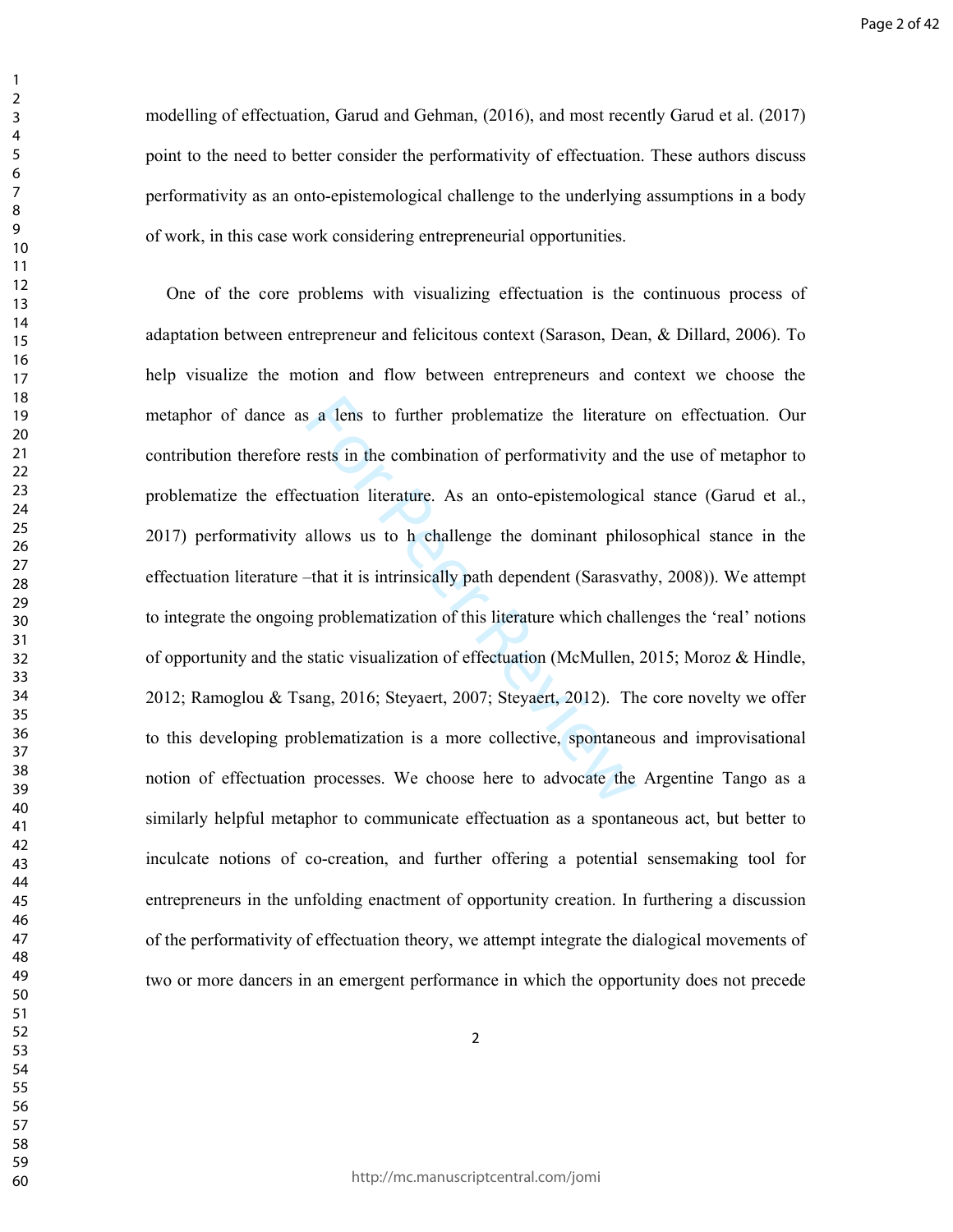the dance, but indeed rests in the unrehearsed performative act. We consider all movements in the dance are *performance* but not all movements are *performative*. This further enables us to consider the felicitous context of the dancers such as the dance floor, the music and rhythm, the choice and changing of partners, leadership in the dance and the closeness of relations between the dancers − and how that affects the performance and the performativity of the Tango Argentino. This allows us to respect Sawyer's (2015) caution that an improvisational metaphor must consider both freedom and structure. We offer a visualization of the spontaneity and freedom of the entrepreneurs as dancers in the context of ecosystems as dance floors.

Freedom of the entrepreneurs as dancers in the<br>
damous 1989 article, Gartner asked, "how do v<br>
that we cannot disassociate the performanc<br>
nderstand 'who' the entrepreneur is without as<br>
ship. In this performance, the danc Pertinently, in his famous 1989 article, Gartner asked, "how do we know a dancer from the dance?" arguing that we cannot disassociate the performance from the performer; similarly, we cannot understand 'who' the entrepreneur is without analyzing the 'what' and 'how' of entrepreneurship. In this performance, the dancers are often in close proximity, moving at times to distances that enhance the aesthetic of the dance, sometimes moving at different paces and in different directions. Equally, the dance may also involve, reversals, restarts, changes of direction, collisions and falls (Gupta, Chiles, & McMullen, 2016). However, many dances have formal recognized and rehearsed steps and movements, conforming more to a process of causation – a series of recognized steps in the entrepreneurial process. With our focus on effectuation, we therefore choose to offer a corollary to the dance metaphor of the 'Argentine Tango', to better visualize the spontaneous, emergent and adaptive movement between entrepreneur and context during the performance of effectuation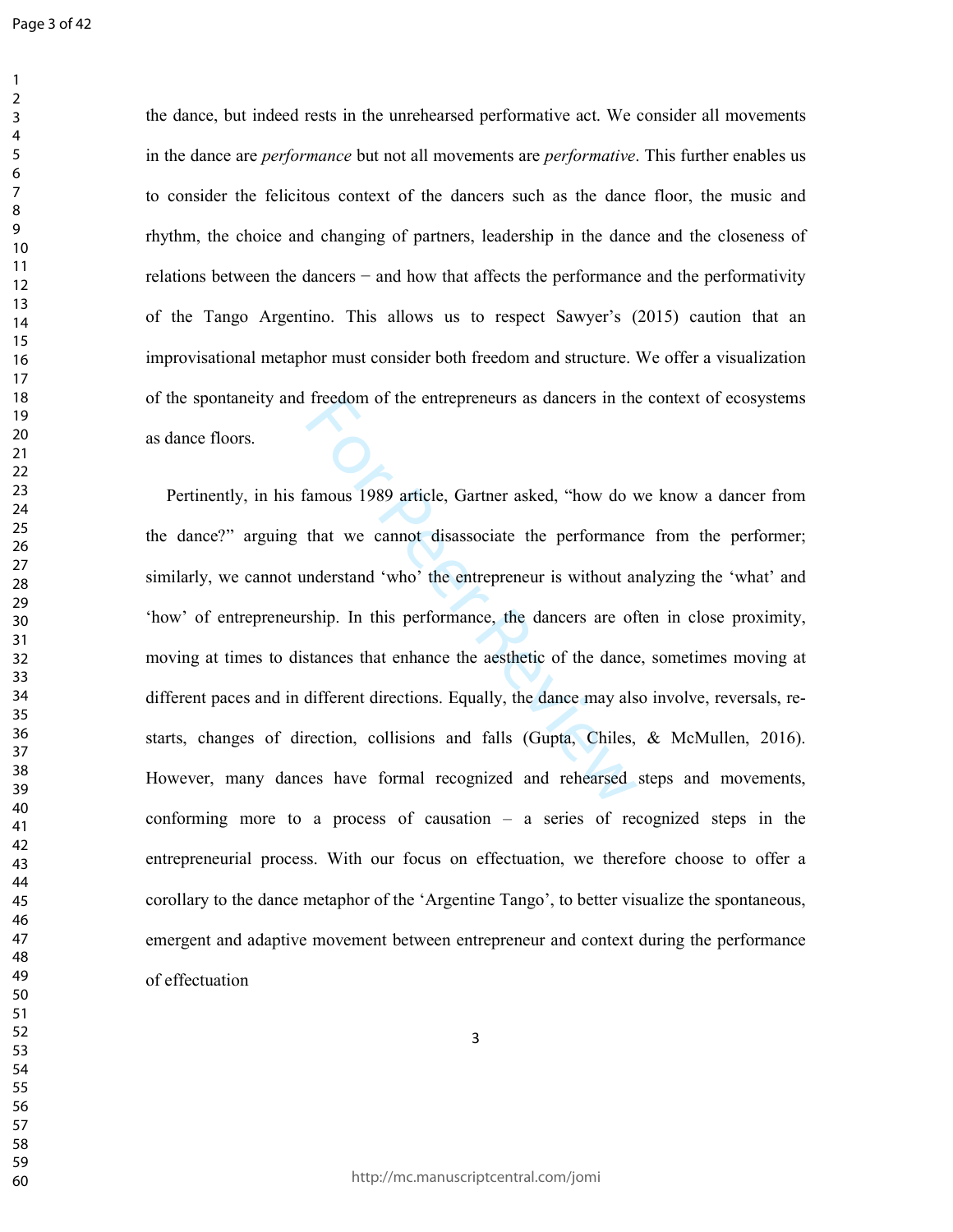Example between the dance partners. The dar-<br>tension between the partners, who are either pricetions, but always remaining in contact the<br>ention" (Kimmel, 2009, p. 76). In the Argentine<br>of leader; both partners can lead or The Argentine Tango is an improvisational dance characterized as a dialogue of two (or more) bodies. It is a supra-individual ensemble, which requires instantaneous communication and an enhanced sensitivity to one's partner's more-or-less immediate intentions (Kimmel & Preuschl, 2016). Historically, Tango was used to bridge socio-gender interaction norms. In the 19<sup>th</sup> century, Argentina *milonga*, a traditional Tango dance club, was the only place where unmarried men and women could be physically close to each other in a socially acceptable manner (Denniston, 2007). Close interaction is a defined characteristic of the Argentine Tango, with its close grip between the dance partners. The dance is constructed and configured around the tension between the partners, who are either following each other or flowing in opposite directions, but always remaining in contact throughout, "when every moment can be an invention" (Kimmel, 2009, p. 76). In the Argentine Tango, no gender role is attached to the role of leader; both partners can lead or follow at various points within the dance. Traditionally, Tango was taught in male and female-only schools, so partners were fluent in both roles. The only co-educational dance was happening in *milongas*, regular dance events (usually weekly), that often begin with dance classes and sometimes demonstration dances (Denniston, 2007).

Whilst the Tango metaphor has been discussed in the specific context of entrepreneurship (See, for example, Gaudet, 2013), those deploying the metaphor have not proposed are more nuanced deployment that could be used to better understand causation and effectuation processes. We will argue here that a processual approach to entrepreneurship research would benefit from a more suitable metaphor and propose the 'Argentine Tango' as such a metaphor to enhance our specific understanding of the performativity of effectuation. The research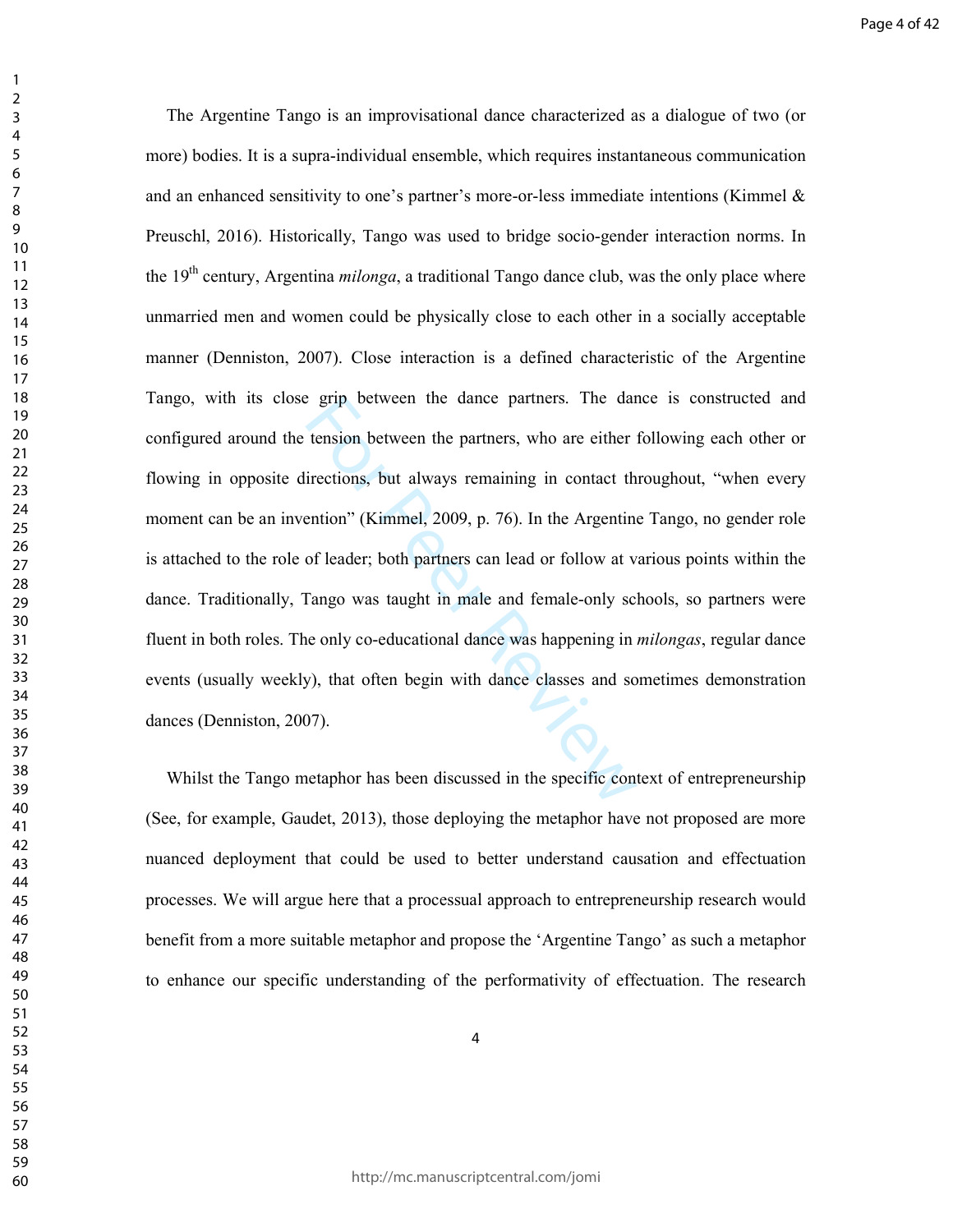question we therefore propose in this paper is: *How can the Argentine Tango metaphor enhance our understanding of the performativity of effectuation processes?* In visualizing the dance as a performance act, we must observe the motion and flow of the dance, the dancers, the dance floor, we see the fashions of the dancers, the reaction of the audience, hear the music, sense the atmosphere and are aware of our emotional reaction to the ensemble of contextual influences – resembling a complex entrepreneurial ecosystem (Hoffman  $\&$ Devereaux Jennings, 2011; Stam, 2015). To better understand the effectuation process within the felicitous context of an entrepreneurial ecosystem, we feel the Argentine Tango metaphor is illuminating.

of an entrepreneurial ecosystem, we feel the Argin and are the Argin with cost<br>antic garb through which we problematize the<br>opportunity in the performance (performance<br>mes let's dance – movement and rhythm, choos<br>exports o The rest of the paper is structured as follows: we begin with *costumes and makeup*, (the philosophical and semantic garb through which we problematize the effectuation literature). We then explore *the opportunity in the performance* (performance as the 'becoming' of opportunity). Next comes *let's dance* – *movement and rhythm, choose your partners, do you mind if I lead, hold me closer, but don't cramp my style* – where we consider how the dance develops in a felicitous context. The *final flourish* outlines the contributions of our paper, whilst *save the next dance* outlines the paper's limitations, and outlines a future research agenda. We now seek in this paper to visualize entrepreneurship processes as "enactmentsunfolding processes involving actors making choices interactively, in inescapably local conditions, by drawing on broader rules and resource" (Tsoukas & Chia, 2002, p. 577). However, we must first prepare for our performance.

## **Costumes and makeup**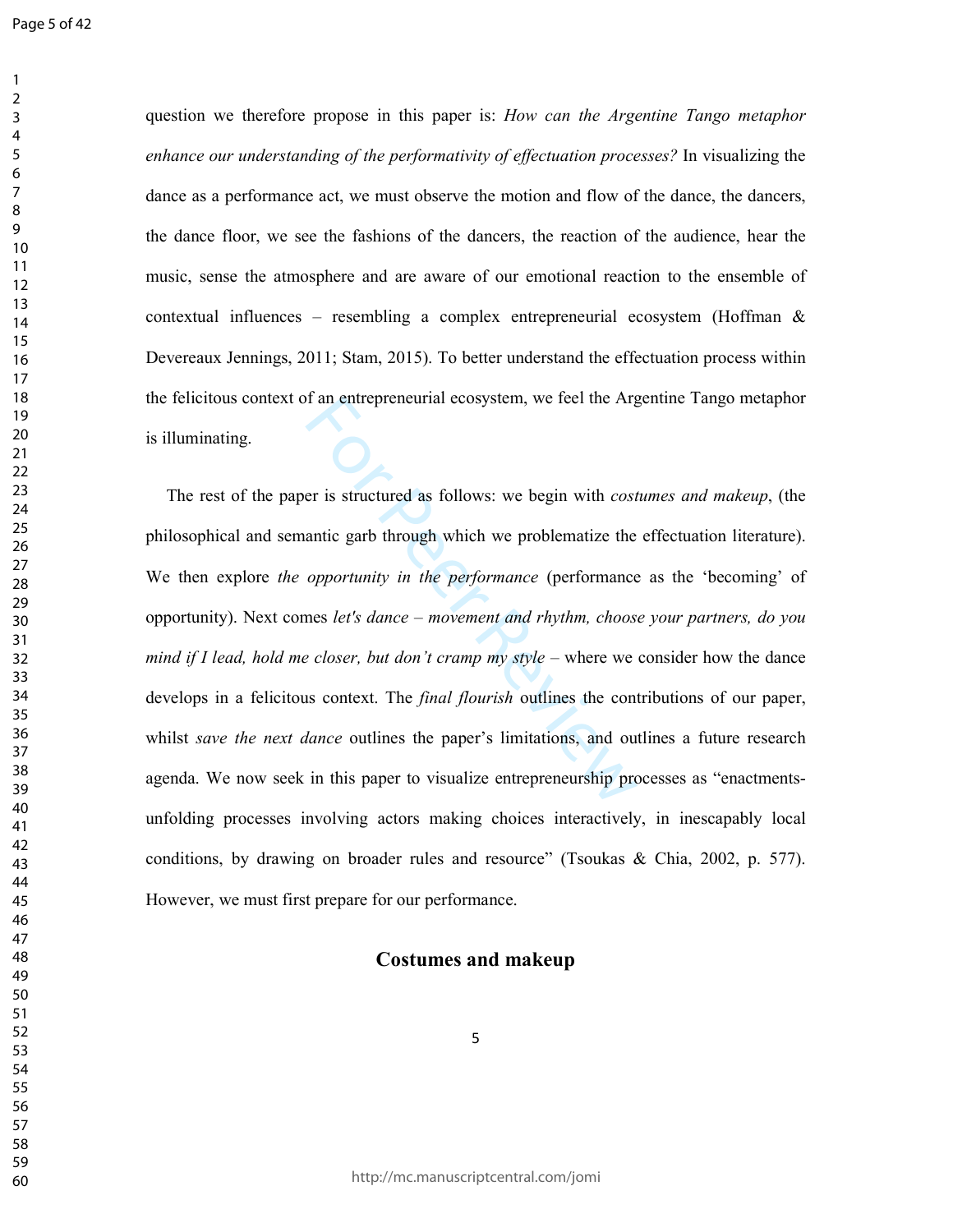gs with words' (Gond, Cabantous, Harding<br>(2017) are concerned about the reduction of a<br>can be used to contest the power of words alon<br>d by Gond, et al. (2016) which views perfo<br>y', Garud et al. (2017, p. 3) suggest that<br>f We first attempt to establish our philosophical position in relation to our subsequent discussion. We see this as the philosophical 'garb' of our discourse. Performativity has been argued to be an onto-epistemological stance (Garud et al., 2017) which, in effect, problematizes the underlying assumptions in a body of work (Alvesson & Sandberg, 2011). The notion of 'critical' performativity in critical management studies has been argued to be a "subversive intervention into management discourses" (Spicer, Alvesson & Kärreman, 2016, p. 226). A review of the performativity literature reveals different endeavours in its use, including 'doing things with words' (Gond, Cabantous, Harding & Learmonth, 2016). However, Garud et al. (2017) are concerned about the reduction of all things to words, and suggest performativity can be used to contest the power of words alone. In contra-distinction to the work identified by Gond, et al. (2016) which views performativity as a simple 'measure of efficiency', Garud et al. (2017, p. 3) suggest that performativity is the "relational-temporal effects constitutive of unfolding journeys" and conducted in the presence of felicitous conditions. We adopt this conceptualization of performativity in this paper, and thus move our analysis from outcomes to emergence. These felicitous contextual conditions could include, for example, various combinations of technology, partners, networks and ecosystems. We note, as Gond, et al. (2016, p. 3) comment in their review, that there have been attempts to deploy performativity in order to 'bring theory into being', such as that by Gehman, Trevino, and Garud (2013). Thus, we identify here the opportunity to use further metaphorical garb to advance the problematization of the effectuation literature and to develop a performative theory of effectuation – thus helping to bring a performative theory of effectuation into being.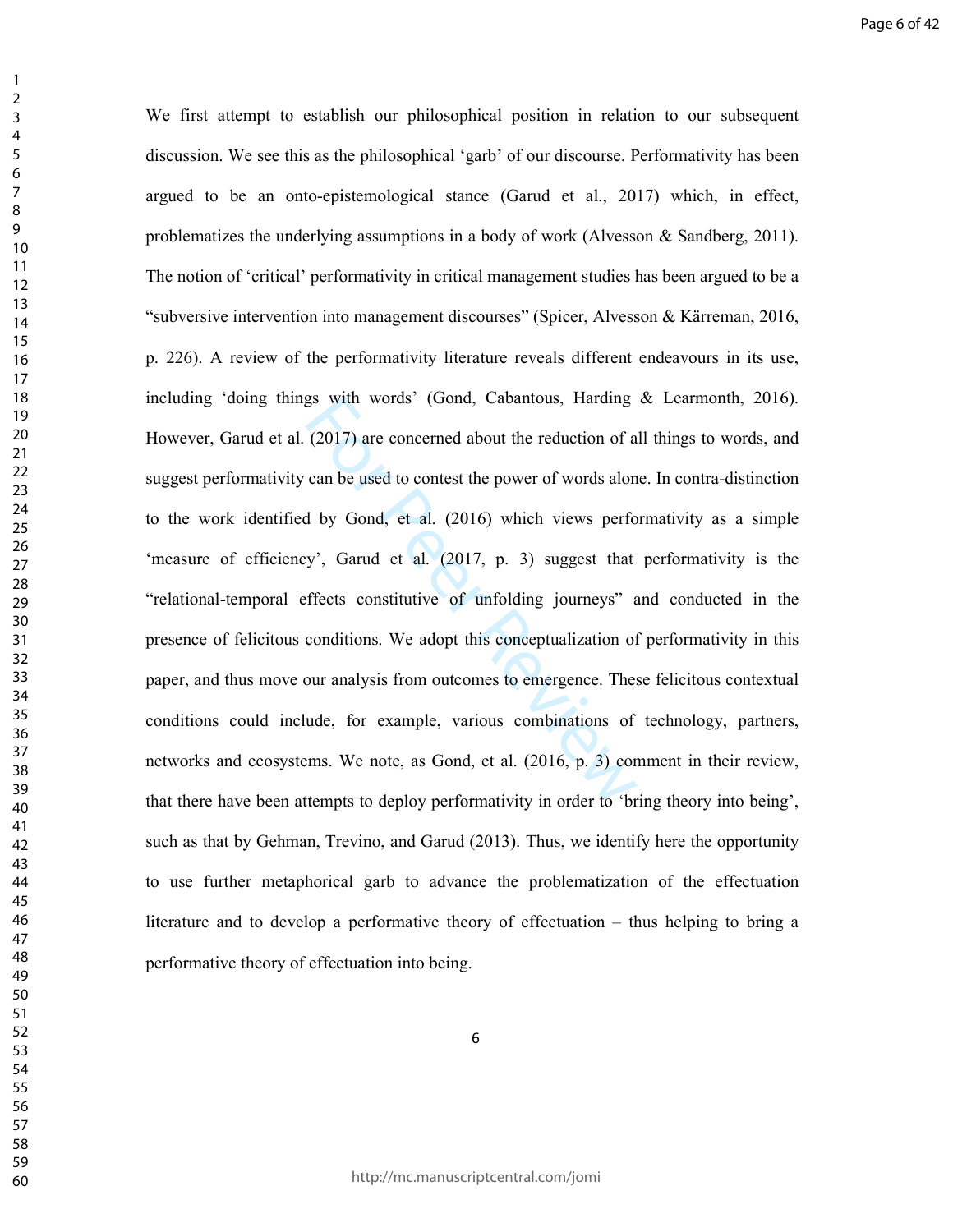s guiding our understanding of a phenomenon<br>sferred from a familiar domain (the 'source d<br>
'target domain') (Tsoukas, 2009). In this sen<br>
oblematization although the recognition of su<br>
<sup>2</sup> are two main theories addressing A number of years ago, Morgan (1996) illustrated how metaphors can aid our understanding of organizations and organizational issues in theory and in practice. He argued that all theory is metaphorical and generates different ways of seeing and thinking about organizational life. In his early work (Morgan, 1980; Morgan & Ramirez, 1984) he identified a number of organizational metaphors (such as machine, culture and psychicprison) which were deployed by different paradigms in the social sciences and organization theory. He argued that different metaphors can open up new possibilities by questioning the traditional assumptions guiding our understanding of a phenomenon. A metaphor involves information being transferred from a familiar domain (the 'source domain') to a new, yet unknown domain (the 'target domain') (Tsoukas, 2009). In this sense, metaphor can be a useful facilitator of problematization although the recognition of such potential at present seems limited. There are two main theories addressing how metaphors work, the *correspondence* theory and the *domain interaction* theory (Alvesson & Spicer, 2011) – and the former predominates. Central to this approach is finding a good 'fit' or correspondence between the formulated metaphor and the phenomenon. The latter theory sees metaphor theorizing as a creative act which generates new meanings through the connection and interaction between the source and target domains, on the assumption that metaphors not only *describe* reality but actually *constitute* reality (Tsoukas, 2009).

Entrepreneurial narratives are embodied in metaphors (Duncan & Pelly, 2016). Metaphors are powerful tools for sense-making, sense-giving and the development of theory (Latusek  $\&$ Vlaar, 2015). Metaphors emphasize a particular aspect of what we want to describe and downplay other aspects, those which do not fit the metaphor (Jackson & Carter, 2007).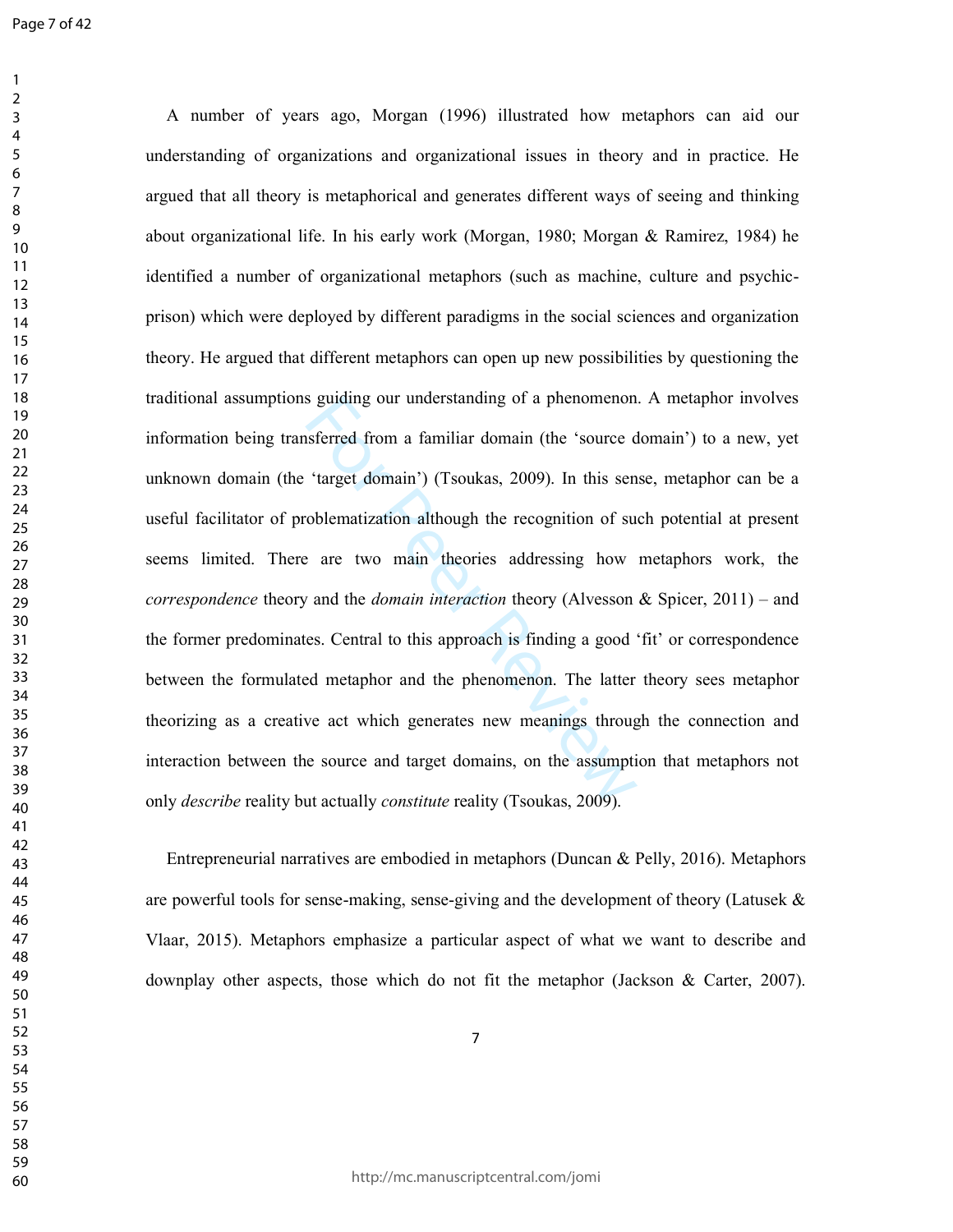However, a problem with metaphors is that they tend to focus more on similarities rather than contradictions (Oswick, Keenoy, & Grant, 2002), and the use of a metaphor often gives the impression of capturing the essence of a process rather than one possible image of the phenomenon (Alvesson & Spicer, 2011). A further problem with metaphors is that 'bad' metaphors with strong rhetorical attractiveness rather than theoretical value can distort our understanding of a phenomenon (Alvesson & Spicer, 2011; Pinder & Bourgeois, 1982), including through a process of fallacious reification (Oswick et al., 2002). A metaphor can therefore be both costume and makeup that enhances a dance, or provides a distraction from the substantive quality of the movements.

ime and makeup that enhances a dance, or pro-<br>of the movements.<br>e concerns expressed above, our view is that<br>netaphors in exploration of entrepreneurial phe<br>bout complex social phenomenon, encourag<br>ferent perspectives, and Notwithstanding the concerns expressed above, our view is that there are a number of advantages in using metaphors in exploration of entrepreneurial phenomena. They help us communicate ideas about complex social phenomenon, encourage us to view familiar phenomenon from different perspectives, and to critically question our assumptions about them (Alvesson  $\&$  Spicer, 2011). The entrepreneurship literature contains a number of examples of metaphors being used to explain the entrepreneurial construct (Clarke, Holt, & Blundel, 2014; Cornelissen, Clarke, & Cienki, 2012; Tidd, 2012). We note that metaphors have been utilized in three main ways:

First, a number of studies have focused on identifying metaphors used by entrepreneurs (Clarke & Holt, 2010) and non-entrepreneurs to describe entrepreneurship (Dodd, Jack, & Anderson, 2013; Henry, Warren-Smith, Martin, Scott, & Smith, 2014; Hyrsky, 1999; Lundmark & Westelius, 2014). Metaphors have been used to describe sets of behaviours (Nicholson & Anderson, 2005), for example, Koiranen (1995) found descriptions of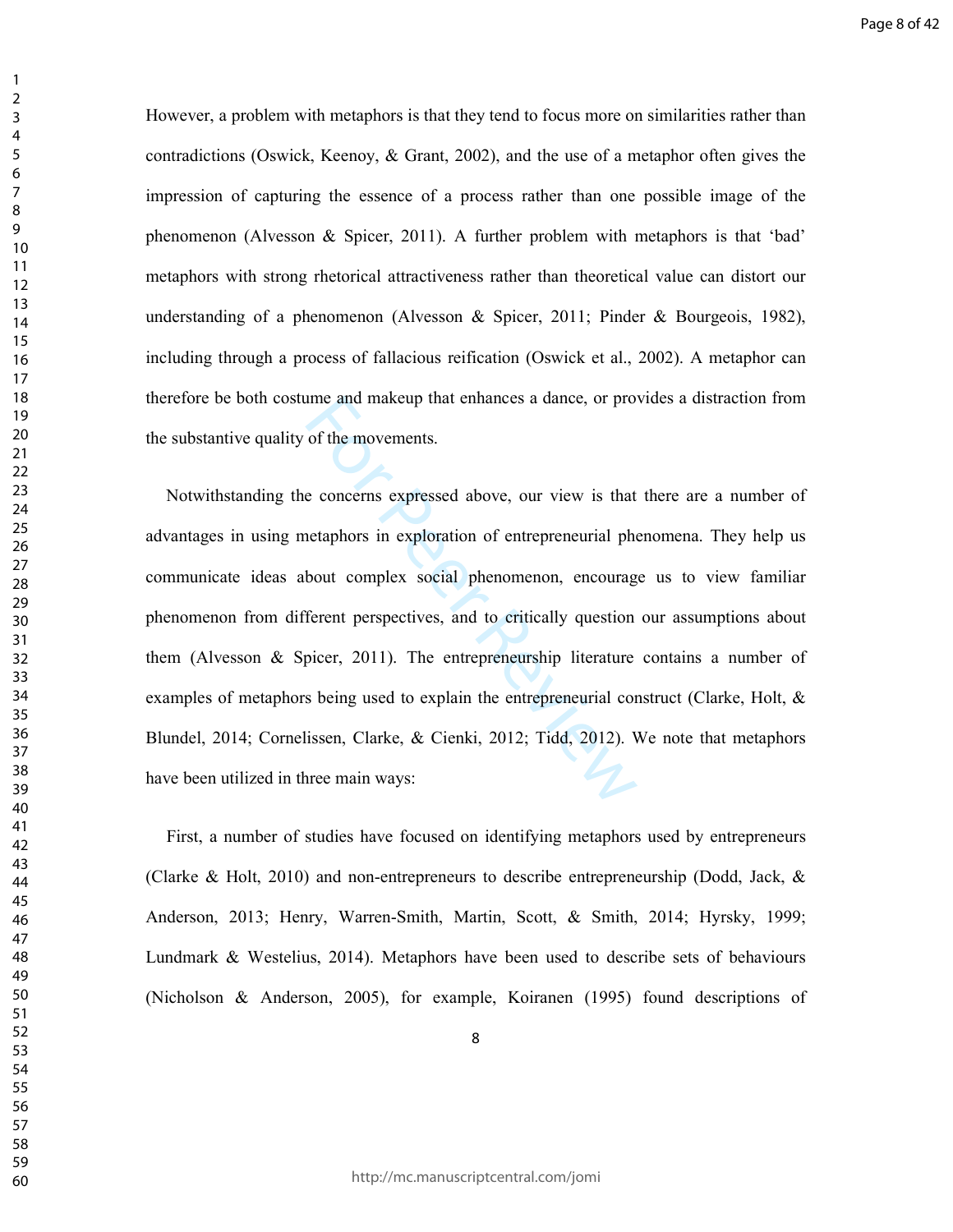Page 9 of 42

entrepreneurs as 'warrior', 'superman', 'explorer', 'mother', 'marathon runner', 'lion', 'whirlwind', 'magnet' and 'captain'. Such action-orientated metaphors typically show the entrepreneur as a heroic figure in a performance, displaying attributes such as strength, bravery and authority. Here, the entrepreneurial metaphor helps to perpetuate the popular notion of the entrepreneur in a solitary individual performance. The metaphors are predominantly and stereotypically male, referring to the entrepreneur as 'conqueror', 'the lonely hero' and 'the patriarch' (Wee & Brooks, 2012). The entrepreneurs themselves generally prefer processual and emotionally- charged metaphors for describing their performance (e.g. 'iconoclasm', 'parenthood', 'war', 'journey'), and do not use the mechanistic metaphors used in academic discourse (Dodd, 2002).

ressual and emotionally-charged metaphors<br>conoclasm', 'parenthood', 'war', 'journey'),<br>used in academic discourse (Dodd, 2002).<br>research has reviewed and critically reflected u<br>ic discourse on entrepreneurship (Alvesson &<br> A second stream of research has reviewed and critically reflected upon the root metaphors underlying the academic discourse on entrepreneurship (Alvesson & Spicer, 2011; Langley, Smallman, Tsoukas, & Van de Ven, 2013). Dodd and Anderson (2007) posit that early approaches to entrepreneurship research focused on behaviours such as trait theory, have generally been discarded in favour of a broader conception that embraces more sophisticated, socio-psychological approaches. These include cognition theory (See, for example, Yamakawa, Peng, & Deeds, 2015) and socio-economic approaches, such as networking (Huggins & Thompson, 2015), or population ecology theory (Aldrich & Wiedenmayer, 1993). Langley et al. (2013) refer to a review of process conceptualizations of organizational change and development by Van De Ven (1992), noting that most representations of organizational processes appear to either draw on life cycle metaphors that attempt to predict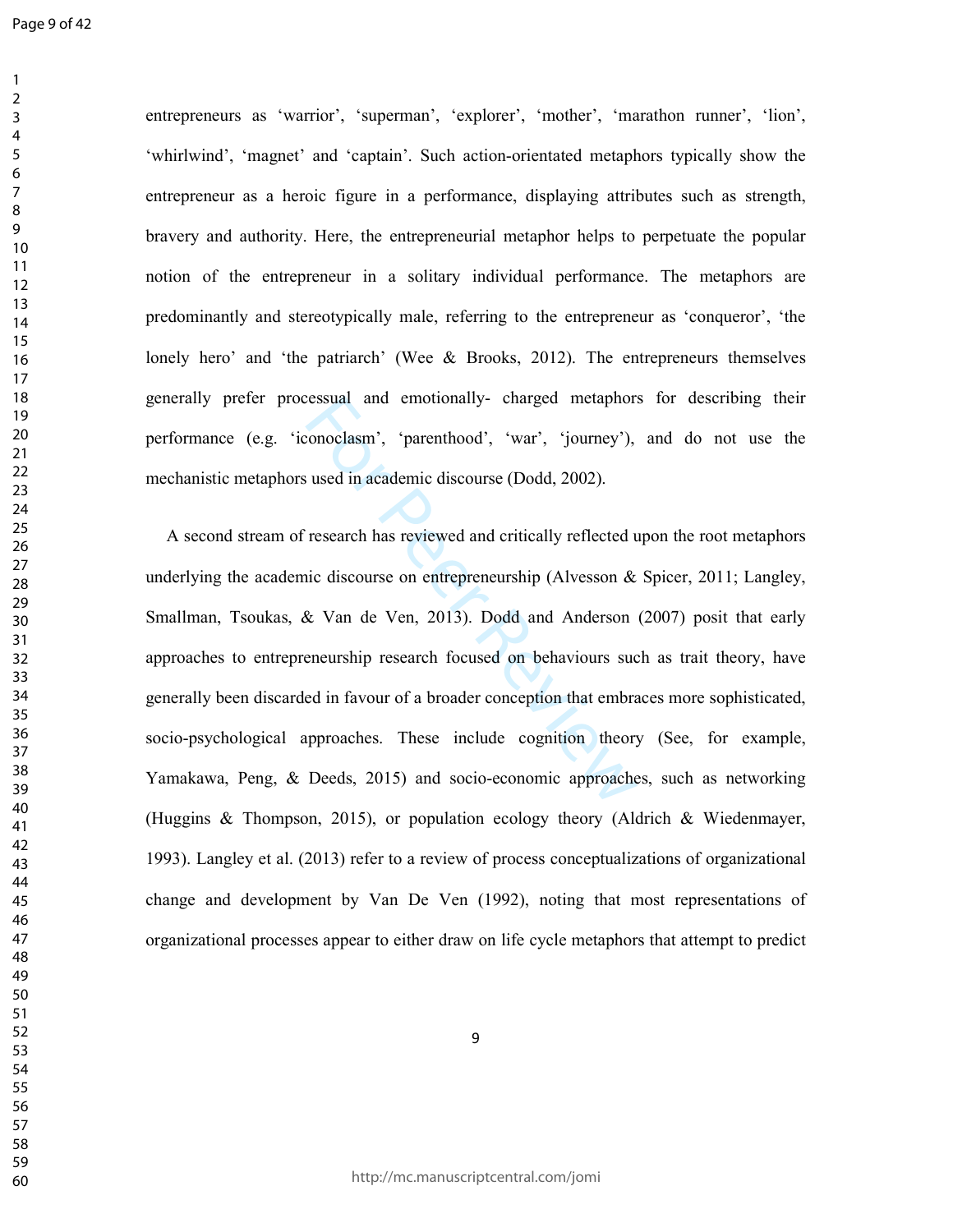linear progressions or on teleological models focused on developing normative 'step-by-step' guides.

These narratives posit the entrepreneurial performance as a series of choreographed steps, or in a teleological approach, as having a defined start and end point but which may have several routes between the two points. Langley et al. (2013) point to the central role of tension, contradiction, paradox, and dialectics in driving patterns of change. Alongside lifecycle and teleological theories of process, Van de Ven and Poole (1995) also speak of dialectic approaches to theory which seem to have been underexplored through metaphor.

theory which seem to have been underexplored<br>team has proposed new metaphors in order to de<br>cesses as a more emergent performance. A r<br>and relational metaphors, for example 'entrepre<br>Cardon, Zietsma, Saparito, Matherne, & A third research stream has proposed new metaphors in order to deepen our understanding of entrepreneurial processes as a more emergent performance. A number of studies have introduced collective and relational metaphors, for example 'entrepreneurial village' (Danes, 2013) 'parenthood' (Cardon, Zietsma, Saparito, Matherne, & Davis, 2005), 'co-evolution' (Clarke et al., 2014), 'theatre' (Anderson, 2005). Others have introduced new metaphors in order to highlight entrepreneurial behaviour as a creative process rather than an economically rational and linear one, such as 'quilting' (Campbell, Hjorth, & Steyaert, 2004), 'making cakes' (Harper & Endres, 2010), 'curating' (Litchfield & Gilson, 2013), and 'bricolage' (Senyard, Baker, Steffens, & Davidsson, 2014). The 'kaleidoscope' metaphor aims to communicate the way creative imagination works (Chiles et al., 2013). In a similar vein Steyaert (2012) suggests 'dance' as a metaphor in order to emphasize entrepreneurial processes as constant movement. Such metaphors would seem most adeptly deployed to explain evolutionary process theories – those without defined start and end points (Van de Ven & Poole, 1995).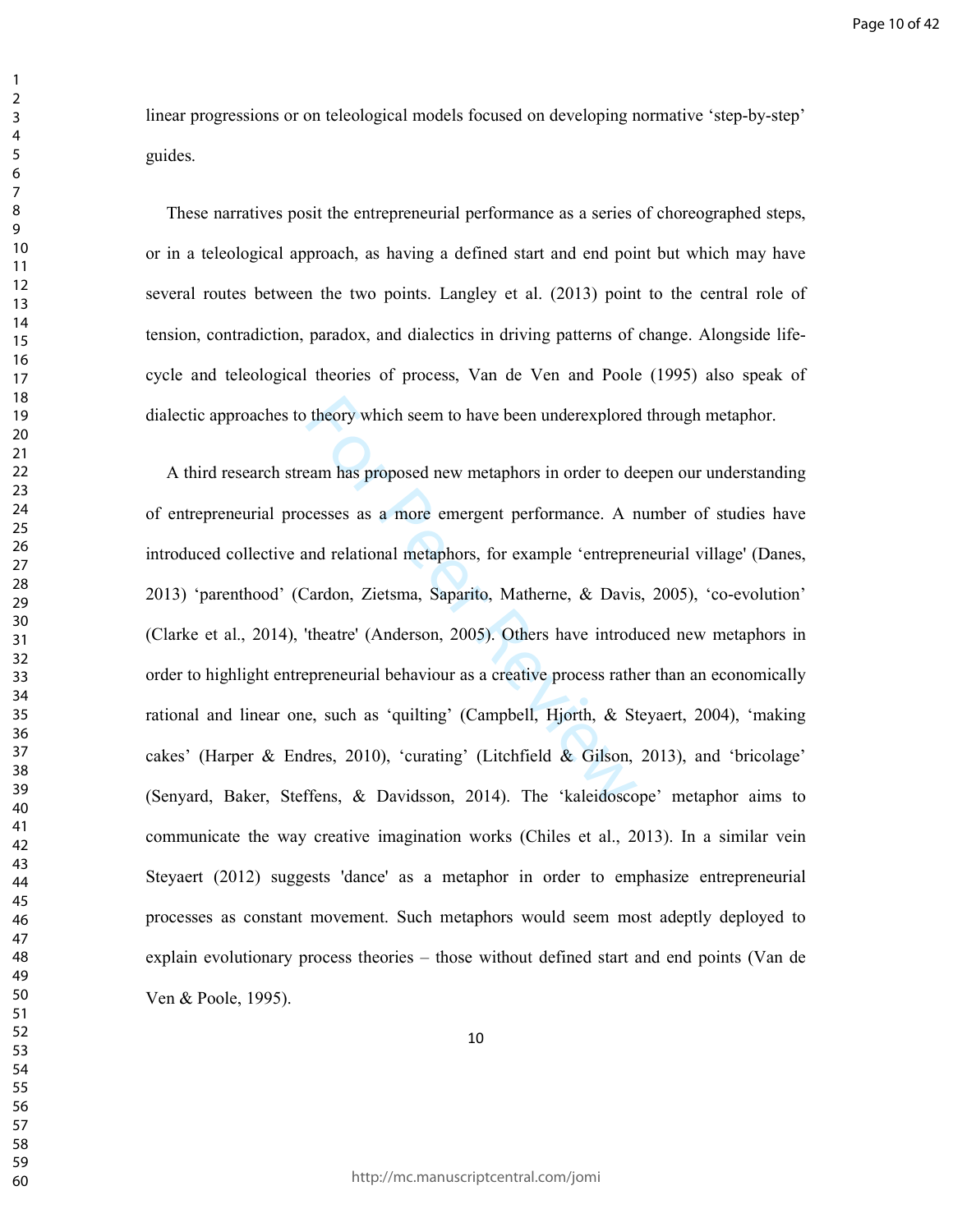form to the dialectic between entrepreneus, for Steyaert (2012, p.160) the dance is an agr continual creation of space, a trace of trace-mand rentrepreneurship as a processual dance, his count for the improvisational natur None of the existing entrepreneurial metaphors, with the possible exception of theatre (Anderson, 2005), help us to understand co-created performativity in effectuation processes. The most common metaphors underpinning the three research streams we have identified (heroic, root and performance) have been criticised for not being able to account for the relational, collective, paradoxical and emotional aspects of entrepreneurship (Cardon et al., 2005; Chiles, Elias, Zarankin, & Vultee, 2013; Clarke, et al., 2014). Hence, within these metaphors lie some distinctions between choreography, agency and spontaneity, which broadly seem to conform to the dialectic between entrepreneurship as causation or effectuation. However, for Steyaert (2012, p.160) the dance is an agreed upon choreography where "dancing is the continual creation of space, a trace of trace-making" and, although he invites us to consider entrepreneurship as a processual dance, his interpretation of the metaphor does not account for the improvisational nature of effectuation which, we ague, is supported more effectively by our Argentine Tango metaphor.

It is to the second and third approaches that we append our metaphorical approach. Our Tango metaphor extends our understanding of entrepreneurial processes as "unfolding journeys" (Garud et al., 2017, p. 3) by offering an emergent process view that can be used to highlight how effectuation takes place between entrepreneurs, and between entrepreneurs, stakeholders and their felicitous contexts. It combines both a dialogic and evolutionary take on process (Van de Ven & Poole, 1995). We seek to illuminate effectuation processes as a co-created, spontaneous and emergent phenomena, much like the performance of the Argentine Tango. In this conceptualization, the choreography does not precede the dance, and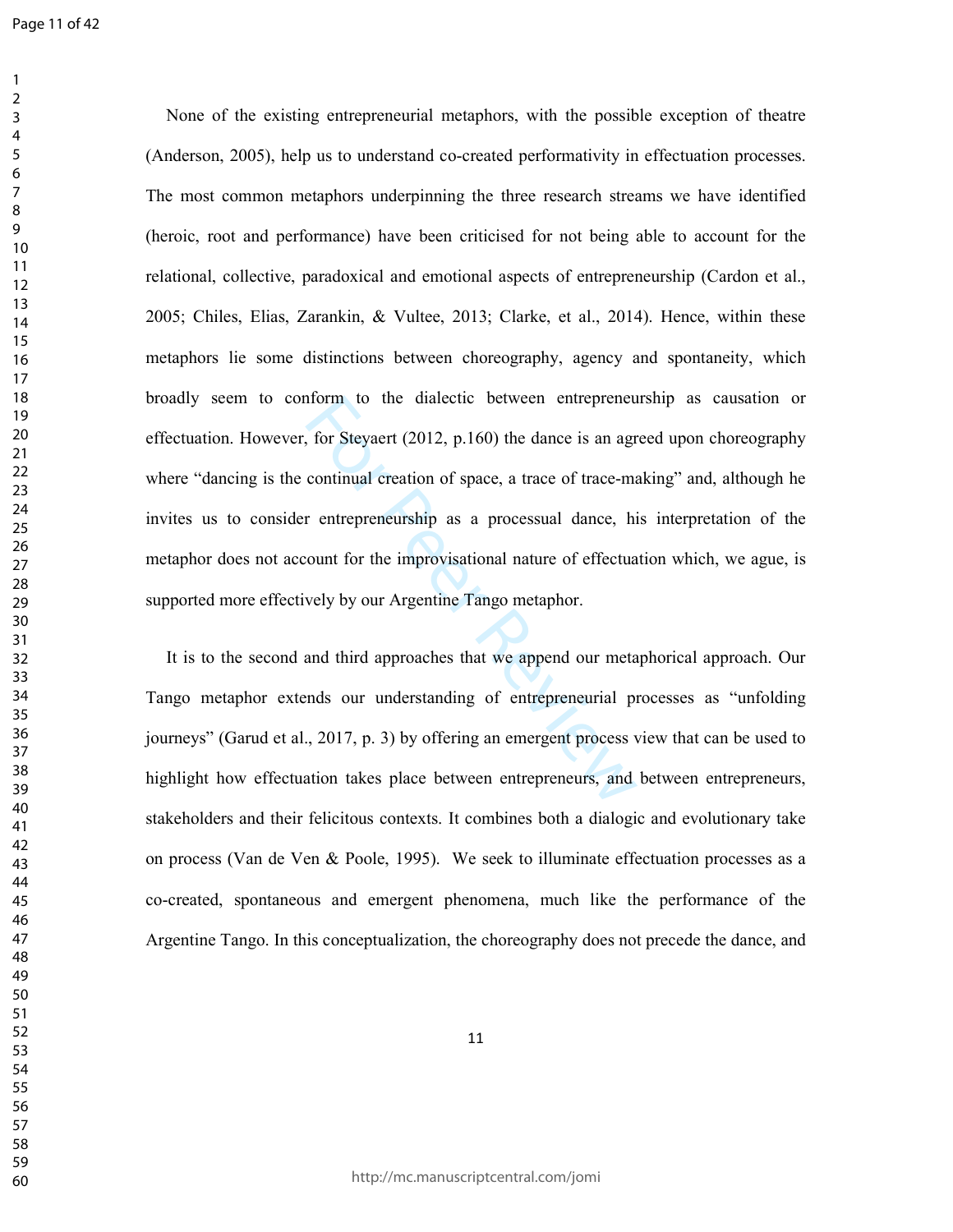the opportunity is embedded in the dance. We must first highlight the theoretical garb and the underlying philosophical assumptions in that work.

# **The opportunity in the performance**

I've schools of thought have emerged in relation covery' school and the 'creation' school. The ant opportunities are objective phenomena that information and better cognition (Shane, 2000) to whether opportunities therefo Having settled on the philosophical garb of metaphor, we must further extrapolate our theoretical costumery. The relationship between the entrepreneurial person and opportunity is a central theme in the entrepreneurship literature (Autio, Kenney, Mustar, Siegel, & Wright, 2014; Shane, 2003). Two schools of thought have emerged in relation to entrepreneurial opportunities, the 'discovery' school and the 'creation' school. The opportunity discovery school that assumes that opportunities are objective phenomena that can be discovered by individuals with more information and better cognition (Shane, 2000). This debate has led to a further discussion as to whether opportunities therefore preexist their recognition (Alvarez & Barney, 2013; Ramoglou & Tsang, 2016). One take on this debate is that opportunities can be created in the very performance of the entrepreneurial act – that they are in fact an emergent property of the performance and therefore the performance is the 'becoming' of the opportunity. Effectuation theory was developed by Sarasvathy and colleagues and introduced as an alternative decision-making logic used by entrepreneurs in creating opportunities (Sarasvathy, 2001a, 2008) in contraposition to a more determinsistic notion of opportunity identification as a process of causation (Martin & Wilson, 2014; Perry et al., 2012). Sarasvathy (2001b, p. 6) articulates an approach to the performance of actions within entrepreneurship processes based on the principles of affordable loss, strategic partnerships and leveraging contingencies, each of which is reliant on the underlying logic of effectual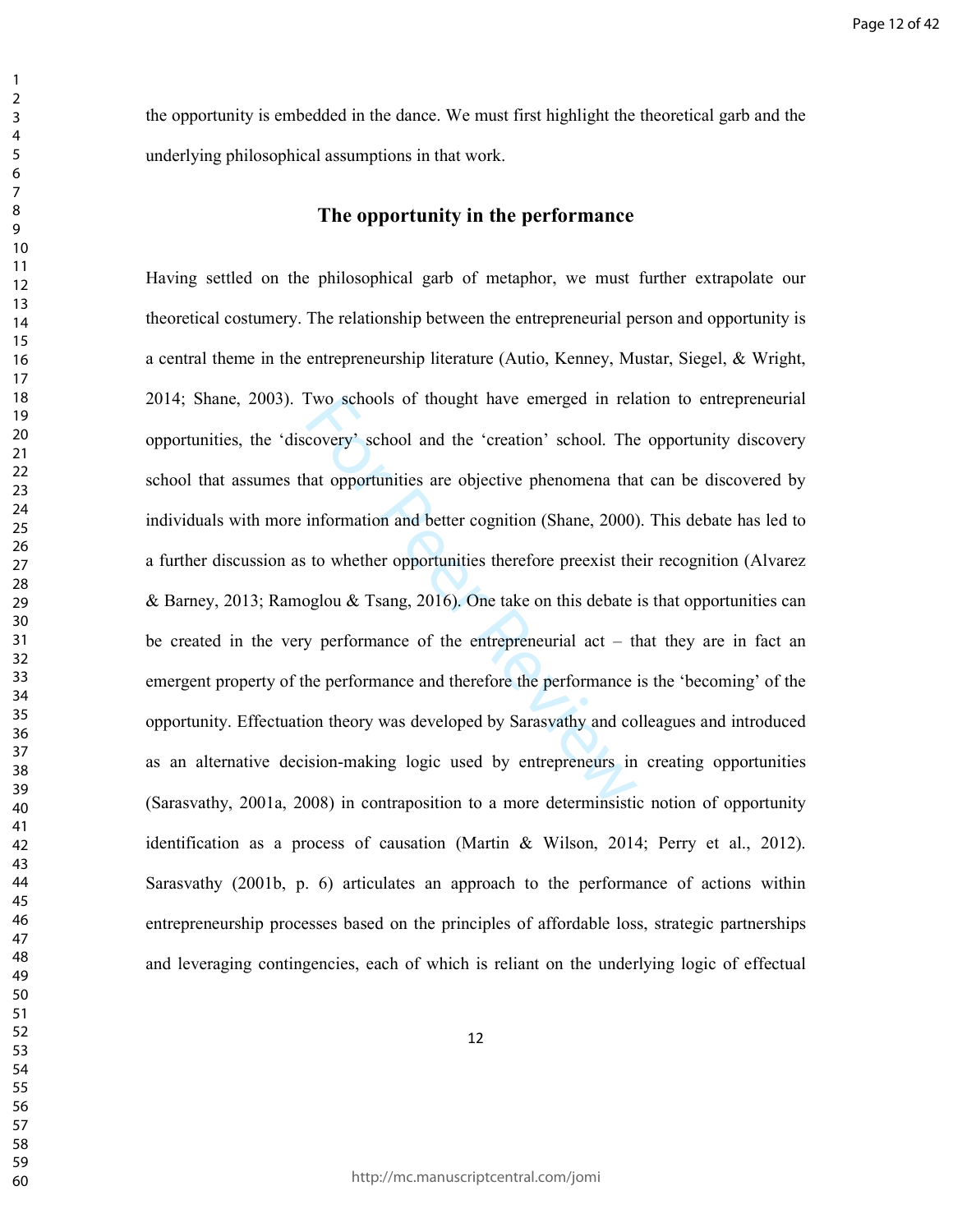reasoning which states, "to the extent that we can control the future, we do not need to predict it."

increases and improvised opponuncy and improvised opponuncy processes, emerges. They also elucidate homight include consideration of felicitous contesting and each consideration of felicitous contest and that recognizes th Recently Garud et al. (2017) discuss the dichotomy between opportunity discovery and opportunity creation, capable of being bridged by a performative theory of entrepreneurial opportunity. They point, however, to a tendency in both theories to see the entrepreneurial context as 'real' and 'out there', but with a greater tendency in the discovery school to see opportunities as pre-existing entrepreneurial awareness of them. There seems, therefore, to be significant scope to elucidate how a spontaneous and improvised opportunity creation and its underlying effectuation processes, emerges. They also elucidate how such a performative theory of effectuation might include consideration of felicitous context in the performance of the opportunity. In this endeavour, Bhowmick (2011) has helpfully described effectuation as a dialectic mechanism that recognizes the agency of multiple stakeholders (including the entrepreneur) in the formation of the opportunity. An effectual process is dialectic because the process is led by the entrepreneur but dependent on the commitment and engagement of other stakeholders.

In contrast to the rational and linear logic of causation, the effectual approach is based on three logics using the available means as a process for creating new goals and means: (1) Who you are: the logic of identity, as opposed to the logic of preferences, (2) What you know: the logic of action, as opposed to the logic of belief, and (3) Whom you know: the logic of commitment, as opposed to the logic of transaction (Sarasvathy & Dew, 2005). The first logic, the identity perspective, makes it possible for us to construct preferences in situation when we do not have any; we can experiment with preferences and play them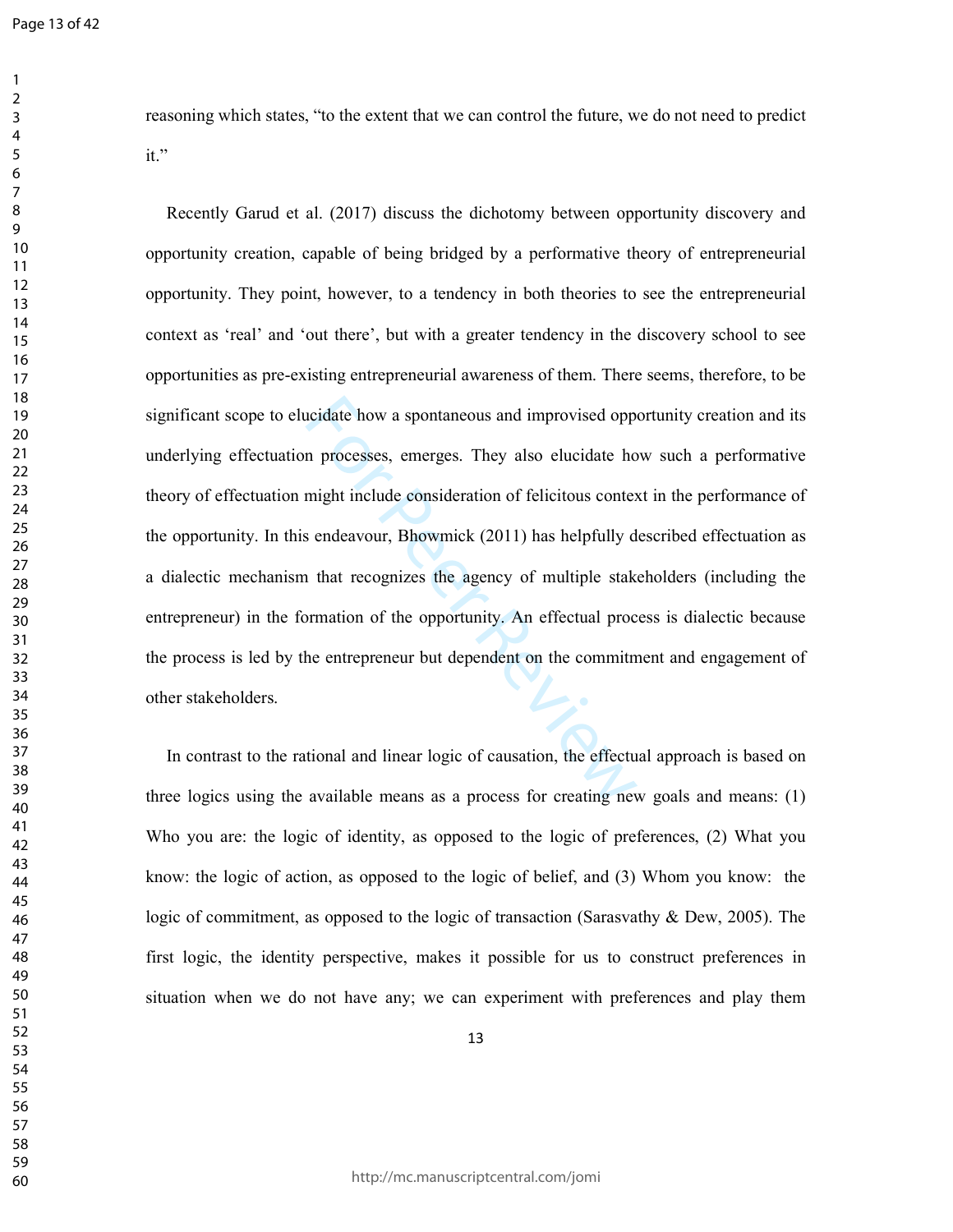against each other. The second logic challenges the idea of calculating the probability of success before you act and is based on the assumption that meaningful action will change the circumstances and markets are artifacts created by this action not forces of nature. Through action you learn. The last logic refers to interactions with stakeholders. In the effectual approach the artifact is formed through the interaction with stakeholders that commit to the project. They are not sought out in order to fulfil a particular aspiration, but are part of a new network creating unpredictable outcomes through their involvement. In contrast to the opportunity discovery theory that assumes that opportunities are objective phenomena that can be discovered by individuals with more information and better cognition (Shane & Venkataraman, 2000), effectuation theory is considered as a creative process view on entrepreneurship because it is a non-teleological theory where the meaning and opportunities are created by the human actors involved in the process (Steyaert, 2007).

theory that assumes that opportunities are objectively individuals with more information and bett, effectuation theory is considered as a crease it is a non-teleological theory where the me an actors involved in the proces We therefore seek to append our contribution to the developing problematization of the entrepreneurial literature (McMullen, 2015; Moroz & Hindle, 2012; Ramoglou & Tsang, 2016;) challenging the underlying realist assumptions in the opportunity discovery literature. We take a further step by further adding to the processual perspective on effectuation by visualizing a spontaneous and improvised picture of effectuation in a felicitous context. In the Argentine Tango, the performance does not follow a set pattern of predictable movements. Rather the Tango represents a spontaneous and adaptive approach with movement between entrepreneur and context reflecting the performativity of effectuation. Effectuation is considered to be a creative process view of entrepreneurship because it is a non-teleological theory where the meaning and opportunities are created by the human actors involved in the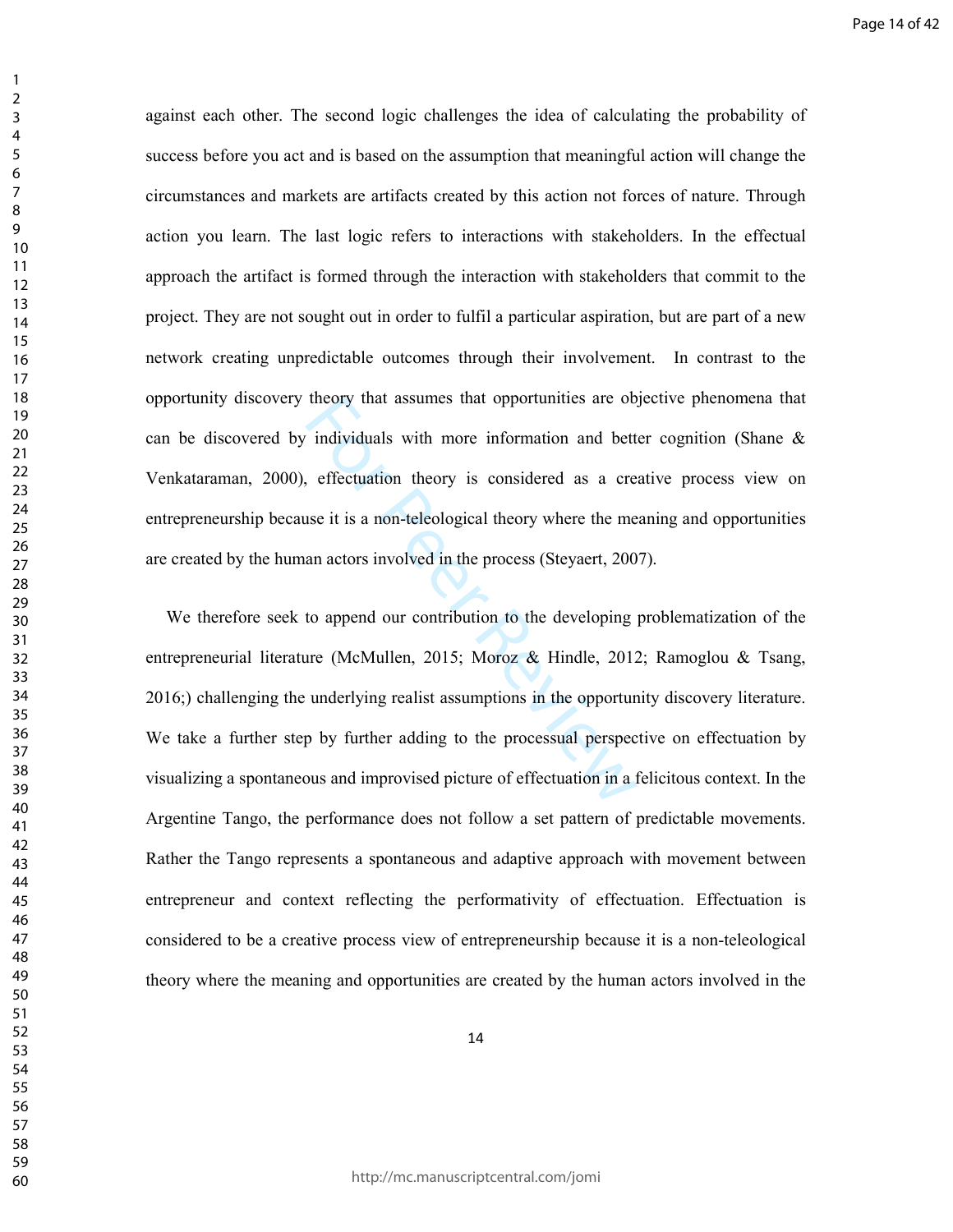Example of entering<br>Like the Argentine Tango, this approach er<br>press of partners willing to commit to the mom<br>who might not be available or motivated. This p<br>when engaging new partners with differe<br>er must be open to chang process (Steyaert, 2007). In this sense, we consider that the improvisational nature of the Argentine Tango creates a non-teleological quality quite distinct from other entrepreneurial metaphors. The logic of effectuation suggests that control (of the dance) can be maintained through taking small steps in one direction instead of working towards long-term goals that often have unpredictable (non-teleological) outcomes. By approaching effectuation in this way, the dancer, through the performance of the dance, is able to negotiate new goals and means whilst avoiding investing time, energy and/or money they are not actually willing to lose. The logic of effectuation also embraces the principle of entering into collaborations and strategic partnerships. Like the Argentine Tango, this approach emphasizes the value of prioritizing different types of partners willing to commit to the moment, rather than seeking out potential partners who might not be available or motivated. This principle is based on the understanding that when engaging new partners with different and unanticipated perspectives, the dancer must be open to changes of direction as a result of new partners and partnerships. Detours and mistakes are inevitable elements of the effectuation process, and the dancers must learn to work with them and identify opportunities for development that might arise in such situations. Having adorned our philosophical and theoretical garb, we turn next to begin our dance and expose the potential performativity of effectuation.

# **Let's Dance**

We visualize the dance as beginning with a choice of dance partners and we choose to see the dance floor as crowded, with multiple dancers aesthetically enhancing the overall performance of the dance on the dance floor.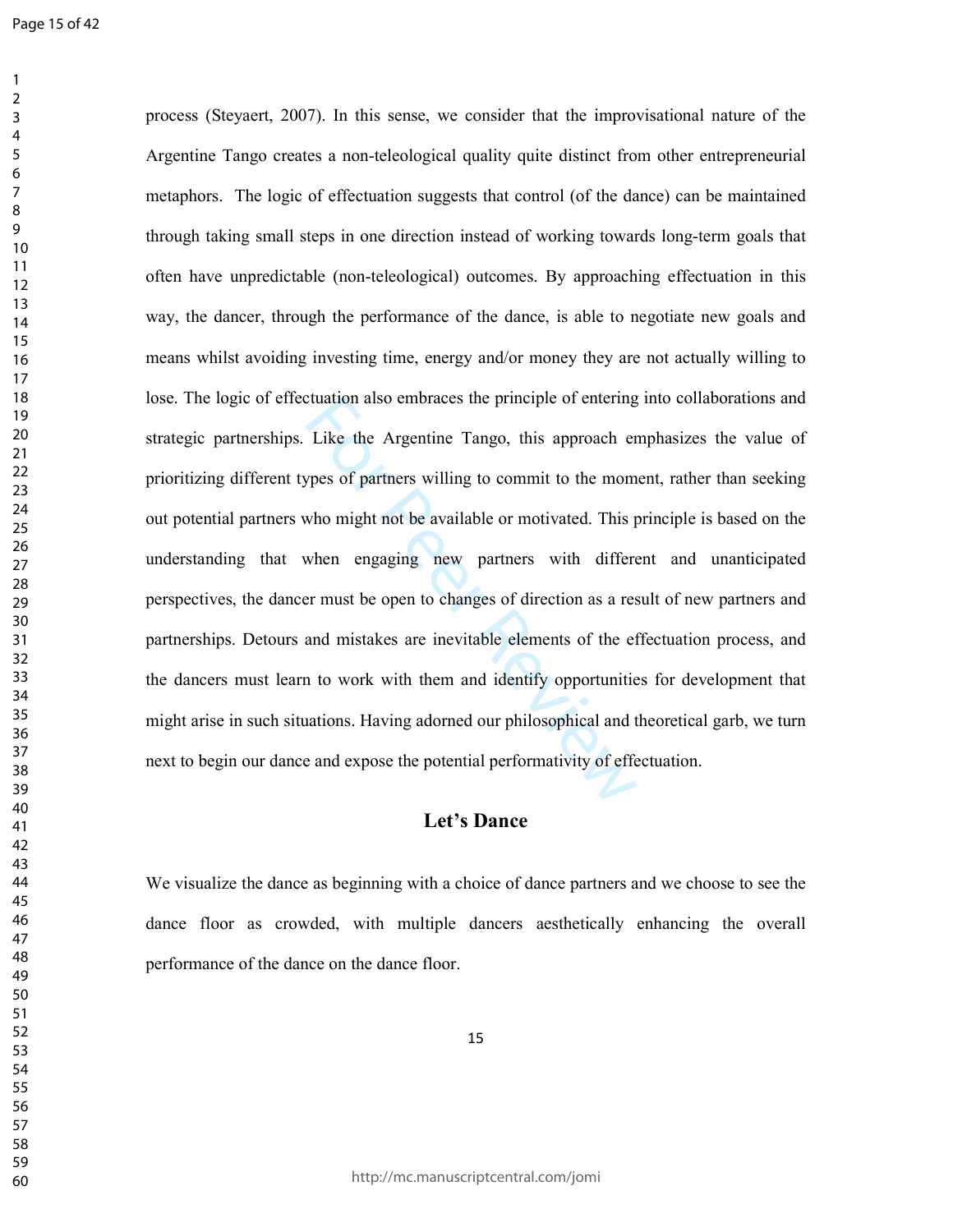#### **Movement and rhythm**

a process of becoming, we suggest considerin<br>the performance, and at its most intimate. We<br>is the steps of the performance through which as<br>the steps of the performance through which as<br>partnership and the felicitious rhyt We have proposed earlier that entrepreneurship processes be conceptualized as an act of becoming (Steyaert, 2012; Tsoukas & Chia, 2002). In proposing the idea of performativity, Garud and Gehman, (2016, p. 546) propose that an effectual act is "continually constituted by sociomaterial entanglements rather than independent objects with given boundaries and properties" – in essence advocating that the entrepreneurial act be considered as a performance enacted in time and space (after Tsoukas & Chia, 2002). To truly understand the entrepreneurial act as a process of becoming, we suggest considering process at the microlevel of movement in the performance, and at its most intimate. We propose that processual studies should focus on the steps of the performance through which an entrepreneur adapts to the movements of their partnership and the felicitous rhythms of the specific context in which they are performing. Entrepreneurial motion and flow should, through this route, be captured as attuned to contextually specific rhythms, each entrepreneurial ecosystem thus having a distinct rhythm.

We suggest that an understanding of 'entrepreneurial ecosystems', which has recently emerged (Autio et al., 2014; Spigel, 2015; Stam, 2015) can also be enhanced by consideration of the Argentine Tango metaphor. In our conceptualization, ecosystems are the dance floors; an increasingly pertinent metaphor, we argue, to the burgeoning use of 'platform' ecosystems as foci for co-creativity (Adner, 2017) founded on entrepreneurial interactions that build social capital (Anderson & Jack, 2002). Engel, Kaandorp and Elfring (2017, p. 37) theorize about the importance of effectual networking under conditions of uncertainty. Ecosystems are complex networks with high degrees of complexity and studies of such systems are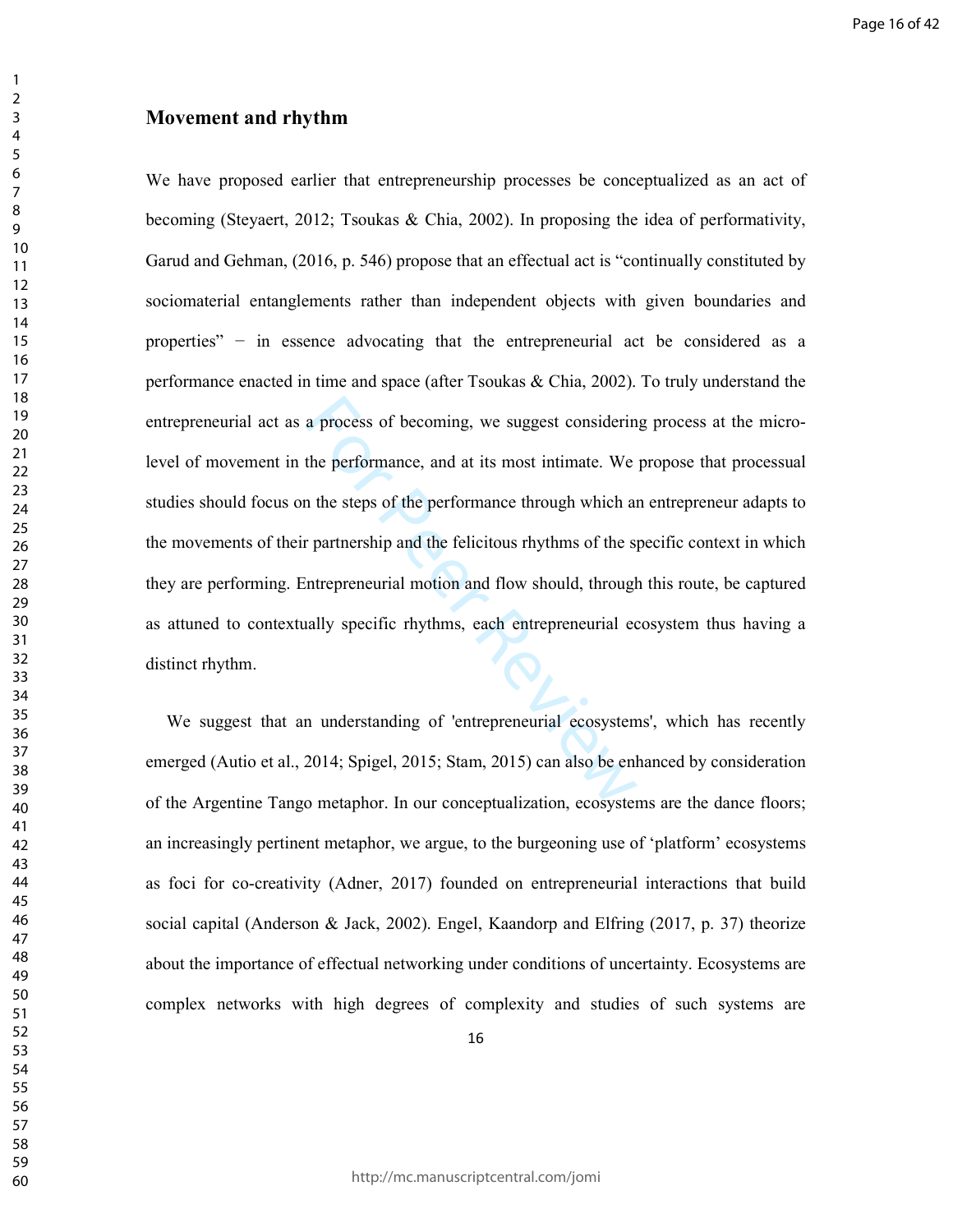Fractions, or<br>in to remain open to unexpected contingents on the dancefloor. They note that uncerta<br>bundary judgments. Indeed, the Argentine Tareffectuation that have been overlooked by pre<br>ual view of effectuation. The sp encumbered by high levels of causal ambiguity. They suggest that effectual networking "requires a more altruistic approach to interpersonal interactions and openness to unexpected contingencies as networking activities stimulate serendipitous goal formation and transformation". Countering what they perceive to be the dominant *causal* logic of entrepreneurial networking studies, rather than effectual networking leading to entrepreneurial action, they propose that networking *is* entrepreneurial action. Such a processual viewpoint is analogous with the Argentine Tango metaphor, in that the dancers, must adopt a more altruistic approach to interpersonal interactions, or movements within the dance, enabling them to remain open to unexpected contingencies associated with serendipitous movements on the dancefloor. They note that uncertainty can form the very basis of contextual boundary judgments. Indeed, the Argentine Tango enables us to gain insight into aspects of effectuation that have been overlooked by previous studies that have also adopted a processual view of effectuation. The spontaneous and unplanned nature of the Argentine Tango dance helps reveal how spontaneous and unintended partnerships emerge between the dancers.

 Entrepreneurial interactions might be considered as movements in the performance of the steps of the Tango dance through which an entrepreneur adapts to the rhythms of the specific context in which they are performing. Both the movement and the rhythm of the dancers aesthetically enhancing the overall performance of the dance. Each dance floor has a rhythm and the choice of partners may be the next crucial decision to maximize creativity in the dance. The movements and flows of inexperienced co-located entrepreneurs will initially be less in tune with these rhythms, and will initially tend to follow a series of prescribed steps to find opportunities. Dancing with multiple partners on the dance floor enables novice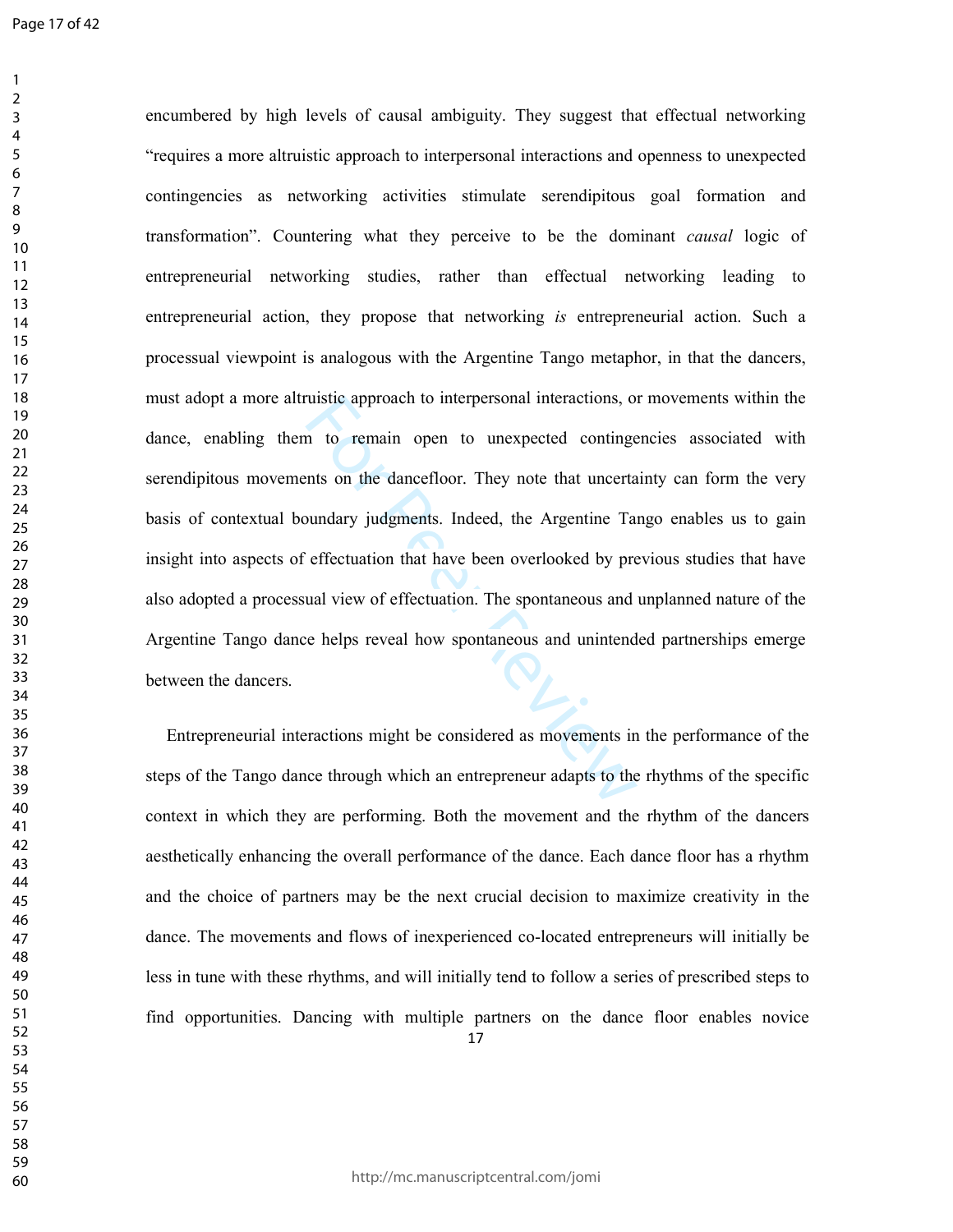Example and the performance and the performance and the example and the example and the example of the example and individual creativity, which we move to compare and individual creativity, which we move to context paid in entrepreneurs, who might not be able to improvise, to become attuned to their environment and move way from predictive logic (Dew et al. 2009). Thus, the Argentine Tango metaphor can aid our processual understanding of how novice entrepreneurs become expert entrepreneurs, moving from predictive to effectual logic. However, we propose that more experienced dancers can improvise – they can create new steps due to their attunement with contextual rhythms, gaining increasing confidence over time. The advantage of using the Argentine Tango metaphor in exploring the performativity of effectuation is thereby focusing upon both the time and space dimensions of the performance and the micro-level movements taken within that space. Particularly, spaces denote specific contextual rhythms and one could explore how inexperienced entrepreneurs 'become' attuned to the rhythms of particular dance floors. Such attunement includes choices of partners, the proximity to other influential stakeholders, leadership and individual creativity, which we move to discuss.

#### **Choose your partners**

Engel, et al. (2017, p. 41) recently note that little is known about the "behavioral interaction element of effectual processes". Partner choice should therefore also be considered carefully in the dance.

Sarasvathy (2001b) argued that entrepreneurs also use an alternative logic when the means are known to them, but the goals are not. They have goals for the future, but more importantly, they consider what they can do with their prior knowledge (what they know), their identity (who they are) and their social networks (who they know). They start out with a general aspiration for the future, but the actual product or service developed is the result of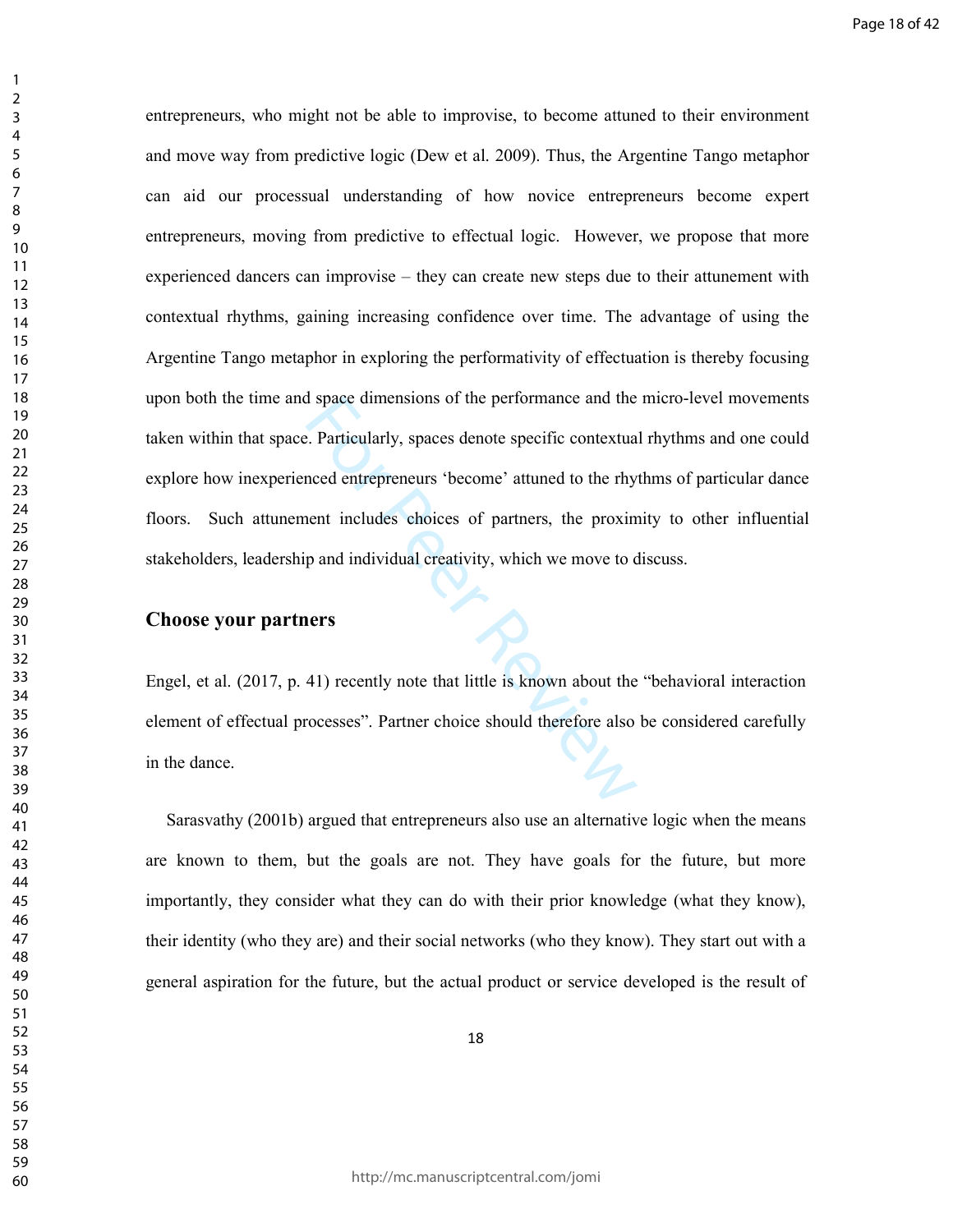their interaction with stakeholders who are willing to commit to the venture. Through this interaction they create new goals and means together. The tendency to return to the individual entrepreneur has been pointed out by a number of researchers, including those who argue for a processual orientation (Bygrave & Hofer, 1991; Gartner, 1989; Sarasvathy, Kumar, York & Bhagavatula, 2014). As new stakeholders commit to the venture the goals and means continue to grow as these new partners have other abilities, knowledge and networks. The interactions result in new ideas, products and markets that could not have been foreseen at the beginning. At the heart of this process is the principle that entrepreneurs do not need to predict the future with traditional market analyses because they control it through strategic alliances with multiple partners. It would be necessary to consider the notion of spontaneous and unplanned adaptation in the dance as the dance unfolds.

It of this process is the principle that entreption<br>traditional market analyses because they con<br>partners. It would be necessary to consider the<br>ion in the dance as the dance unfolds.<br>Traditional is also based on the princ Investment in new ideas is also based on the principle of affordable loss, i.e. the entrepreneur only commits to an investment that she/he can afford to lose, and the entrepreneurial process has to be adapted to this. Sarasvathy (2008) has formulated this as five principles: (1) The Bird-in-the-Hand principle: starting with means and creating new effects, (2) The Affordable-Loss principle, (3) The Crazy-Quilt principle, (4) The Lemonade principle, and (5) The Pilot-in-the-Plane principle: non-predictive control. In order to further conceptualize the entrepreneurial process as social practice rather than the product of individual cognition, Fletcher and Watson (2008, p. 151) have utilized the relational dimension of entrepreneurial processes, in order to give "primary emphasis to the joint coordinations through (and by) which entrepreneurial opportunities are brought into being and realized."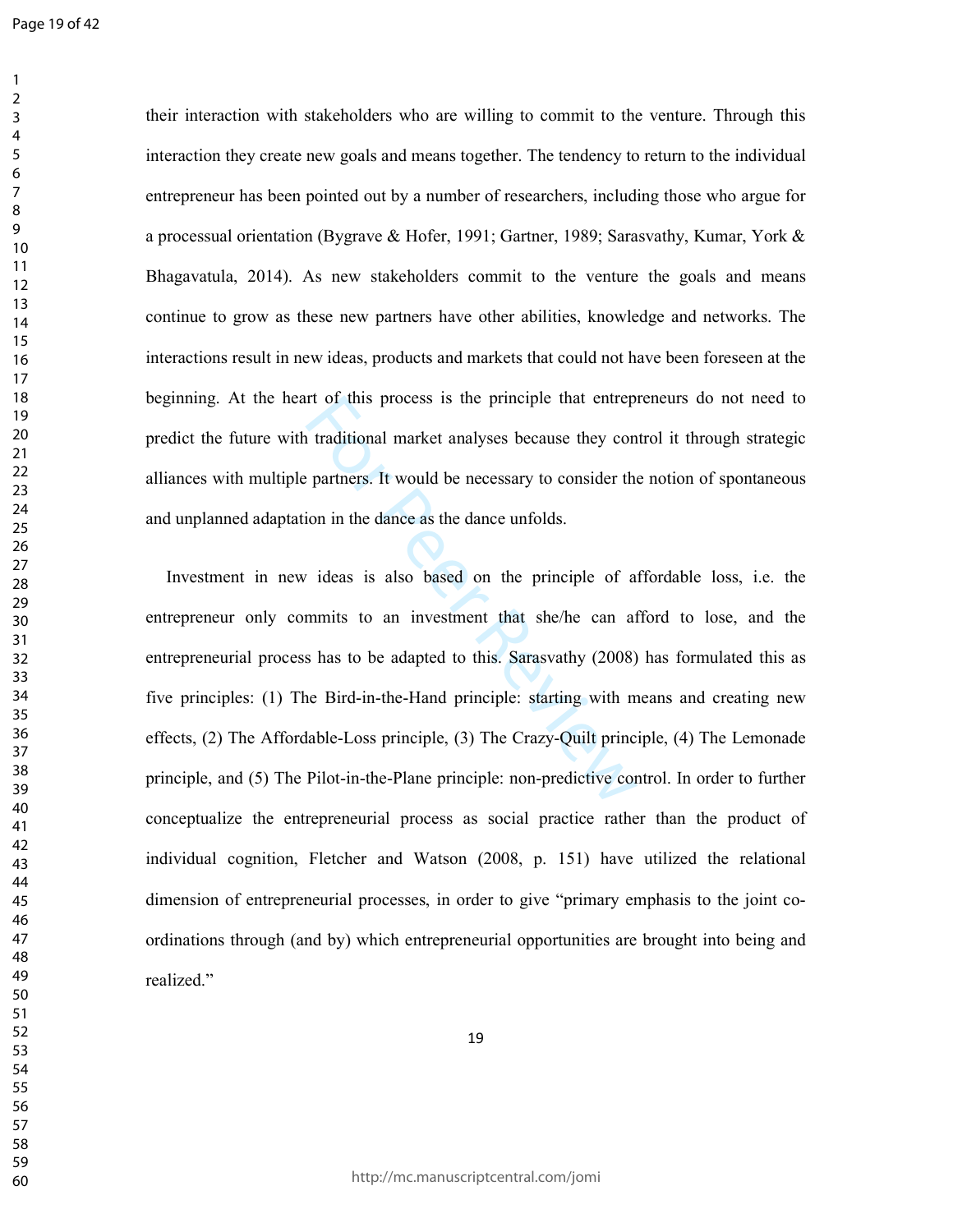flect the resources they require through a<br>gentine Tango metaphor helps us visualize<br>place between the actors involved in the co-<br>our understanding of endogenous processes w<br>action, and the leadership and control are simul Such 'conjoint' collaboration comes from the combination of and interaction between two or more entrepreneurs, each bringing different capabilities to the co-creative process and different and ongoing pressures to adjust and adapt to each other. Tidd (2012) identifies three mechanisms that contribute to entrepreneurial interactions: i) complementary capabilities that combine the productive use of entrepreneurs' skills, experience, aptitude, insight, and circumstance; ii) creative conflict that arises due to differences in personalities, creative and cognitive style, domain-specific knowledge and experience, and iii) adjacent networks where entrepreneurs can collect the resources they require through a complex network of relationships. The Argentine Tango metaphor helps us visualize the adaptive effectual interactions that take place between the actors involved in the co-creative entrepreneurial process and improve our understanding of endogenous processes where the goal develops through adaptive interaction, and the leadership and control are simultaneously or at different points in time, shared by different stakeholders. In the Argentine Tango, the performance may be considered as more than the entanglement of two dancers, but instead the interaction of multiple dancers within the defined space but changing over time. The performance is also the sum of multiple performers and the ecosystem of the dance (costumes, makeup, lights, music, and rhythms). We suggest entrepreneurial promiscuity as a term to be further explored as a dialectic process in the early stages of opportunity creation processes. Whilst entrepreneurs are thought to rely earlier on existing networks – in essence, the dancer arrives and chooses initially a known partner with whom to dance, promiscuity on the dancefloor may lead quickly to new dance partners. We must next consider the principle of leadership in, and of the dance.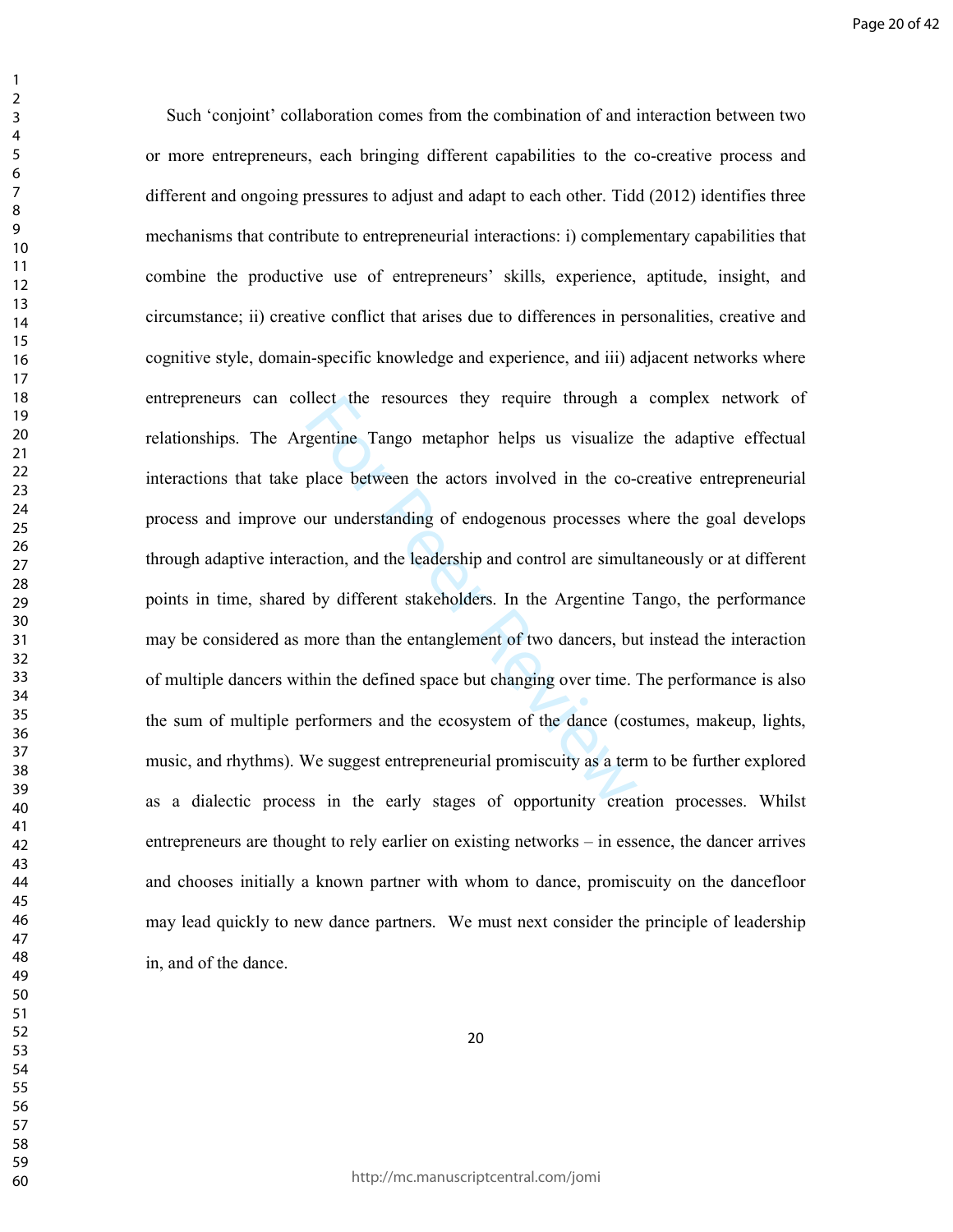# **Do you mind if I lead?**

In considering the principle of leadership, at a dyadic level, one partner leads, and one partner follows, at the level of a triad, a buyer or consumer judges the value of the interaction. An attraction of the Argentine Tango metaphor is the gender neutrality in terms of leadership, and that either partner can lead at any time. At the level of network are lead firms that determine the rhythms in an ecosystem. Such lead firms could be small, medium, and large commercial or public sector organizations that have forward and/or backward commercial linkages with significant numbers of micro, small, or medium scale enterprises (MSMEs) who are often key innovators in their ecosystems (Lusby, 2008). There is a requirement for lead firms to develop the appropriate capabilities to support the inter-firm activities they deploy (Perks & Moxey, 2011).

ant numbers of micro, small, or medium scal<br>ovators in their ecosystems (Lusby, 2008). The<br>the appropriate capabilities to support the ir<br>y, 2011).<br>that lead firms play an essential part in help<br>stems that nurture effectua Thus, we propose that lead firms play an essential part in helping build performative entrepreneurial ecosystems that nurture effectuation processes. Constantly changing leadership is an integral part of the Argentine Tango. The metaphor helps us understand how lead firms manage the changing of stakeholders or dance partners (including scientists, brokers, collaborators, co-investigators, policy-makers, and industry and civil society stakeholders and funders) and changes of leader within the dance, those dancing in the spotlight and those at the periphery, but constantly being drawn centre stage, and under the spotlight. Created during the dance is an original combination of movements, resulting in a new dance every time. Similarly, business enterprises and the activities of entrepreneurs and others are always emergent, in a process of becoming (Steyaert, 2012).

http://mc.manuscriptcentral.com/jomi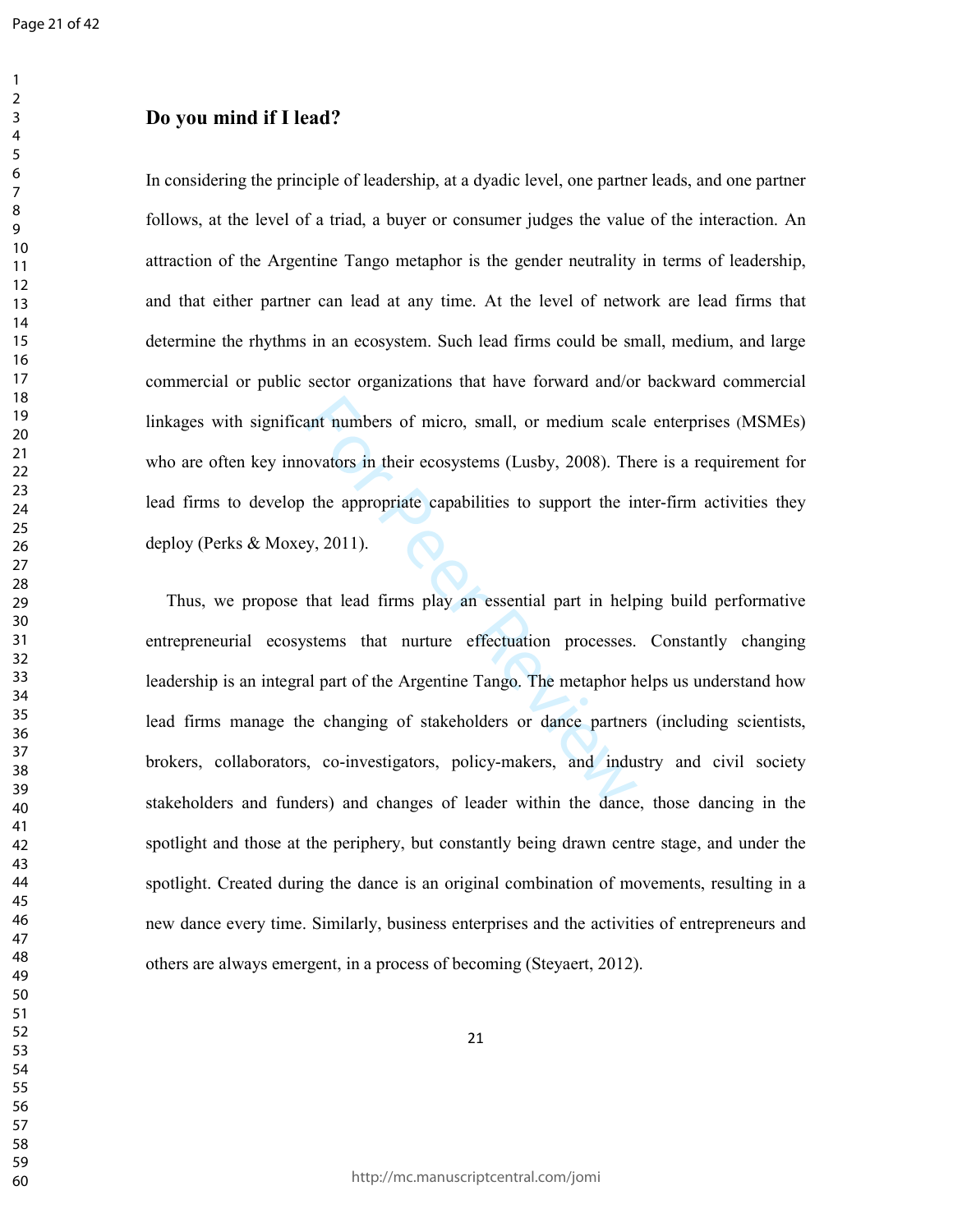#### **Hold me closer**

and to develop a deeper understanding of th<br>nowledge is transferred between dancers. Partne<br>novement and flow of the other dancers, and co<br>on them to an extent that they are more gree<br>d earlier that the theory of effectuat Sawyer (2015) discusses the need for an improvisational metaphor of creativity to consider the tension between freedom and structure. Our conceptualization has so far given fair consideration to the freedom of the dancers, but we must further consider how proximity might offer some notion of constraint to improvisation. Close interaction and intimacy between the dance partners is a defining characteristic of the Argentine Tango. Visualizing the dance floor as a complex ecosystem enables us to observe the co-proximity of the dancers in their performance and to develop a deeper understanding of the conditions by which partners change and knowledge is transferred between dancers. Partners occupying the dance floor can observe the movement and flow of the other dancers, and copy some of their moves, and potentially build on them to an extent that they are more greatly appreciated by the audience. We observed earlier that the theory of effectuation was most popularly associated with experienced entrepreneurs, but in understanding the spaces between entrepreneurs on a dance floor, the process of learning can be better visualized. For the dancers, being familiar with the contextual rhythms of the dance in each ecosystem aids knowledge transfer- this we see as a metaphor for cognitive proximity (Gubbins & Dooley, 2014), which denotes similarities in the way people perceive, interpret, understand and evaluate situations (Huber, 2012). At the same time, the dancers remain separate, maintaining cognitive distance that yields opportunities for novel combinations that generate new ideas (Nooteboom, Van Haverbeke, Duysters, Gilsing, & Van den Oord, 2007).

Cognitive distance can also result in falls and failures (Gubbins & Dooley, 2014) within the dance, but, when successful, leads to original steps and movements being created. We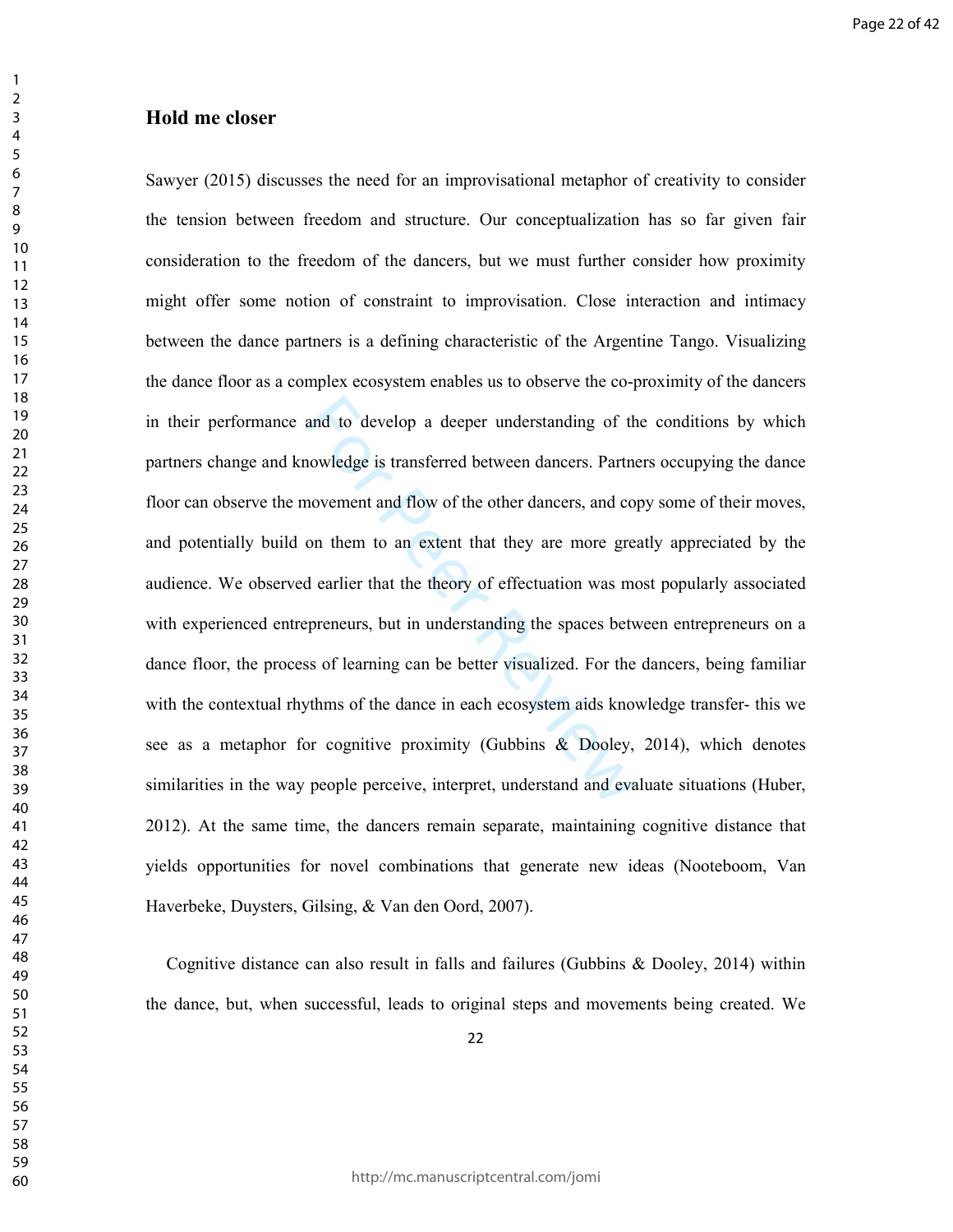overtiows' of the dancers to be treated as essent<br>ther dancers on the same dancefloor to the ov<br>ned – such knowledge becomes structural within<br>onditions in an ecosystem are diachronically (intertemporal effects, in that th noted earlier that the dance may also involve, reversals, re-starts, changes of direction, collisions and falls (Gupta et al., 2016). In outlining the theory of effectuation, Sarasvathy (2001b) spoke of entrepreneurs accepting 'affordable loses'. Garud et al. (2017, p. 3) discuss the problem of using pejorative terms such as 'misfires' and 'failures' and suggest that in advancing a theory of entrepreneurial performativity the term 'overflows' is preferred. In the motion and flow of a performative theory of effectuation, we therefore advocate that it be considered as the constitution, de-constitution and re-constitution of opportunity. Hence, not only are the dialectic 'overflows' of the dancers to be treated as essential in the performance, but the proximity of other dancers on the same dancefloor to the overflows allows them to absorb the lessons learned – such knowledge becomes structural within the ecosystem. In this sense the felicitous conditions in an ecosystem are diachronically enhanced. Indeed, such overflows may have intertemporal effects, in that the overflow, whilst infelicitous in the present, might be asynchronously felicitous in the future. Even when the dancers step from the stage, those who retain knowledge of the overflow due their proximity to the event may call on that knowledge in the future. In time, knowledge of these overflows becomes part of the rhythms of the ecosystems and is a further means of entrepreneurial attunement.

The challenge then is for the dancers to remain separate entities, but with a polyphonic voice, maintaining sufficient cognitive distance to generate new knowledge, but not so distant as to preclude the sharing of existing knowledge or to learn from overflows. Diversity is an important condition for creativity in organizations (Amabile, 1998; Amabile & Khaire, 2008), and thus it helps if the dance floor contains people with a diversity of expertise and backgrounds. The dance floor is a heterotopia (Hjorth, 2005) – a space where diversity comes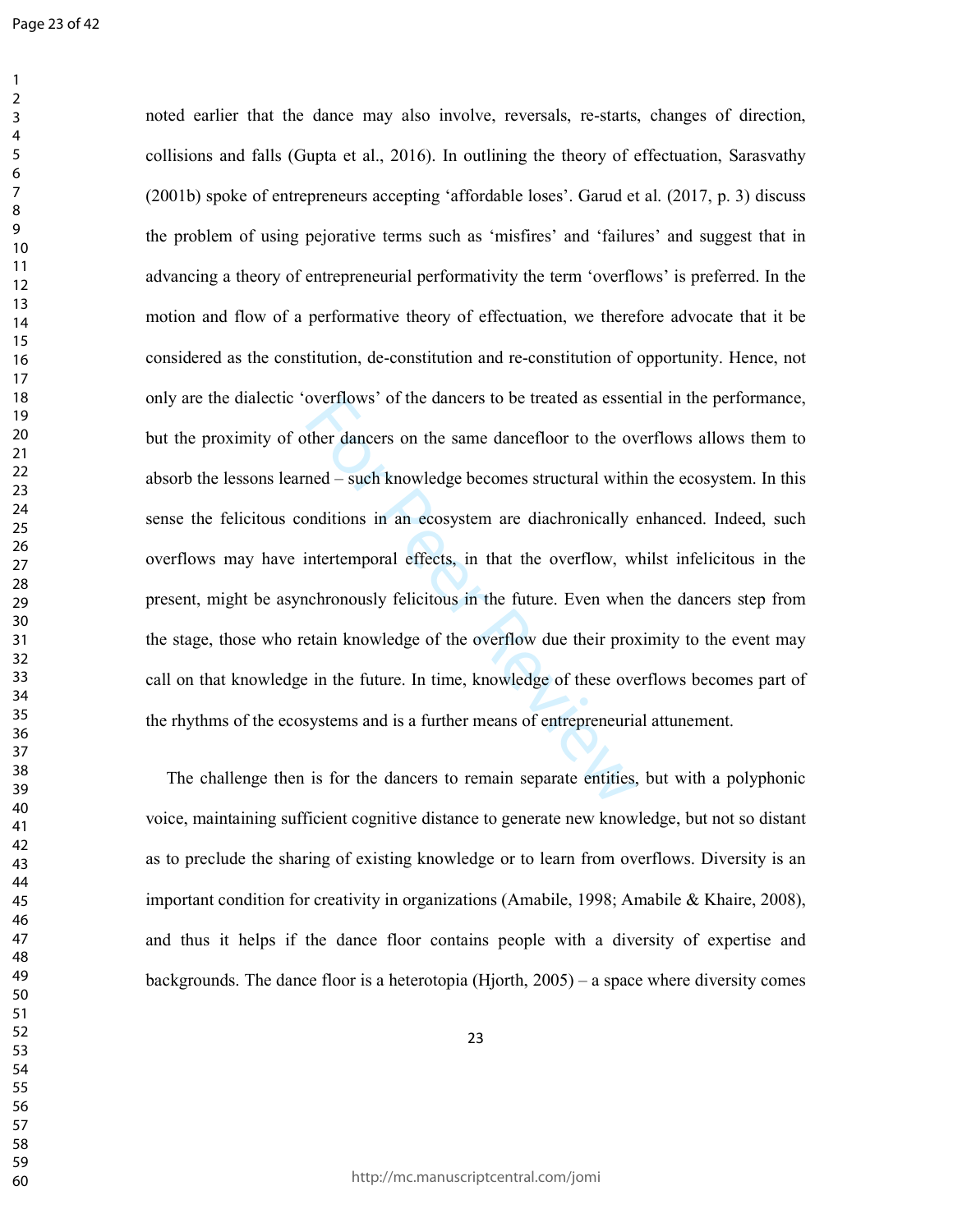about across firm and industry/sector boundaries through the sharing of ideas, knowledge, expertise, and opportunities (Miles, Miles, & Snow, 2005; Pattinson, Preece, & Dawson, 2016). The challenge for the leaders of the dance is to bring together disparate groups of individuals facing common problems (Ramirez & Li, 2009). In this sense the dancers are a collective of diverse influences involved in co-creativity, where achieving a state of becoming (Steyaert, 2007) is necessary in order to move the focus to the *social* of the creative processes.

 $P_{\mathcal{O}_{L}}$ Diversity tends to create conflict and convoluted processes, and therefore it may be tempting for some managers to put together homogeneous groups of individual dancers whose success depends on both their internal stability and their capacity to develop behavioural norms and protocols to stimulate creativity (McKinlay, 2002). This raises an important question regarding how organizations manage the constant change of dance partners, which we now explore.

# **But don't cramp my style!**

Constant communication between the dancers is required in order to have a creative dialogue rather than a merged couple performance. Thus, the tension between dancers has an important role here in allowing for and building upon multiple perspectives. Research on organizational entrepreneurship has shown the benefits of working with polyphonic spaces in the context of effectuation processes (Alexandersson, 2015; Hjorth & Steyaert, 2004). Only as distinct entities can the dancers reveal the potential of each movement and produce unexpected outcomes. A recent adaptation of the Tango metaphor is to point out that it does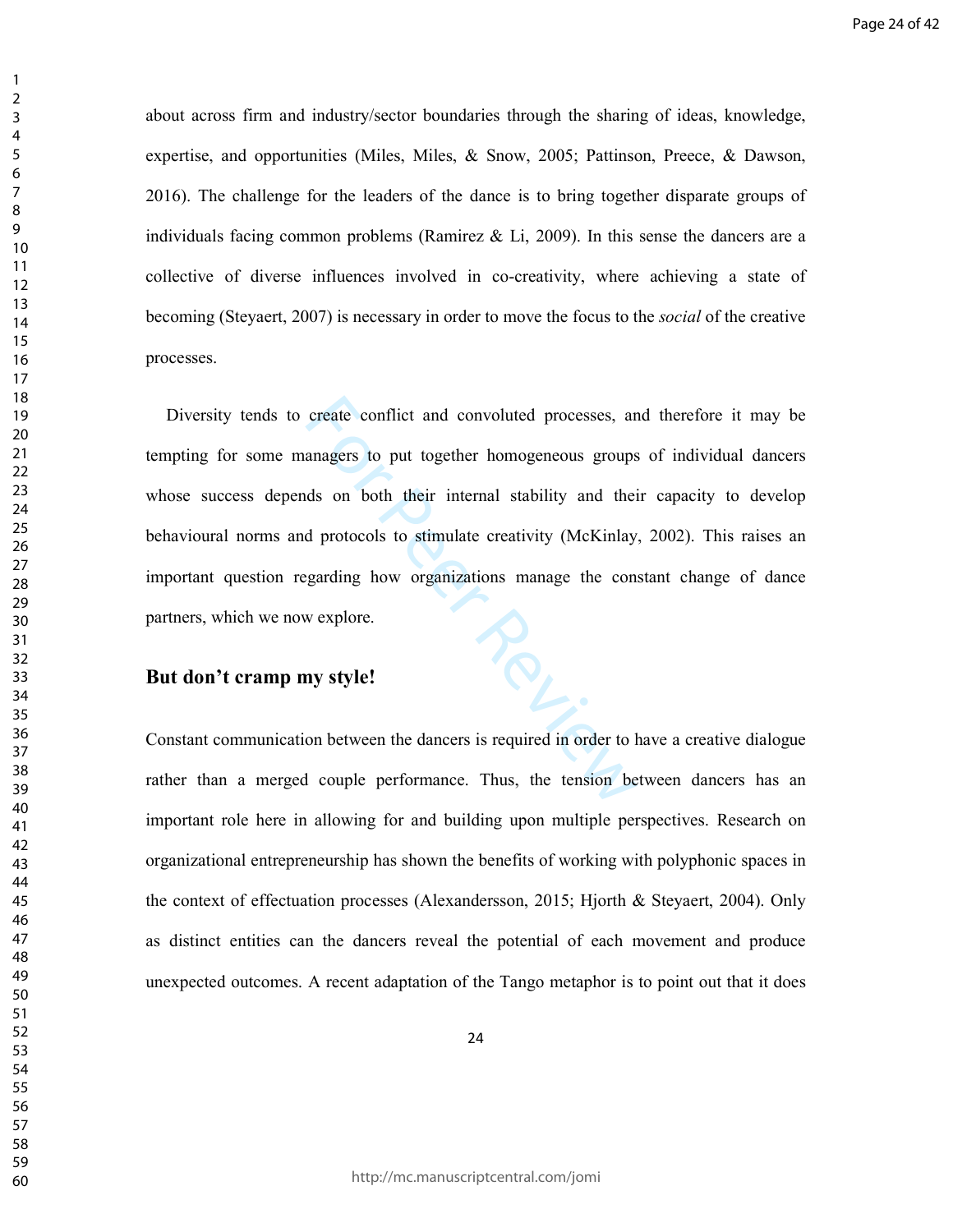not take two, but actually three (or sometimes more) to Tango (See, for example, Buch, Dysvik, Kuvaas, & Nerstad, 2015; Greiner, 2002). Gaudet (2013, p. 178) points out that "in the heat of Tango, multiple dancing partners...mobilize" in effectual processes. Gaudet (2013) does not discuss, however, how we might use this observation to help develop a '3  $(+)$ dancers' metaphor. Although the Tango is usually a dance between two partners, the effectuation processes of organizations are largely dependent on the interaction and intertemporal creative tension that emerges among multiple partners (as well as multiple leaders), both inside and outside the firm (Pisano, 2006). The Argentine Tango metaphor is valuable here because it allows us to consider the multiple interactions of diverse individuals occurring on a 'dance floor', where the dancers are so focused on their individual dance partner that they might fail to recognize or take into account the wider contexts within which this action is occurring, and which might challenge or enhance their effectiveness.

nd outside the firm (Pisano, 2006). The Argen<br>it allows us to consider the multiple interaction<br>floor', where the dancers are so focused on<br>fail to recognize or take into account the wide<br>, and which might challenge or enh We must also consider that dances might end. Partners, for reasons of creative tension may leave the partnership and find new partners, a partner may leave the dance floor in favour of a venue with a more conducive rhythm, or indeed partners may become one single entity. As such, matters such as geographic relocation, merger, acquisition and venture dissolution may be better understood by considering the process of becoming in the dance.

## **Final flourish**

The central research question explored in this paper has been; *how can the Argentine Tango metaphor enhance our understanding of the performativity of effectuation processes?* Using both performativity and metaphor, the paper has offered a challenge to the underlying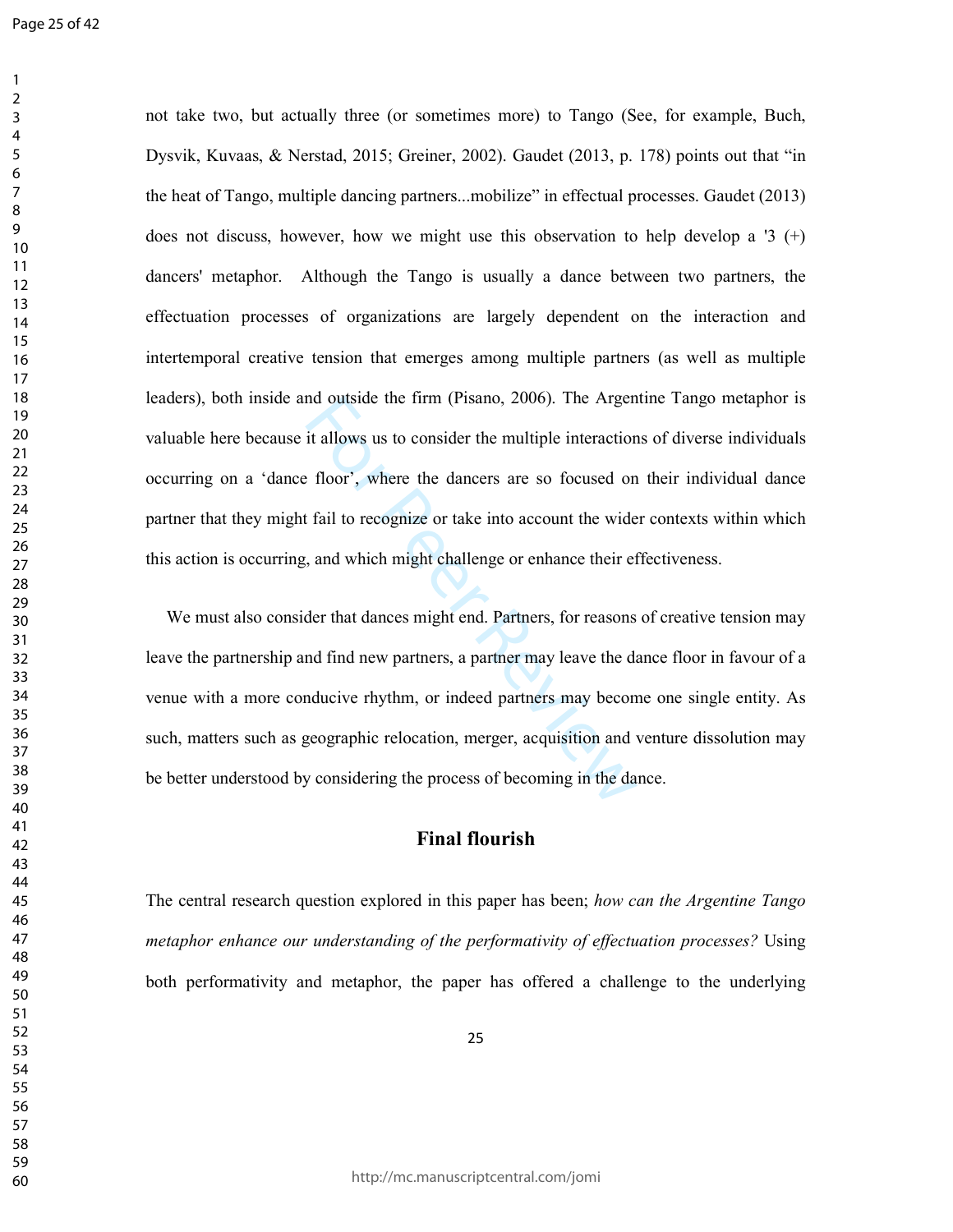It a metaphorical lens we have also contribute<br>taneous, improvisational and serendipitous preconstitution of relations conducted in a felicito<br>unges of direction, collisions as being infelicito<br>y felicitous, we have offere assumptions body of work discussing entrepreneurial opportunities. Through this problematization approach, the paper has made a more fine-grained contribution to the effectuation school of thought. The contribution builds on criticisms of effectuation as lacking a fine grained understanding of its emergence. With resort to the metaphor of the Argentine Tango we have been able to offer new concepts into the discussion of effectuation such as contextual rhythms, attunement and promiscuity – which if empirically explored may offer further insight into the motion and flow of effectuation processes. By combining ideas from performativity with a metaphorical lens we have also contributed to the visualization of effectuation as a spontaneous, improvisational and serendipitous processes of constitution, de-constitution and re-constitution of relations conducted in a felicitous context. By offering, reversals, re-starts, changes of direction, collisions as being infelicitous overflows but which may be intertemporally felicitous, we have offered a way of understanding acceptable losses from an emergent perspective. The consideration of the dancer and the dancefloor we have offered a means to moderate the tension between spontaneity and structural context. In sum, our contribution offers a challenge to static and individualistic views of entrepreneurial opportunity recognition underpinned by realist ontological foundations. Our contribution also offers a route to gaining insight into uncertainty as the very basis of boundary setting conditions.

Whilst the analogy between entrepreneurship and the Tango is not new, the metaphor itself has not been systematically applied to empirical analyses to effectuation processes, nor has it been conceptually developed as a research framework. We have shown how the specific metaphor of the 'Argentine' Tango acts as a rhetorical device that helps us explore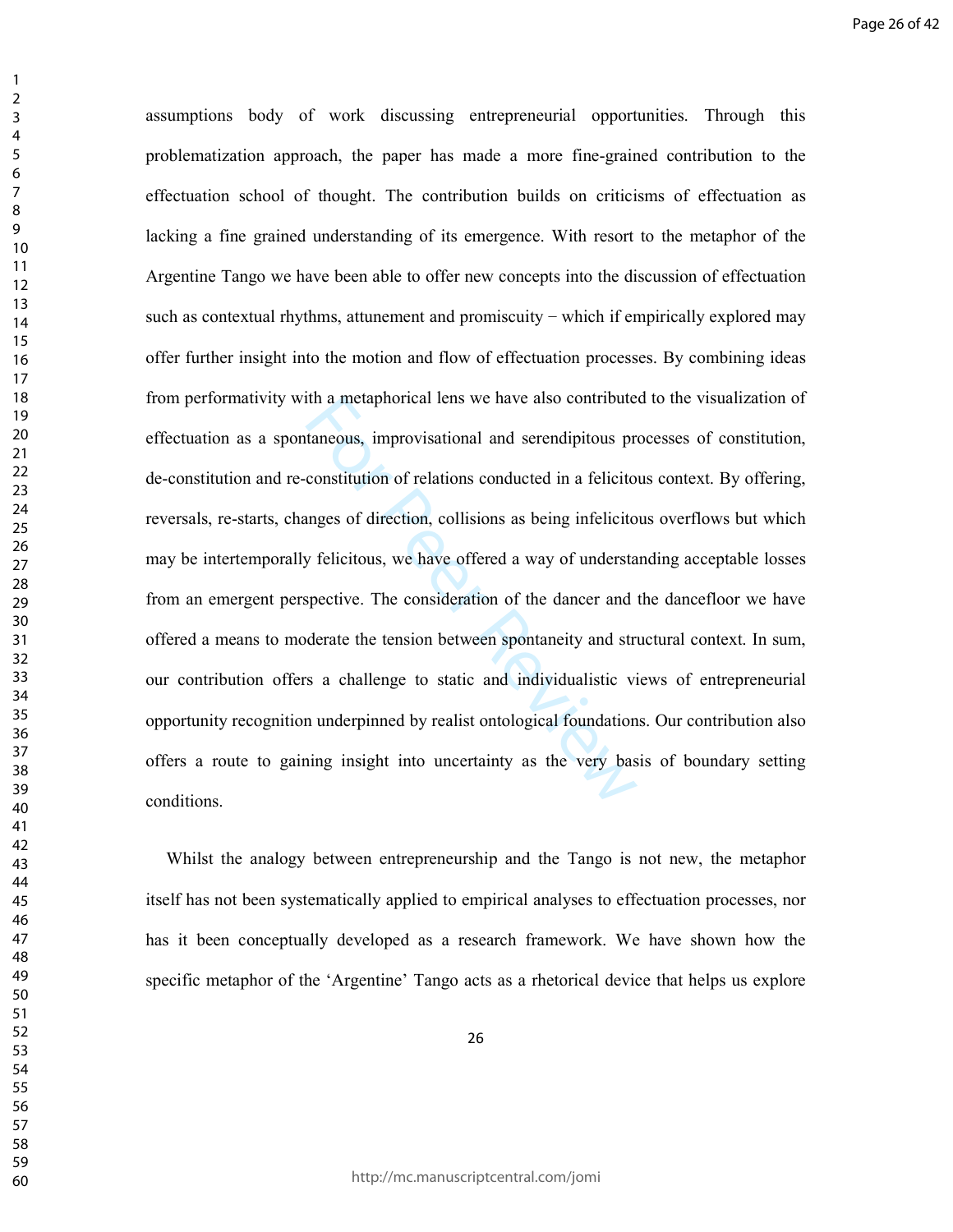entrepreneurial effectuation process as 'becoming'. Our view is that, in considering the Argentine Tango metaphor, we draw attention to micro-level insights that can be particularly useful when analysing situations where diverse perspectives and complex networks of ecosystems of multiple partners work together. Such consideration is also heuristic (Gagnon, 2008) and could aid the exploration of creative dialectic tensions in a variety of organizational settings. This process contributes to the construction of multiple perspectives and supports the capture of the polyphonic voice of collective endeavour in which tension between various entrepreneurs encourages effectual process. Consideration of the Argentine Tango metaphor has allowed us to propose the following research agenda to enhance the performativity of effectuation.

## **Save the next dance**

We propose the following agenda for empirical study of the ideas advanced in this conceptual paper.

For Peer Review First, to more fully understand effectuation as an act of becoming, we should study the activities of entrepreneurs in context as a series of micro-level movement's − as 'intimate steps' in the dance. This would seem to require longitudinal, real time study in the manner of a panel of judges immediately adjacent to the dance floor observing the intricacy of the moves of the dancers as they unfold. Case analysis and eventual cross-case analysis may therefore lead to transferable performative theory of effectuation. Its product would be a series of micro-level steps or moves that could be taken towards enhanced creativity.

http://mc.manuscriptcentral.com/jomi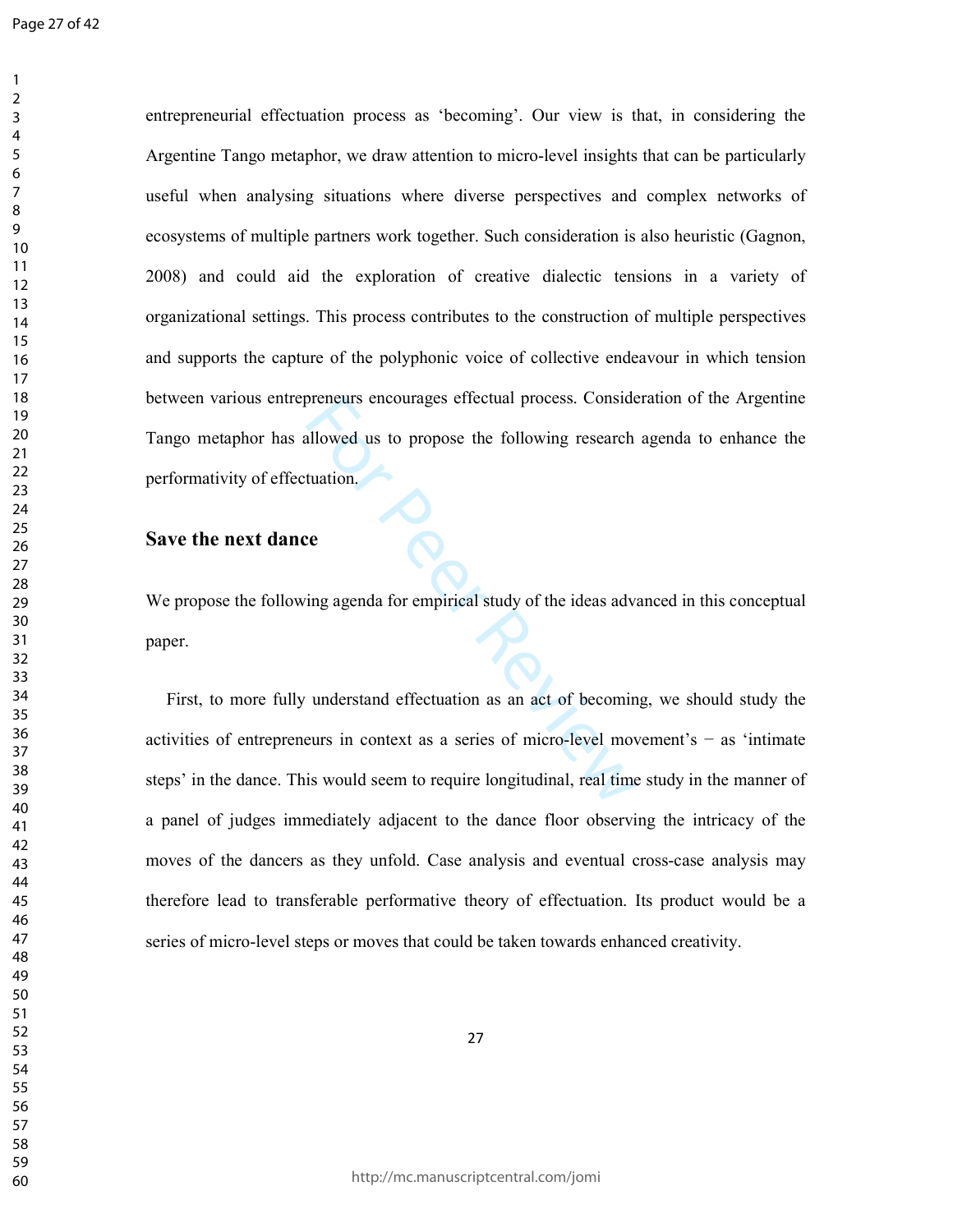enological analysis (Hefteron & Gil-Rodrig<br>ces by interviewing a purposive sample of co-l<br>w they make sense of their experiences. The or<br>to the principle of dynamic capability (Teece,<br>f this approach may be to identify whi With such processual intent in mind, we propose further that, second; the notion of 'contextual rhythms' should be considered in order to better understand the link between entrepreneurial person and context. Research examining the contextually bounded notion of entrepreneurial ecosystems could be furthered by addressing rhythm synchronicity in the collective flows of entrepreneurship. Given high levels of contextual specificity in different ecosystems, a 'synchronicity' approach may have far more to offer than attempts at broad generalizability in entrepreneurial ecosystem research. Such an approach could employ interpretative phenomenological analysis (Hefferon & Gil-Rodriguez, 2011) to explore synchronicity experiences by interviewing a purposive sample of co-located or co-interacting entrepreneurs about how they make sense of their experiences. The outcomes of this research may append itself well to the principle of dynamic capability (Teece, Pisano & Shuen, 1997). A further outcome of this approach may be to identify which rhythms work on which different dance floors, thereby holding the promise of informing the movement of entrepreneurs and ventures between different contexts.

Third, the issue of partner choice is worthy of further study. Given that entrepreneurs often favour existing networks when exploring opportunities, the concept of promiscuity between dancers and the dialogic tension between them seems an important source of further investigation and may offer an interesting contrast to a significant focus on loyalty, trust and commitment in relational interaction. The Argentine Tango metaphor seems helpful to visualize this dialogic interplay and in exploring how effectual networking unfolds.

Fourth, the core of the Tango-Argentino analogy is the closeness of interactions, changing leadership and creative tension which provide a framework for the effectuation process.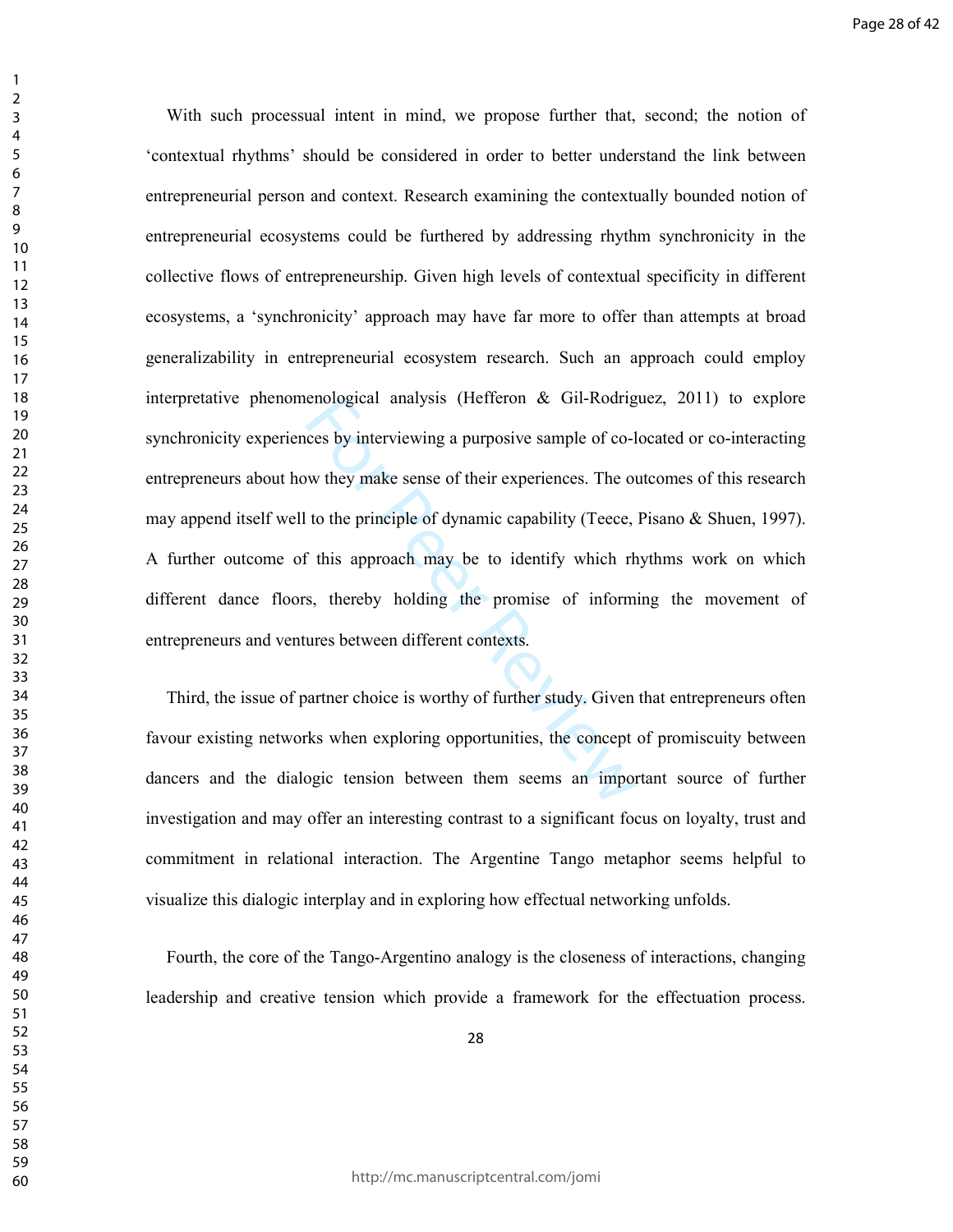Close interaction between partners allows for a dialogue to emerge without the need to develop a single integrated approach. Changing leadership provides opportunities for the partners to lead different phases of the process, rather than consider leadership as a fixed, individual or even formal hierarchical function. Creative tension describes situations of close interaction, but with the partners providing distinctively different inputs, perspectives or approaches. It allows for the creation of a new 'product' or other output from the creative tension generated by a clash of separate standpoints. Understanding the motion and flow of these interaction can surely only aid an understanding of the performativity of effectuation. We suggest that adopting a multi-level analysis approach would be appropriate to furthering the study of close interaction between individual entrepreneurs (micro), teams of entrepreneurs (meso), or at the level of the entrepreneurial ecosystem (macro). This would also enhance the study of changing leadership and creative tensions.

urely only aid an understanding of the perform<br>ing a multi-level analysis approach would be a<br>interaction between individual entrepreneur<br>or at the level of the entrepreneurial ecosyste<br>of changing leadership and creative Fifth, given the association of effectuation theory with experienced entrepreneurs, how inexperienced entrepreneurs learn the 'contextual rhythms' that seem so essential for effectuation to happen, particularly with the aid of experienced entrepreneurs, seems an outstanding task in understanding how causation processes 'become' effectual. We propose the term of 'attunement' as appropriate to this endeavour. Further successful study of this phenomenon might be achieved by employing cognition theory or socio-economic approaches, such as networking, or even a communities of practice framework, to explore how novice entrepreneurs become expert entrepreneurs.

Sixth, the study of distance and creativity should be studied as a process of becoming. Judges should focus on how the process of proximity and distance enhances creativity in the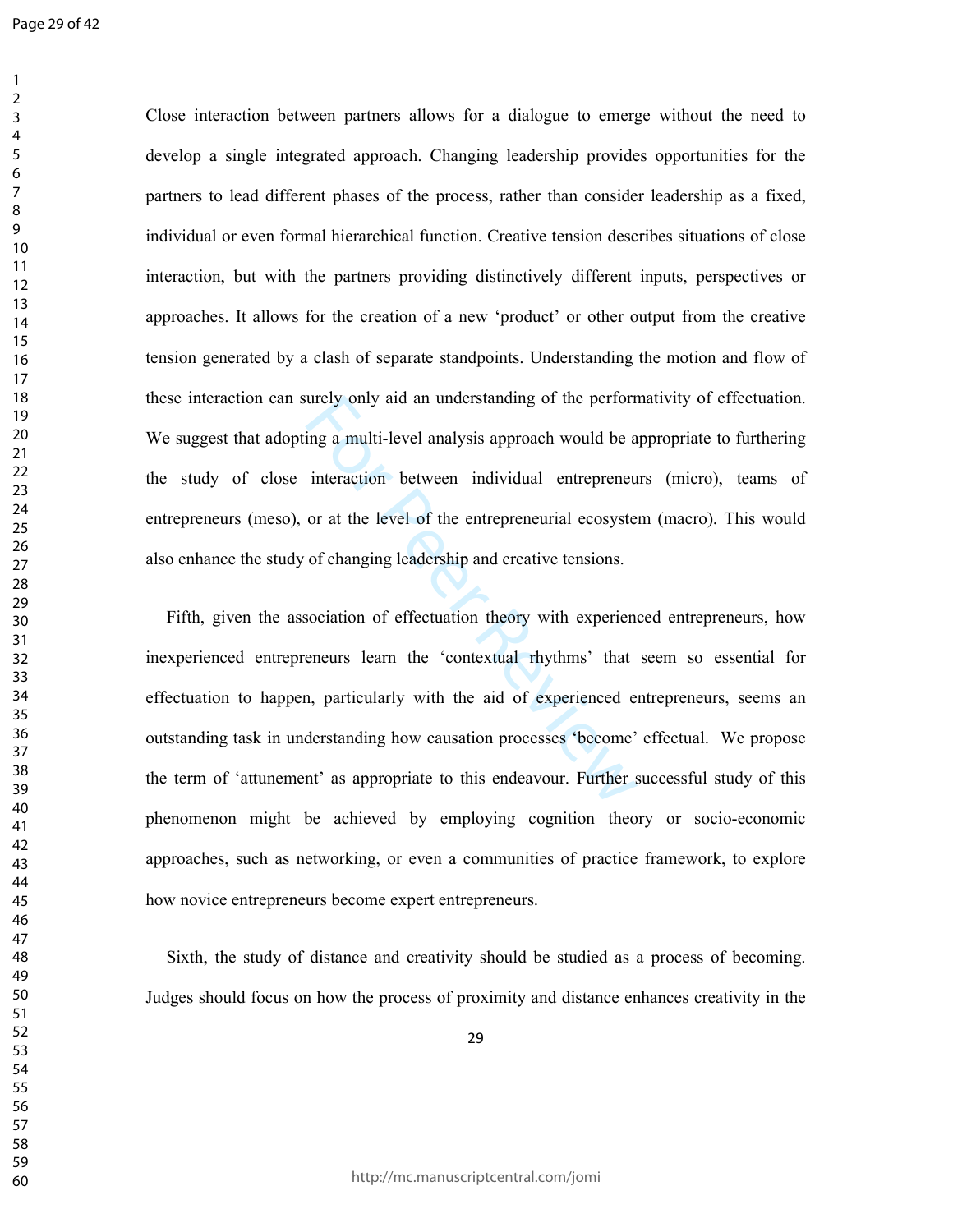dance and how the motions of flow of the dancers, in tune with the rhythms lead to enhanced creativity in their dance and in the creativity of other dancers on the same dance floor. A subjunctive of this task would be study the intertemporal effects of reversals, re-starts, changes of direction, collisions and falls and how proximity allows such knowledge to be contextually retained. Visualizing this diachronicity by entrepreneurs might enhance their understanding of losses as acceptable in more than a synchronous measure.

ce as a social act, there is a likelihood that as<br>Thilst this routinization may be felicitous and be<br>there seems a need to further study how entrepr<br>ctic would seem to be captured in changes of<br>etc. Equally, a study of the Finally, seventh, how the process of individuality is maintained in the dance. Whilst we conceptualize the dance as a social act, there is a likelihood that as a social act, the dance becomes routinized. Whilst this routinization may be felicitous and become part of contextual attunement processes, there seems a need to further study how entrepreneurial individuality is maintained. This dialectic would seem to be captured in changes of leadership, changes of partners in the dance, etc. Equally, a study of the motions that lead to individual dancers leaving the dance floor will aid understanding of the motivations for venture dissolution. Such an understanding might lead to an appreciation of when and why dancers change their dance floors and choose to move to learn other rhythms. Concerted micro-level study of partner choice, leadership of the dance and exit from and entry to different dancefloors relative to individual creativity seems to us to be an important endeavour and may also lead to an understanding of the degradation of entrepreneurial ecosystems, or indeed their failure to move from the embryonic.

We therefore propose seven areas where deployment of the Argentine Tango metaphor could lead to the enhanced performativity of effectuation and hope that empirical study of the dance will commence.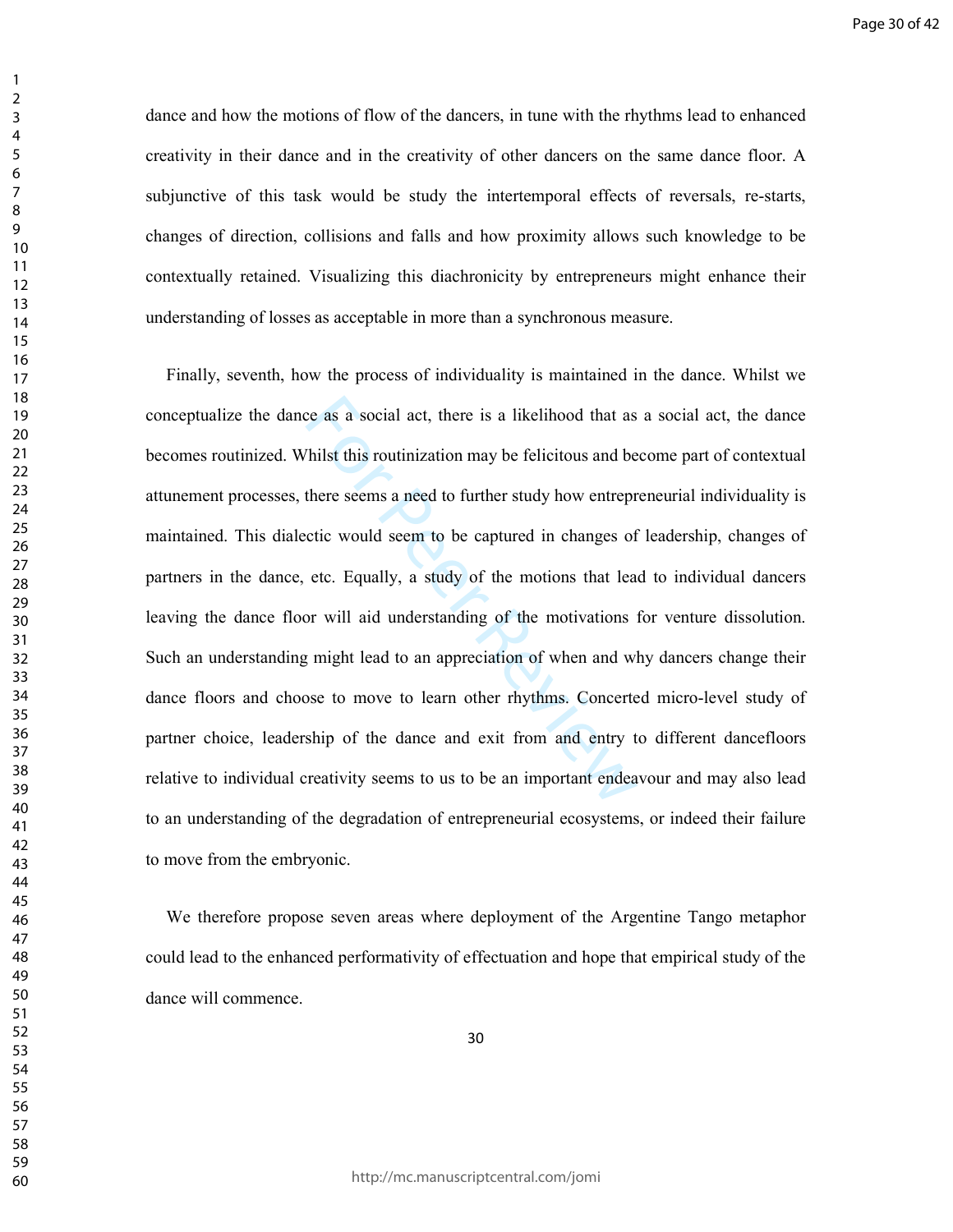## **References**

- Adner, R. (2017). Ecosystem as structure an actionable construct for strategy. *Journal of Management, 43*(1), 39-58.
- Aldrich, H. E., & Wiedenmayer, G. (1993). From traits to rates: An ecological perspective on organizational foundings. *Advances in Entrepreneurship, Firm Emergence, and Growth, 1*(3), 145-196.
- Alexandersson, A. (2015). Incubating businesses. Retrieved from http://www.divaportal.org/smash/record.jsf?pid=diva2%3A923536&dswid=-9876
- h/record.jsf?pid=diva2%3A923536&dswid=-98<br>ney, J. B. (2013). Epistomology, opportunities<br>/enkataraman et al. (2012) and Shane (2012). A<br>154-166.<br>Sandberg, J. (2011). Generating researc<br>nn. Academy of Management Review, 36( Alvarez, S. A., & Barney, J. B. (2013). Epistomology, opportunities, and entrepreneurship: comments on Venkataraman et al. (2012) and Shane (2012). *Academy of Management Review, 38*(1), 154-166.
- Alvesson, M., & Sandberg, J. (2011). Generating research questions through problematization. *Academy of Management Review, 36*(2), 247-271.

Alvesson, M., & Spicer, A. (2011). Metaphors we lead by. In: London: Routledge.

Amabile, T. M. (1998). *How to kill creativity*. *Harvard Business Review*, *76,* 77-87 .

Amabile, T. M., & Khaire, M. (2008). Your organization could use a bigger dose of creativity. *Harvard Business Review, 86*, 101-109.

Anderson, A. R. (2005). Enacted metaphor the theatricality of the entrepreneurial process. *International Small Business Journal, 23*(6), 587-603.

Anderson, A. R., & Jack, S. L. (2002). The articulation of social capital in entrepreneurial networks: a glue or a lubricant?. *Entrepreneurship & Regional Development*, *14*(3), 193-210.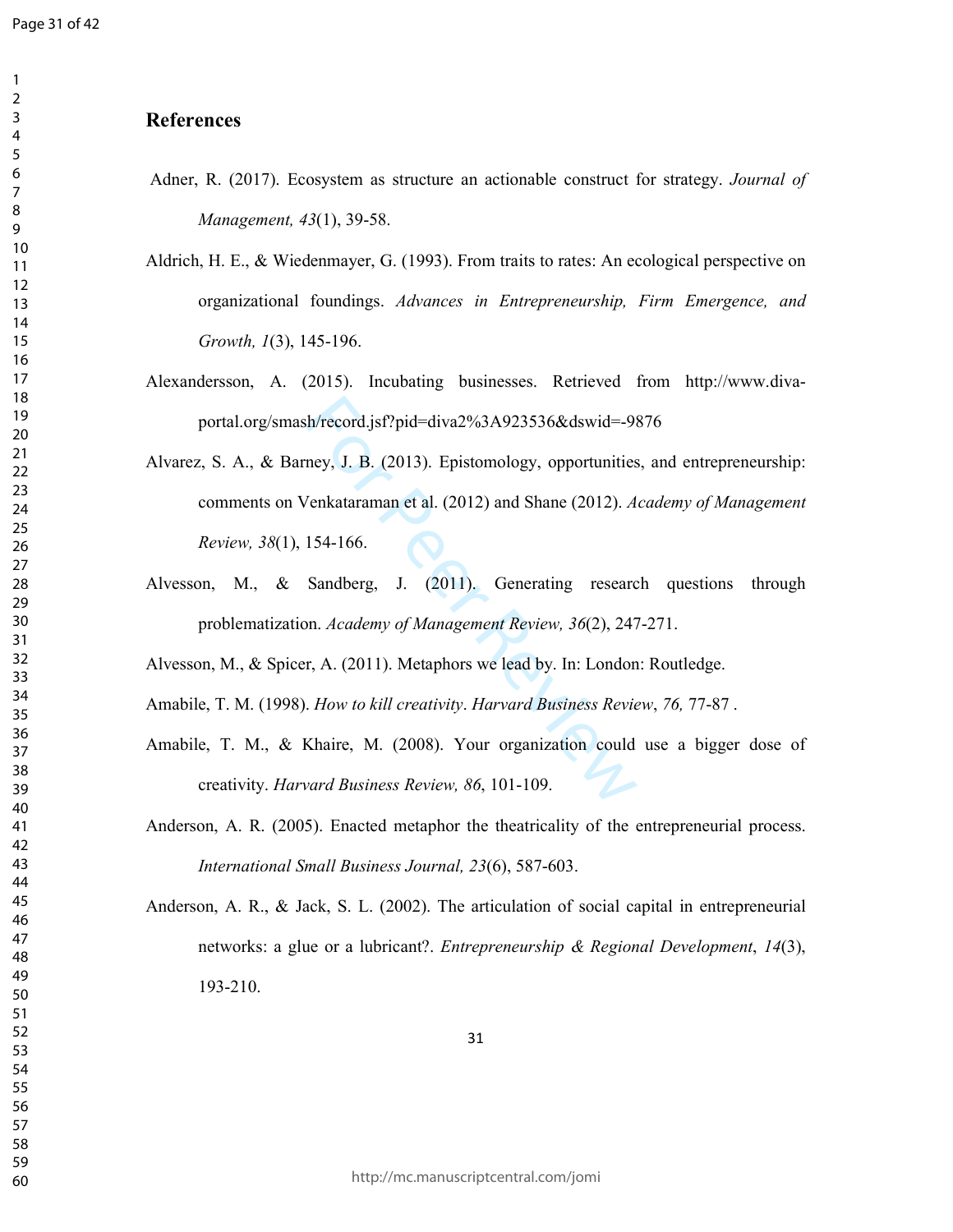- Autio, E., Kenney, M., Mustar, P., Siegel, D., & Wright, M. (2014). Entrepreneurial innovation: the importance of context. *Research Policy, 43*(7), 1097-1108.
- Bhowmick, S. (2011). Effectuation and the dialectic of control. *Small Enterprise Research,*  (1), 51-62.
- Buch, R., Dysvik, A., Kuvaas, B., & Nerstad, C. G. L. (2015). It takes three to tango: Exploring the interplay among training intensity, job autonomy, and supervisor support in predicting knowledge sharing. *Human Resource Management, 54*(4), 623- 635.
- Bygrave, W. D., & Hofer, C. W. (1991). Theorizing about entrepreneurship. *Entrepreneurship Theory and Practice, 16*(2), 13-22.
- Campbell, K., Hjorth, D., & Steyaert, C. (2004). Quilting a feminist map to guide the study of women entrepreneurs. *Narrative and Discursive Approaches in Entrepreneurship*, 194-209.
- & Hofer, C. W. (1991). Theorizing all<br>
iip Theory and Practice, 16(2), 13-22.<br>
D., & Steyaert, C. (2004). Quilting a feminist m<br>
reneurs. *Narrative and Discursive Approache*<br>
ana, C., Saparito, P., Matherne, B. P., & Dav Cardon, M. S., Zietsma, C., Saparito, P., Matherne, B. P., & Davis, C. (2005). A tale of passion: New insights into entrepreneurship from a parenthood metaphor. *Journal of Business Venturing, 20*(1), 23-45.
- Chiles, T. H., Elias, S. R., Zarankin, T. G., & Vultee, D. M. (2013). The kaleidic world of entrepreneurs: Developing and grounding a metaphor for creative imagination. *Qualitative Research in Organizations and Management: An International Journal,*  (3), 276-307.
- Clarke, J., & Holt, R. (2010). The mature entrepreneur: A narrative approach to entrepreneurial goals. *Journal of Management Inquiry*, *19*(1), 69-83.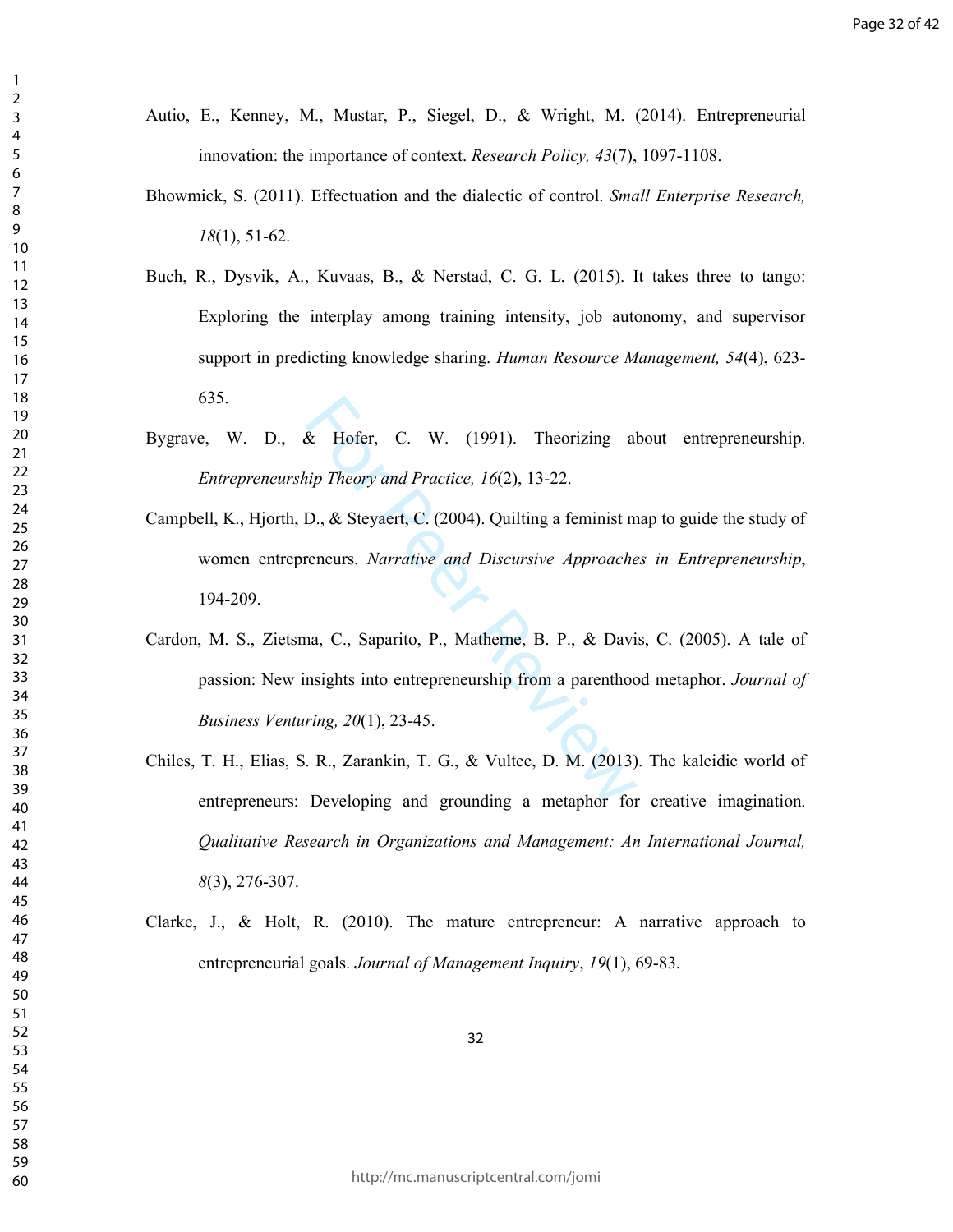$\mathbf{1}$  $\overline{2}$  $\mathsf{3}$  $\overline{7}$  $\,8\,$ 

| metaphorical representations of entrepreneurial growth. Entrepreneurship and<br>Regional Development, 26(3-4), 234-256. |
|-------------------------------------------------------------------------------------------------------------------------|
|                                                                                                                         |
| Cornelissen, J. P., Clarke, J. S., & Cienki, A. (2012). Sensegiving in entrepreneurial contexts:                        |
| The use of metaphors in speech and gesture to gain and sustain support for novel                                        |
| business ventures. International Small Business Journal, 30(3), 213-241.                                                |
| Danes, S. M. (2013). Entrepreneurship success: "The Lone Ranger" versus "It Takes a                                     |
| Village" approach? Entrepreneurship Research Journal, 3(3), 277-286.                                                    |
| Denniston, C. (2007). The meaning of tango: The story of the Argentinian dance: Anova<br>Books.                         |
| Dew, N., Read, S., Sarasvathy, S. D., & Wiltbank, R. (2009). Effectual versus predictive                                |
| logics in entrepreneurial decision-making: Differences between experts and novices.                                     |
| Journal of Business Venturing, 24(4), 287-309.                                                                          |
| Dodd, S. D. (2002). Metaphors and meaning: A grounded cultural model of US                                              |
| entrepreneurship. Journal of Business Venturing, 17(5), 519-535.                                                        |
| Dodd, S. D., & Anderson, A. R. (2007). Mumpsimus and the mything of the individualistic                                 |
| entrepreneur. International Small Business Journal, 25(4), 341-360.                                                     |
| Dodd, S. D., Jack, S., & Anderson, A. R. (2013). From admiration to abhorrence: the                                     |
| contentious appeal of entrepreneurship across Europe. <i>Entrepreneurship and Regional</i>                              |
| Development, 25(1-2), 69-89.                                                                                            |
| Drucker, P. F. (2002). The discipline of innovation. Harvard Business Review, 80, 95-104.                               |
|                                                                                                                         |
|                                                                                                                         |
| 33                                                                                                                      |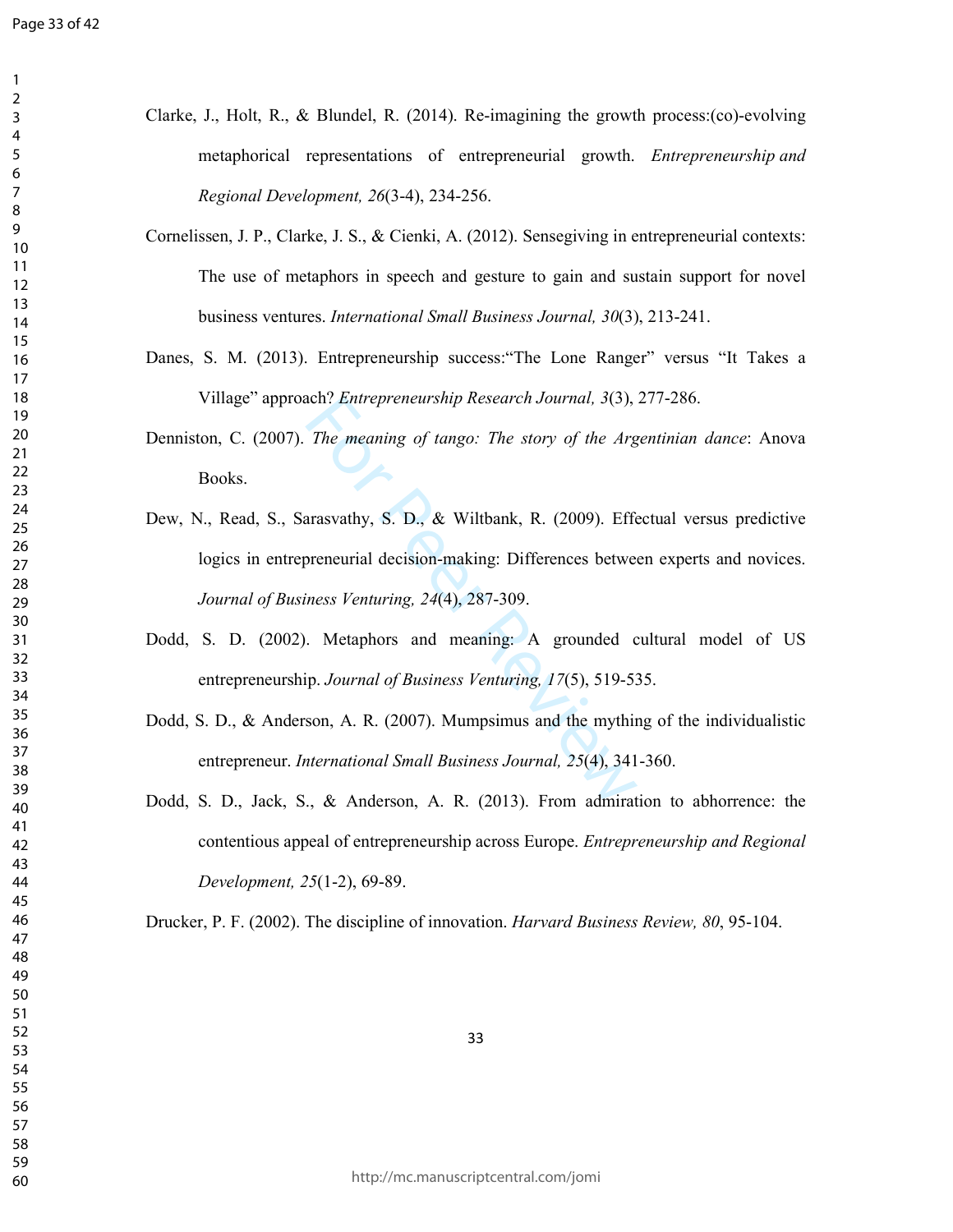- Duncan, R. & Pelly, M. (2016). The story of captain baby face and the coffee maker: An entrepreneurial narrative perspective on corruption. *Journal of Management Inquiry*, (4), 390-405.
- Engel, Y., Kaandorp, M., & Elfring, T. (2017). Toward a dynamic process model of entrepreneurial networking under uncertainty. *Journal of Business Venturing*, *32*(1), 35-51.
- Fletcher, D., & Watson, T. (2008). Entrepreneurship, shifting life orientations and social change in the countryside. *Entrepreneurship as Social Change: A Third New Movements in Entrepreneurship Book, 3*, 145.
- Gagnon, S. (2008). Compelling identity: Selves and insecurity in global, corporate management development. *Management Learning, 39*(4), 375-391.
- Gartner, W. B. (1989). Some suggestions for research on entrepreneurial traits and characteristics. *Entrepreneurship Theory and Practice, 14*(1), 27-37.
- countryside. *Entrepreneurship as Social* C<br>
Entrepreneurship Book, 3, 145.<br>
Compelling identity: Selves and insecurity<br>
evelopment. *Management Learning*, 39(4), 375-<br>
99). Some suggestions for research on ent<br> *Entrepren* Garud, R., Gehman, J., & Tharchen, T. (2017). Performativity as ongoing journeys: Implications for strategy, entrepreneurship, and innovation. *Long Range Planning,*  Available at: https://doi.org/10.1016/j.lrp.2017.02.003
- Garud, R., & Gehman, J. (2016). Theory evaluation, entrepreneurial processes, and performativity. *Academy of Management Review, 41*(3), 544-549.
- Garud, R., Gehman, J., & Giuliani, A. P. (2014). Contextualizing entrepreneurial innovation: A narrative perspective. *Research Policy, 43*(7), 1177-1188.
- Gaudet, J. (2013). It takes two to tango: knowledge mobilization and ignorance mobilization in science research and innovation. *Prometheus, 31*(3), 169-187.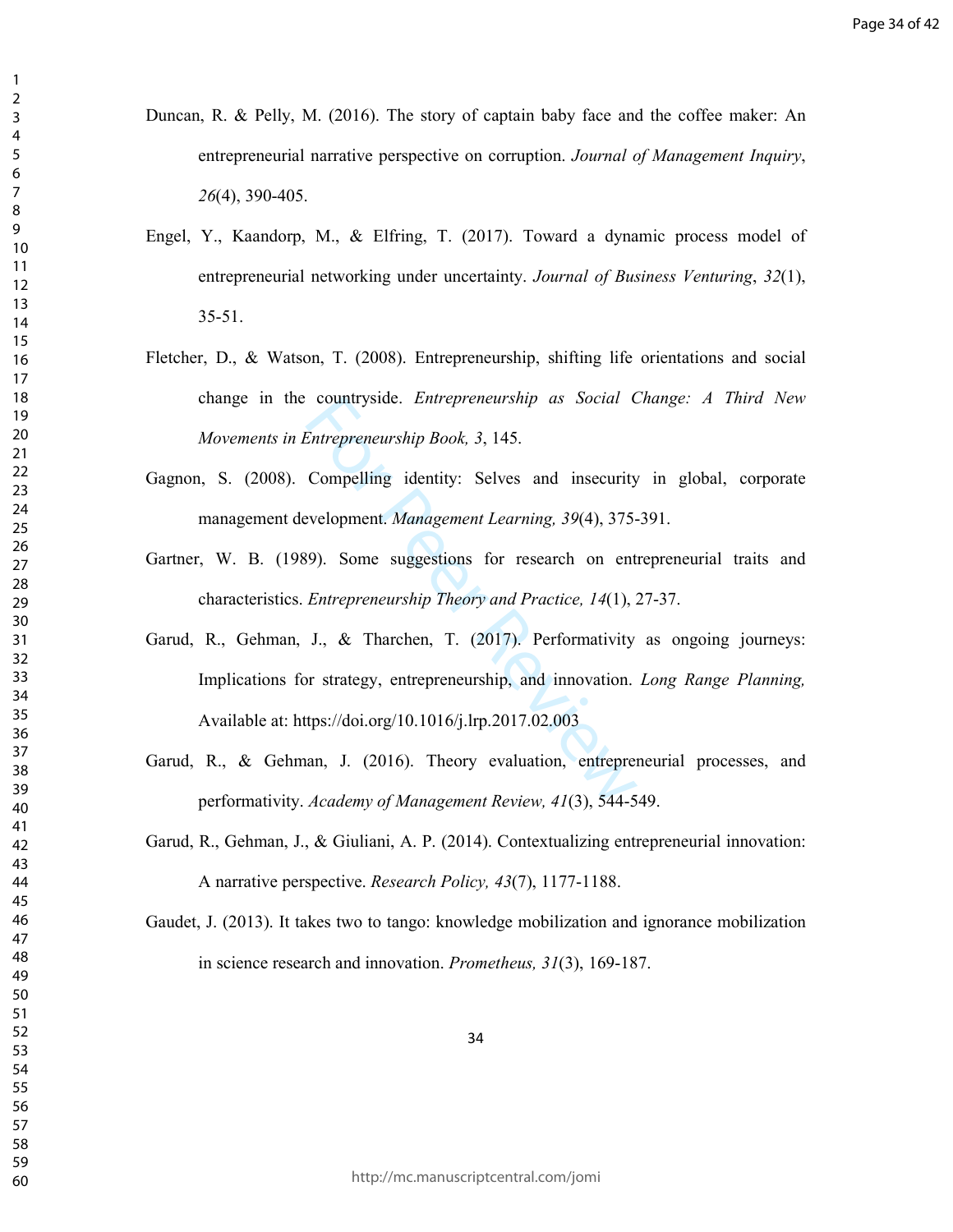$\mathbf{1}$  $\overline{2}$  $\mathsf{3}$  $\overline{7}$  $\,8\,$ 

| Gehman, J., Trevino, L.K., & Garud, R. (2013). Values work: A process study of the            |
|-----------------------------------------------------------------------------------------------|
| emergence and performance of organizational values practices. Academy of                      |
| Management Journal, 56(1), 84-112.                                                            |
| Glassman, A. M., Moore, R. W., Rossy, G. L., Neupert, K., Napier, N. K., Jones, D. E., &      |
| Harvey, M. (2003). Academic entrepreneurship views on balancing the Acropolis and             |
| the Agora. Journal of Management Inquiry, 12(4), 353-374.                                     |
| Gond, J.P., Cabantous, L., Harding, N., & Learmonth, M. (2016). What do we mean by            |
| performativity in organizational and management theory? The uses and abuses of                |
| performativity. International Journal of Management Reviews, 18(4), 440-463.                  |
| Greiner, L. (2002). Steve Kerr and his years with Jack Welch at GE. Journal of Management     |
| Inquiry, 11(4), 343-350.                                                                      |
| Gubbins, C., & Dooley, L. (2014). Exploring social network dynamics driving knowledge         |
| management for innovation. Journal of Management Inquiry, 23(2), 162-185.                     |
| Gupta, V. K., Chiles, T. H., & McMullen, J. S. (2016). A process perspective on evaluating    |
| and conducting effectual entrepreneurship research. Academy of Management Review,             |
| $41(3)$ , 540-544.                                                                            |
| Harper, D. A., & Endres, A. M. (2010). Capital as a layer cake: a systems approach to capital |
| and its multi-level structure. Journal of Economic Behavior & Organization, 74(1),            |
| $30 - 41$ .                                                                                   |
| Hefferon, K., & Gil-Rodriguez, E. (2011). Interpretative phenomenological analysis. The       |
| Psychologist, 24(10), 756-759.                                                                |
|                                                                                               |
|                                                                                               |
| 35                                                                                            |
|                                                                                               |
|                                                                                               |
|                                                                                               |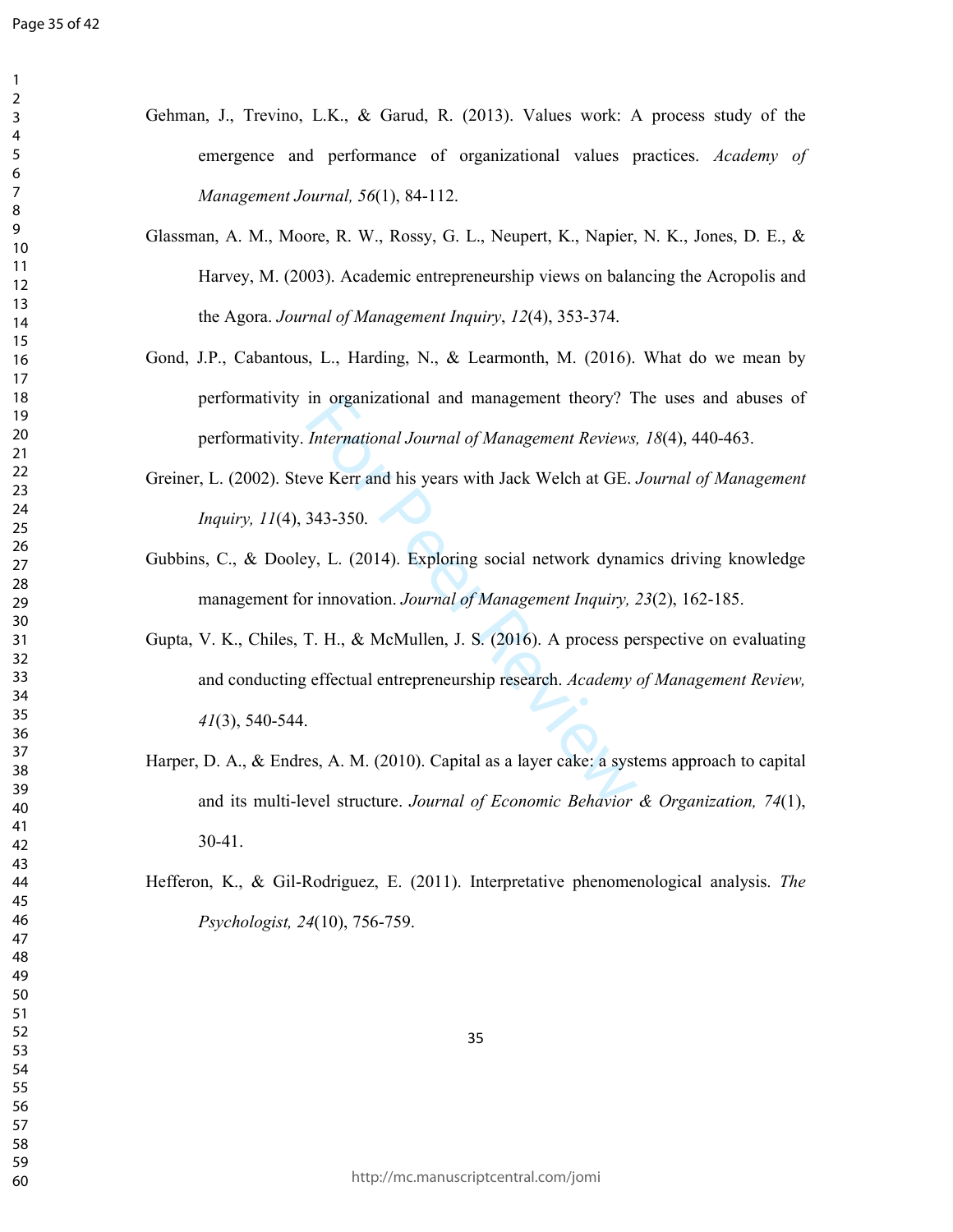Henry, C., Warren-Smith, I., Martin, L., Scott, L., & Smith, R. (2014). Images, forms and presence outside and beyond the pink ghetto. *Gender in Management: An International Journal, 29*(8), 466-486.

- Hjorth, D. (2005). Organizational entrepreneurship with de Certeau on creating heterotopias (or spaces for play). *Journal of Management Inquiry, 14*(4), 386-398.
- Hjorth, D., & Steyaert, C. (2004). Narrative and discursive approaches in entrepreneurship: a second movements in entrepreneurship book. *University of Illinois at Urbana-Champaign's Academy for Entrepreneurial Leadership Historical Research Reference in Entrepreneurship*.
- Hoffman, A. J., & Devereaux Jennings, P. (2011). The BP oil spill as a cultural anomaly? Institutional context, conflict, and change. *Journal of Management Inquiry*, *20*(2), 100-112.
- cademy for Entrepreneurial Leadership Histori<br>
rship.<br>
vereaux Jennings, P. (2011). The BP oil spill<br>
intext, conflict, and change. Journal of Mana<br>
he role and interrelationship of spatial, social a<br>
ledge relationships o Huber, F. (2012). On the role and interrelationship of spatial, social and cognitive proximity: personal knowledge relationships of R&D workers in the Cambridge information technology cluster. *Regional Studies, 46*(9), 1169-1182.
- Huggins, R., & Thompson, P. (2015). Entrepreneurship, innovation and regional growth: a network theory. *Small Business Economics, 45*(1), 103-128.
- Hyrsky, K. (1999). Entrepreneurial Metaphors and Concepts: An Exploratory Study. *International Small Business Journal, 18*(1), 13.
- Jackson, N., & Carter, P. (2007). *Rethinking organizational behavior: a poststructuralist framework*: Pearson Education.
- Kimmel, M. (2009). Intersubjectivity at close quarters: how dancers of Tango Argentino use imagery for interaction and improvisation. *Cognitive Semiotics, 4*(1), 76-124.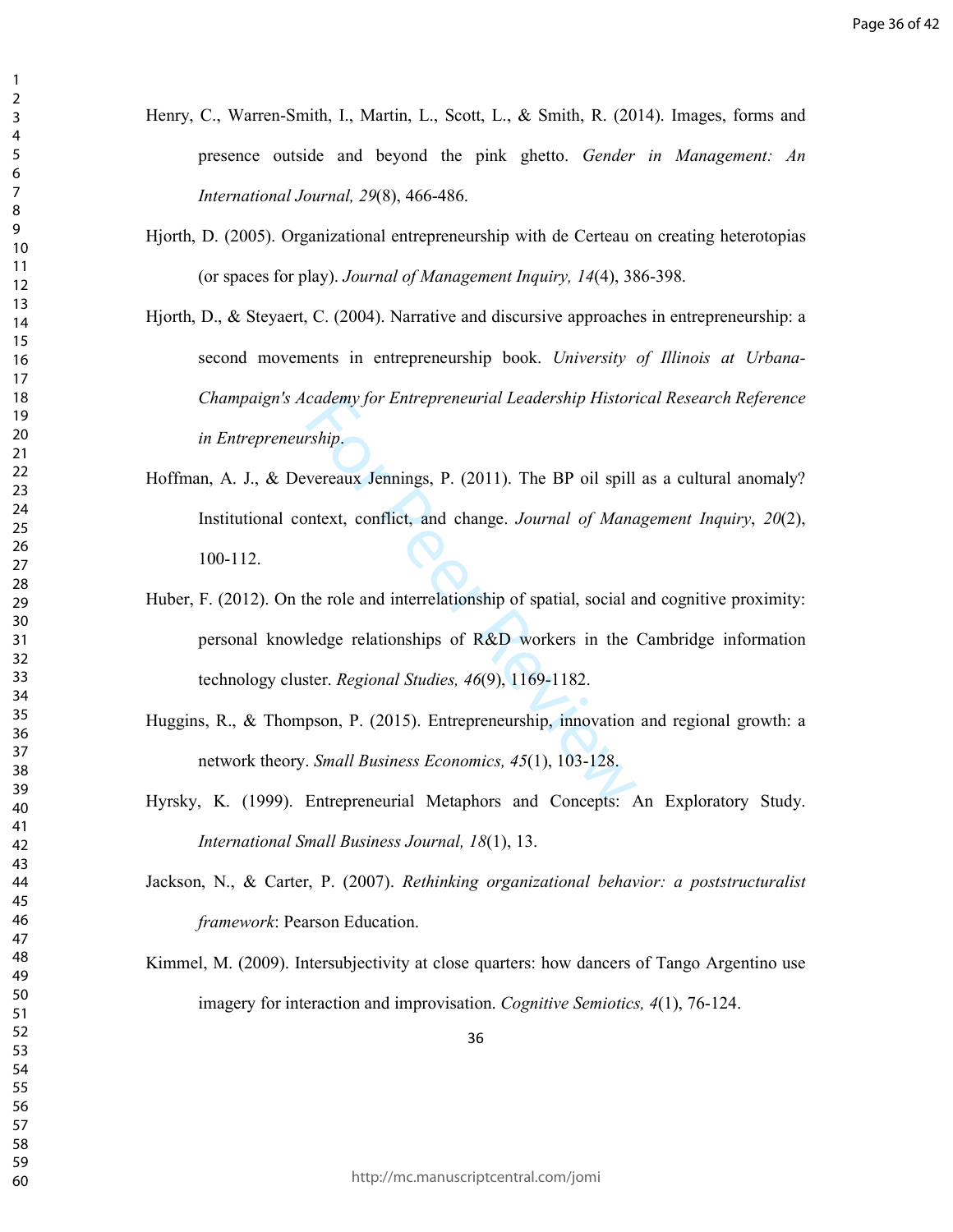$\mathbf{1}$  $\overline{2}$  $\mathsf{3}$  $\overline{7}$  $\,8\,$ 

| Kimmel, M., & Preuschl, E. (2016). Dynamic coordination patterns in Tango Argentino: A       |
|----------------------------------------------------------------------------------------------|
| cross-fertilization of subjective explication methods and motion capture. In Dance           |
| Notations and Robot Motion (pp. 209-235): Springer.                                          |
| Koiranen, M. (1995). North European metaphors of 'entrepreneurship'and an 'entrepreneur'.    |
| Frontiers of Entrepreneurship Research, 10, 203-216.                                         |
| Langley, A., Smallman, C., Tsoukas, H., & Van de Ven, A. H. (2013). Process studies of       |
| change in organization and management: unveiling temporality, activity, and flow.            |
| Academy of Management Journal, 56(1), 1-13.                                                  |
| Latusek, D., & Vlaar, P. W. L. (2015). Exploring managerial talk through metaphor: An        |
| opportunity to bridge rigour and relevance? Management Learning, 46(2), 2011-232.            |
| Litchfield, R. C., & Gilson, L. L. (2013). Curating collections of ideas: Museum as metaphor |
| in the management of creativity. <i>Industrial Marketing Management</i> , $42(1)$ , 106-112. |
| Lundmark, E., & Westelius, A. (2014). Entrepreneurship as elixir and mutagen.                |
| Entrepreneurship Theory and Practice, 38(3), 575-600.                                        |
| Lusby, F. (2008). Working with lead firms within the value chain approach. In: USAID         |
| microREPORT.                                                                                 |
| Martin, L., & Wilson, N. (2014). Opportunity, discovery and creativity: a critical realist   |
| perspective. International Small Business Journal, 34(3), 261-275.                           |
| McKinlay, A. (2002). The limits of knowledge management. New Technology, Work and            |
| Employment, 17(2), 76-88.                                                                    |
| McMullen, J. S. (2015). Entrepreneurial judgment as empathic accuracy: A sequential          |
| decision-making approach to entrepreneurial action. Journal of Institutional                 |
| <i>Economics, 11</i> (3), 651-681.                                                           |
| 37                                                                                           |

http://mc.manuscriptcentral.com/jomi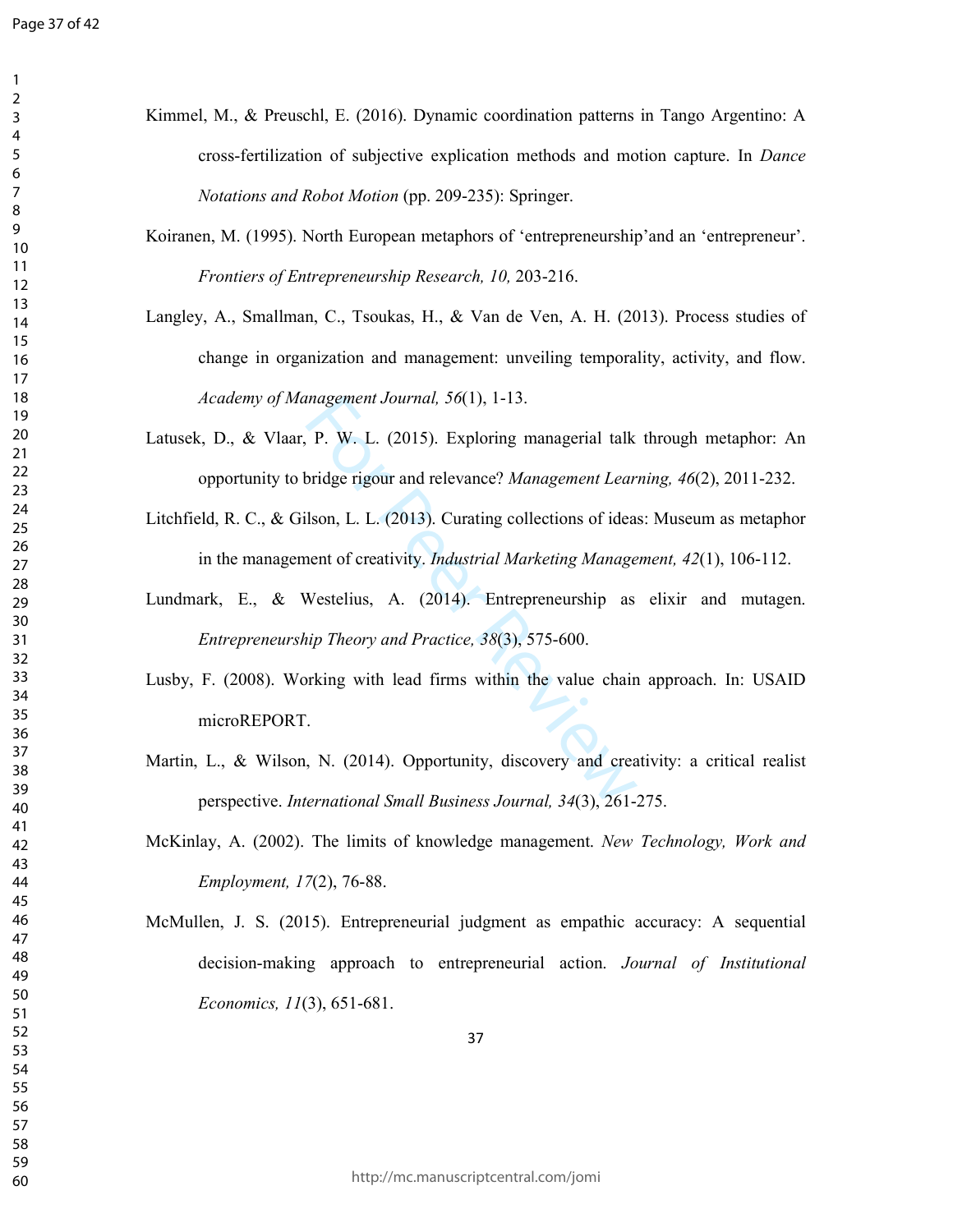- Miles, R. E., Miles, G., & Snow, C. C. (2005). Collaborative entrepreneurship: How communities of networked firms use continuous innovation to create economic wealth: Stanford University Press.
- Morgan, G. (1980). Paradigms, metaphors, and puzzle solving in organization theory. Administrative Science Quarterly, 605-622.
- Morgan, G. (1996). An afterword: Is there anything more to be said about metaphor. Metaphor and Organizations, 227-240.
- Morgan, G., & Ramirez, R. (1984). Action learning: A holographic metaphor for guiding social change. Human Relations,  $37(1)$ , 1-27.
- Moroz, P. W., & Hindle, K. (2012). Entrepreneurship as a process: Toward harmonizing multiple perspectives. *Entrepreneurship Theory and Practice*, 36(4), 781-818.
- rez, R. (1984). Action learning: A hologra<br> *Human Relations, 37*(1), 1-27.<br>
adle, K. (2012). Entrepreneurship as a pro<br>
ectives. *Entrepreneurship Theory and Practerson*, A. R. (2005). News and nuances of the<br>
guistic ga Nicholson, L., & Anderson, A. R. (2005). News and nuances of the entrepreneurial myth and meta phor: Linguistic games in entrepreneurial sense  $\Box$ making and sense  $\Box$ giving. Entrepreneurship Theory and Practice, 29(2), 153-172.
- Nooteboom, B., Van Haverbeke, W., Duysters, G., Gilsing, V., & Van den Oord, A. (2007). Optimal cognitive distance and absorptive capacity. Research Policy,  $36(7)$ , 1016-10 34.
- Oswick, C., Keenoy, T., & Grant, D.  $(2002)$ . Metaphor and analogical reasoning in organization theory: beyond orthodoxy. Academy of Management Review, 27(2), 294-303.
- Pattinson, S., Preece, D., & Dawson, P. (2016). In search of innovative capabilities of communities of practice: A systematic review and typology for future research. Management Learning,  $47(5)$ ,  $506-524$ .
	-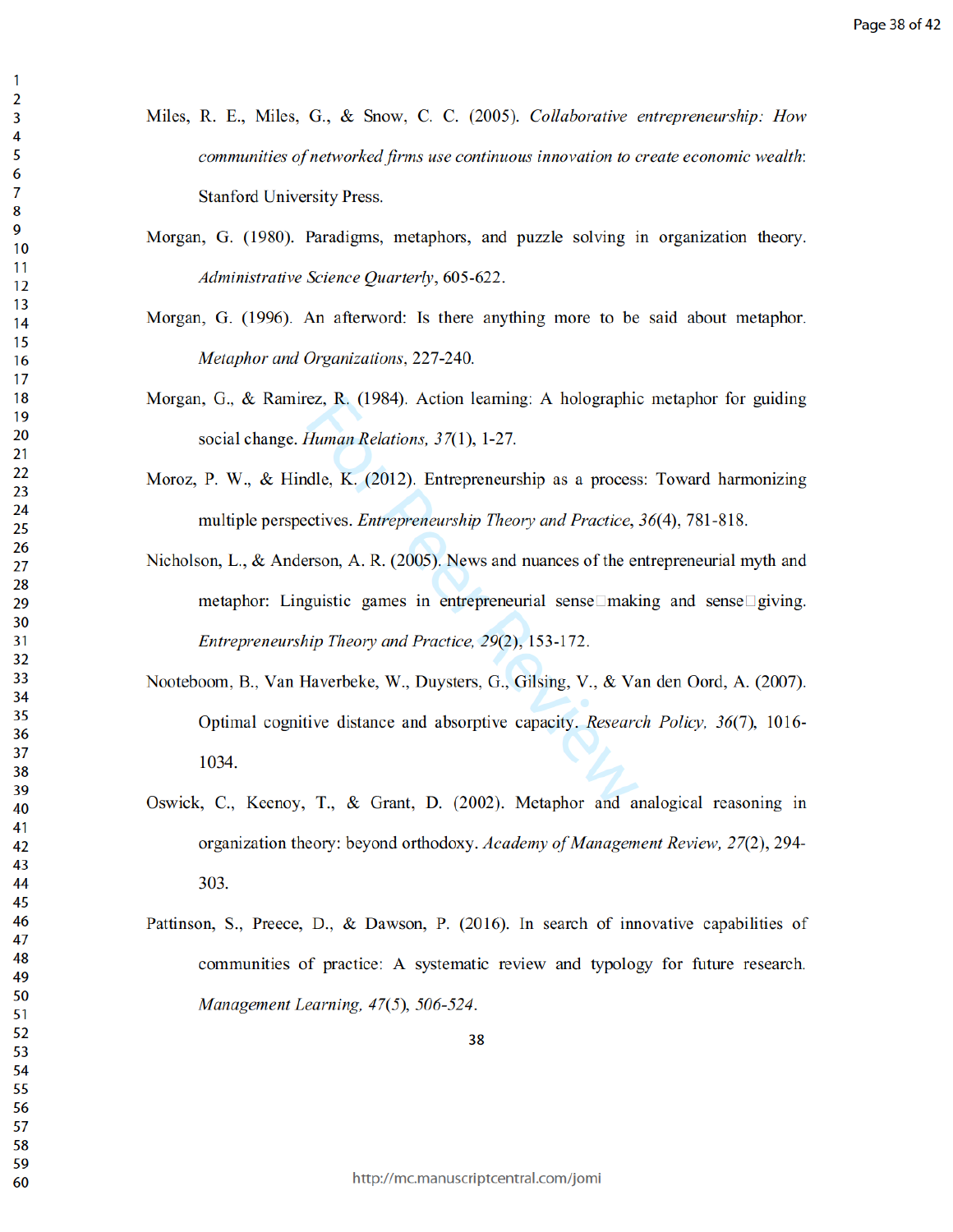| Perks, H., & Moxey, S. (2011). Market-facing innovation networks: How lead firms partition |
|--------------------------------------------------------------------------------------------|
| tasks, share resources and develop capabilities. <i>Industrial Marketing Management</i> ,  |
| $40(8)$ , 1224-1237.                                                                       |

- Perry, J. T., Chandler, G. N., & Markova, G. (2012). Entrepreneurial Effectuation: A Review and Suggestions for Future Research. *Entrepreneurship Theory and Practice*, 36(4), 8 3 7 - 8 6 1.
- Pinder, C. C., & Bourgeois, V. W. (1982). Controlling tropes in administrative science. Administrative Science Quarterly, 641-652.
- Pisano, G. (2006). Can science be a business. *Harvard Business Review*, 10, 1-12.
- Science Quarterly, 641-652.<br>
n science be a business. *Harvard Business R*. (2009). Learning and sharing in a Chinese<br>
1firm and intra lating the and sharing in a Chinese<br>
1firm and intra lating the share of Downships betw Ramirez, M., & Li, X. (2009). Learning and sharing in a Chinese high $\Box$  technology cluster: a study of inter $\Box$  firm and intra $\Box$  firm knowledge flows between R&D employees. New Technology, Work and Employment, 24(3), 277-296.
- Ramoglou, S., & Tsang, E. W. K. (2016). A realist perspective of entrepreneurship: Opportunities as propensities. Academy of Management Review, 41(3), 410-434.
- Read, S., & Sarasvathy, S. D.  $(2012)$ . Co-creating a course ahead from the intersection of service-dominant logic and effectuation. *Marketing Theory*, 12(2), 225-229.
- Sarason, Y., Dean, T., & Dillard, J. F. (2006). Entrepreneurship as the nexus of individual and opportunity: a structuration view. Journal of Business Venturing, 21(3), 286-305.
- Sarasvathy, S. D. (2001a). Causation and Effectuation: Toward a Theoretical Shift from Economic Inevitability to Entrepreneurial Contingency. Academy of Management Review, 26(2), 243-263.
- Sarasvathy, S. D. (2001b). What makes entrepreneurs entrepreneurial? University of Washington School of Business USA.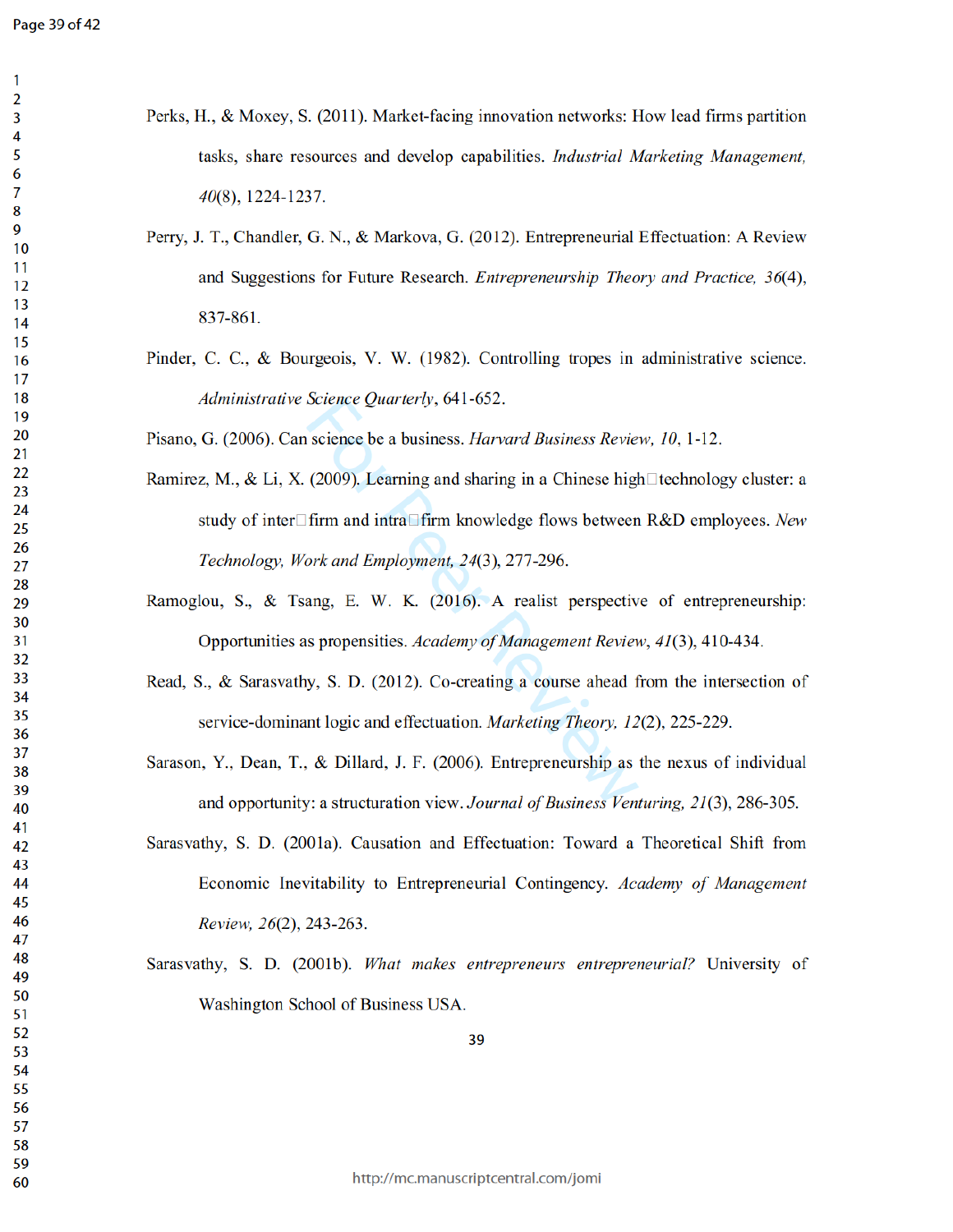Sarasvathy, S. D. (2008). *Effectuation : elements of entrepreneurial expertise*. Cheltenham, UK: Edward Elgar.

- Sarasvathy, S. D., Kumar, K., York, J. G., & Bhagavatula, S. (2014). An effectual approach to international entrepreneurship: overlaps, challenges, and provocative possibilities. Entrepreneurship Theory and Practice, 38(1), 71-93.
- Sawyer, K. R. (2015). How organizational innovation emerges through improvizational processes. In Graud, R., Simpson, B., Langley, A. & Tsoukas, H. (Eds.), The emergence of novelty in organizations (180-215). Oxford: Oxford University Press.
- Fraud, R., Simpson, B., Langley, A. &<br>
Graud, R., Simpson, B., Langley, A. &<br>
novelty in organizations (180-215). Oxford:<br>
T., Steffens, P., & Davidsson, P. (2014<br>
for resource constrained new firms. Jou.<br>
31(2), 211-230. Senyard, J., Baker, T., Steffens, P., & Davidsson, P.  $(2014)$ . Bricolage as a path to innovativeness for resource constrained new firms. Journal of Product Innovation  $Management, 31(2), 211-230.$
- Shane, S. (2003). A general theory of entrepreneurship: The individual-opportunity nexus. Edward Elgar Publishing.
- Shane, S. (2012). Reflections on the 2010 AMR decade award: delivering on the promise of entrepreneurship as a field of research. Academy of Management Review, 37(1), 10-20.
- Shane, S., & Venkataraman, S.  $(2000)$ . The promise of entrepreneurship as a field of research. Academy of Management Review, 25(1), 217-226.
- Spicer, A., Alvesson, M., & Kärreman, D. (2016). Extending critical performativity. *Human* Relations, 69(2), 225-249.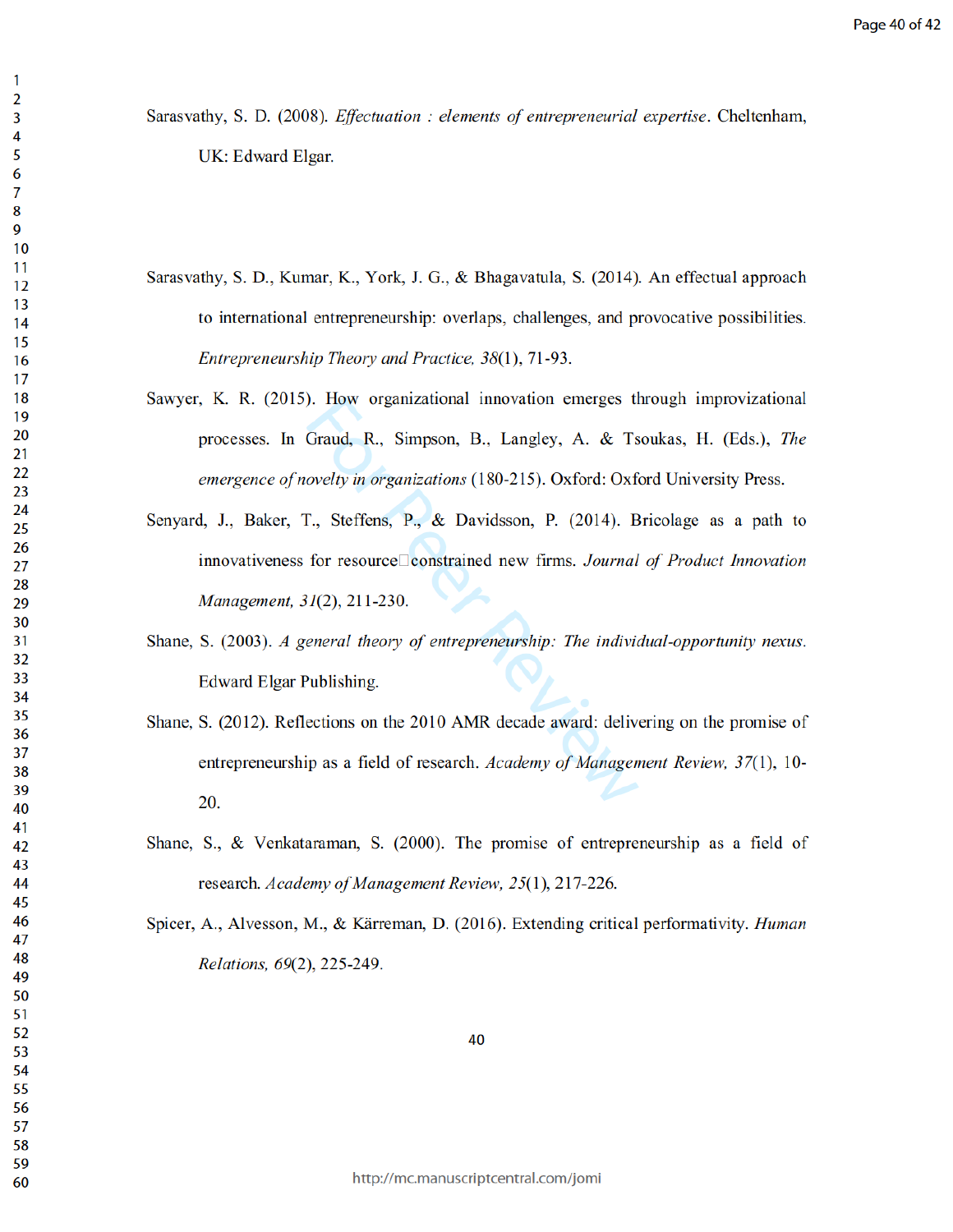$\mathbf{1}$  $\overline{2}$  $\mathsf{3}$  $\overline{4}$  $\overline{7}$  $\,8\,$ 

| Spigel, B. (2015). The relational organization of entrepreneurial ecosystems.                 |
|-----------------------------------------------------------------------------------------------|
| Entrepreneurship Theory and Practice, 41(1), 49-72.                                           |
| Stam, E. (2015). Entrepreneurial ecosystems and regional policy: A sympathetic critique.      |
| European Planning Studies, 23(9), 1759-1769.                                                  |
| Steyaert, C. (2007). 'Entrepreneuring'as a conceptual attractor? A review of process theories |
| in 20 years of entrepreneurship studies. Entrepreneurship and Regional Development,           |
| $19(6)$ , 453-477.                                                                            |
| Steyaert, C. (2012). Making the multiple: theorising processes of entrepreneurship and        |
| organization. In Handbook on Organisational Entrepreneurship (pp. 151-168):                   |
| Edward Elgar.                                                                                 |
| Tidd, J. (2012). It takes two to tango: Entrepreneurial interaction and innovation. The       |
| <b>Business</b><br>Review.<br>Retreived<br>from:<br>European                                  |
| http://sro.sussex.ac.uk/40349/1/TEBRSeptOct2012-It Takes Two to Tango-                        |
| Entrepreneurial interaction and innovation.pdf                                                |
| Tsoukas, H. (2009). A dialogical approach to the creation of new knowledge in organizations.  |
| Organization Science, 20(6), 941-957.                                                         |
| Tsoukas, H., & Chia, R. (2002). On organizational becoming: Rethinking organizational         |
| change. Organization science, 13(5), 567-582.                                                 |
| Van de Ven, A. H. (1992). Suggestions for studying strategy process: A research note.         |
| Strategic Management Journal, 13(5), 169-188.                                                 |
| Van de Ven, A. H., & Poole, M. S. (1995). Explaining development and change in                |
| organizations. The Academy of Management Review, 20(3), 510-540.                              |
|                                                                                               |
| 41                                                                                            |
|                                                                                               |
|                                                                                               |
|                                                                                               |